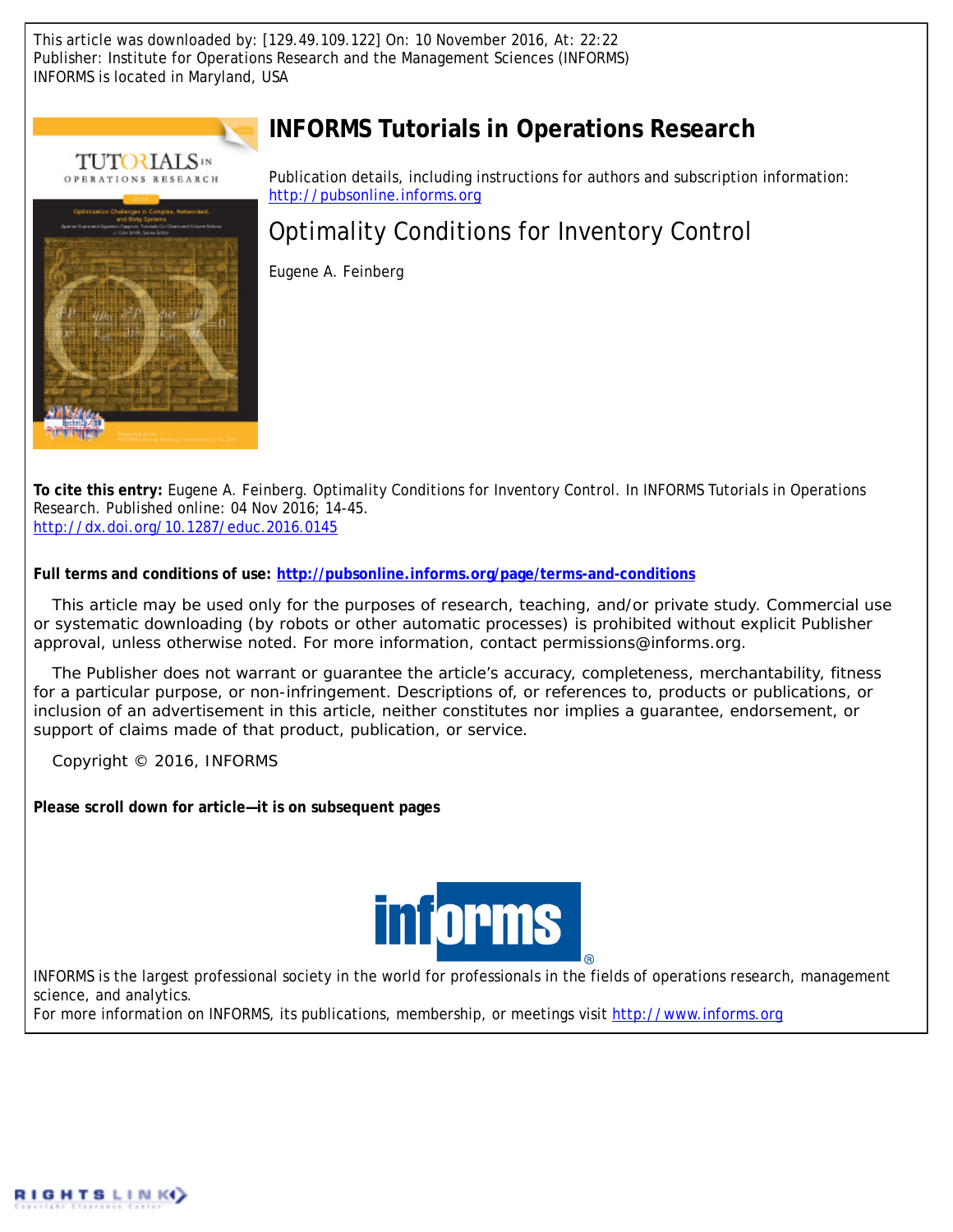

INFORMS 2016 c 2016 INFORMS |isbn 978-0-9843378-9-7 http://dx.doi.org/10.1287/educ.2016.0145

# Optimality Conditions for Inventory Control

#### Eugene A. Feinberg

Stony Brook University, Stony Brook, New York 11794, [eugene.feinberg@stonybrook.edu](mailto:eugene.feinberg@stonybrook.edu)

Abstract This tutorial describes recently developed general optimality conditions for Markov decision processes that have significant applications to inventory control. In particular, these conditions imply the validity of optimality equations and inequalities. They also imply the convergence of value iteration algorithms. For total discounted-cost problems, only two mild conditions on the continuity of transition probabilities and lower semicontinuity of one-step costs are needed. For average-cost problems, a single additional assumption on the finiteness of relative values is required. The general results are applied to periodic-review inventory control problems with discounted and average-cost criteria without any assumptions on demand distributions. The case of partially observable states is also discussed.

Keywords inventory control; Markov decision process; policy; optimality equation; sufficient conditions

# 1. Introduction

This tutorial describes recent progress in the theory of Markov decision processes (MDPs) with infinite-state and action sets that have significant applications to inventory control. Two groups of results are covered: (i) optimality conditions for MDPs with total-, discounted-, and average-cost criteria and (ii) optimality conditions for partially observable Markov decision processes (POMDPs) with total and discounted cost criteria.

Inventory control studies and applications are important motivating factors for studies of MDPs. The MDP studies provided important tools for the analysis of inventory control problems. The parallel development of these fields since the beginning of the second half of the 20th century is broadly recognized. For example, the abstract of the historical essay by Girlich and Chikán  $[37]$  on the history of inventory control studies states, "... we report how inventory problems have motivated the improvement of mathematical disciplines such as Markovian decision theory and optimal control of stochastic systems to provide a new basis of inventory theory in the second half of our century" (p. 351). However, over a long period of time, there was a gap between the modeling needs for inventory control, which require mathematical methods for the analysis of infinite-state controlled stochastic systems with unbounded action sets and weakly continuous transition probabilities, and available results for the corresponding models for MDPs. This gap was recently closed. Another topic covered in this tutorial is the recent progress in the development of optimality conditions for POMDPs. The literature on MDPs and inventory control is huge, and we do not attempt a comprehensive survey in this tutorial. For the most part, only directly relevant references are provided. The reader may find coverage of these topics in books on MDPs (Bäuerle and Rieder [\[3\]](#page-29-0), Bertsekas and Shreve [\[12\]](#page-29-1), Dynkin and Yushkevich [\[22\]](#page-30-1), Feinberg and Shwartz  $[29]$ , Heyman and Sobel  $[42]$ , Hernández-Lerma  $[38]$ , Hernández-Lerma and Lasserre [\[40,](#page-30-5) [41\]](#page-30-6), Puterman [\[47\]](#page-31-0), Sennott [\[54\]](#page-31-1)) and on inventory management (Bensoussan [\[5\]](#page-29-2), Heyman and Sobel [\[42\]](#page-30-3), Porteus [\[46\]](#page-31-2), Simchi-Levi et al. [\[59\]](#page-31-3), Zipkin [\[68\]](#page-31-4)).

Optimality results for MDPs provide sufficient conditions for the existence of stationary and Markov optimal policies satisfying optimality equations and inequalities, describe continuity properties of the value function, and guarantee the convergence of values and optimal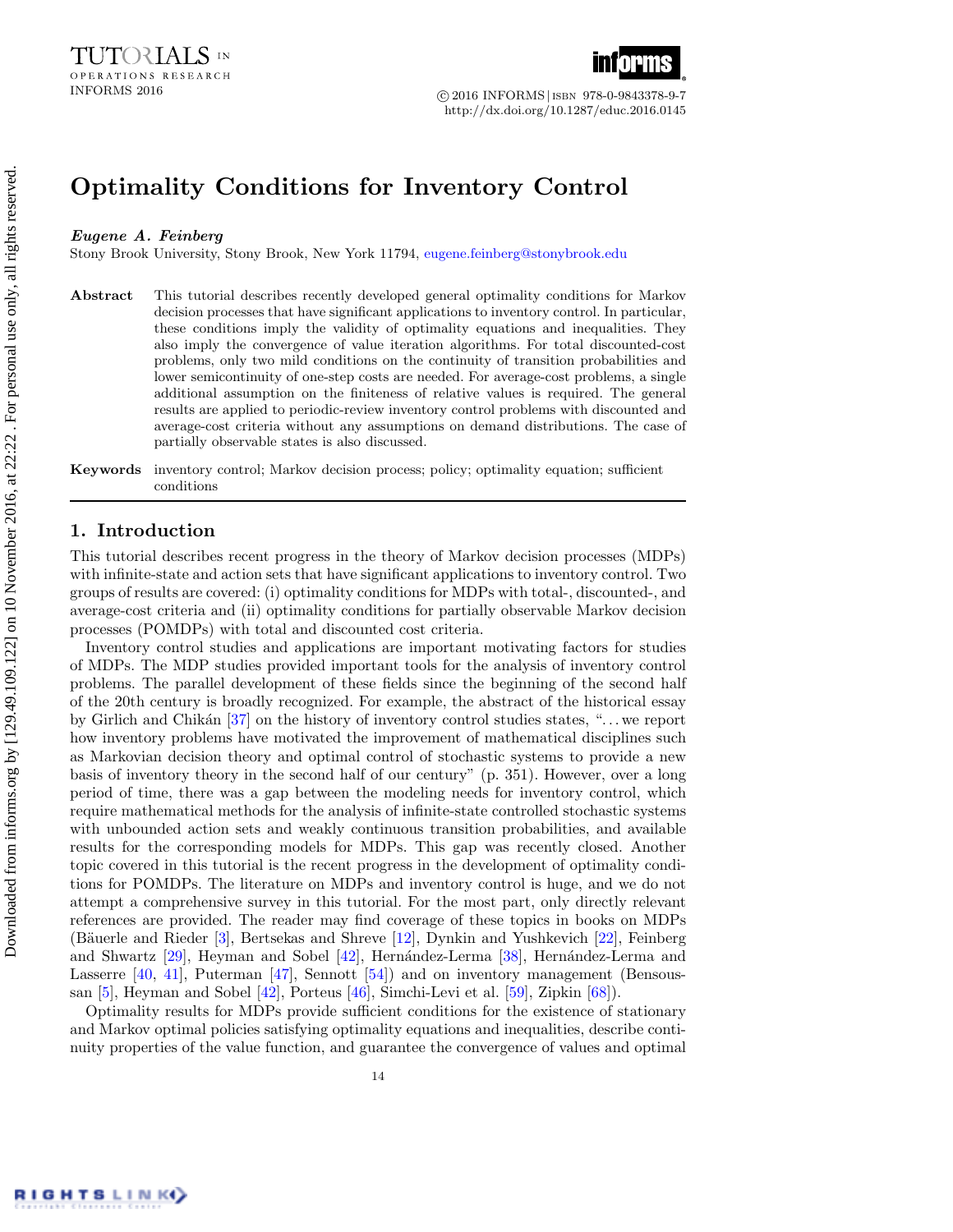actions when the horizon length tends to infinity or the discount factor tends to 1. These results provide useful tools to analyze specific inventory control problems and to prove the optimality of particular policies. In Section [4](#page-9-0) this is illustrated with the classic periodicreview single-product stochastic inventory problem with nonnegative arbitrarily distributed i.i.d. demand. Most of the literature on inventory control is limited to discrete or continuous demand distributions.

Consider the classic periodic-review single-product stochastic inventory problem with backorders. For a finite horizon and continuous demand, Scarf [\[50\]](#page-31-5) established under some conditions the optimality of  $(s, S)$  policies. Zabel  $[66]$  indicated some gaps in Scarf  $[50]$ , corrected them, and mentioned in the last paragraph of his note that the proofs there can be adapted to arbitrary demand distributions. Iglehart [\[44\]](#page-31-7) and Veinott and Wagner [\[64\]](#page-31-8) established the optimality of  $(s, S)$  policies for the infinite horizon for continuous and discrete demand, respectively. Zheng [\[67\]](#page-31-9) provided an alternative proof for discrete demand. Beyer and Sethi [\[13\]](#page-29-3) described and corrected gaps in the proofs in Iglehart [\[44\]](#page-31-7) and Veinott and Wagner [\[64\]](#page-31-8). As shown in Heyman and Sobel [\[42,](#page-30-3) Section 7.1], under appropriate conditions  $(s, S)$  policies are optimal for a finite-horizon problem with arbitrarily distributed demand. In general,  $(s, S)$  policies may not be optimal for finite horizons. For example, for a problem with convex holding costs, the appropriate condition is Assumption  $\overline{GB}$  $\overline{GB}$  $\overline{GB}$  in Section [4.](#page-9-0) This assumption means that, as the amount of backordered inventory increases, the backordering cost per unit time becomes larger than the value of the backordered inventory. However, as shown in Veinott [\[63\]](#page-31-10), for discrete demand,  $(s, S)$  policies are always optimal for the following three criteria: (i) infinite-horizon average costs per unit time, (ii) infinite-horizon discounted problems with a large discount factor, and (iii) finite-horizon problems with a large discount factor and appropriately selected terminal costs. Chen and Simchi-Levi [\[17,](#page-29-4) [18\]](#page-29-5) described optimal policies for coordinating inventory control and pricing for finite and infinite-horizon problems with general demand under a technical assumption. If the price is fixed, the problem in Chen and Simchi-Levi [\[17,](#page-29-4) [18\]](#page-29-5) becomes the periodic-review inventory control problem, the technical assumption becomes Assumption [GB](#page-11-0), and the results in Chen and Simchi-Levi  $[17, 18]$  $[17, 18]$  $[17, 18]$  imply the optimality of  $(s, S)$  policies. For coordinating inventory control and pricing, Huh et al. [\[43\]](#page-31-11) provided a method for proving the optimality of stationary policies by adding specific assumptions that hold for inventory control to the MDP assumptions.

Using the results from Feinberg et al. [\[31\]](#page-30-7) on the existence of stationary optimal policies and their properties for MDPs with general state and action sets and with possibly unbounded one-step cost functions, Feinberg and Lewis  $[26]$  proved the optimality of  $(s, S)$ policies for a general demand distribution for criteria  $(i)$ – $(iii)$  mentioned in the previous paragraph. Feinberg and Liang [\[28\]](#page-30-9) provided a complete description of optimal discounted policies for arbitrary demand. These results cover the results under Assumption [GB](#page-11-0) as a special case. Feinberg and Liang [\[27\]](#page-30-10) proved the validity of the optimality equation for average costs per unit time, while the general results for MDPs (Feinberg et al. [\[31\]](#page-30-7)) imply only the validity the optimality inequality. The conclusions from Feinberg and Lewis [\[26\]](#page-30-8), Feinberg and Liang [\[27,](#page-30-10) [28\]](#page-30-9) are presented in Section [3.](#page-8-0)

Studies of MDPs started with investigations of models with finite-state and action sets. Problems with infinite-state and action sets were investigated later. The two classic objective criteria for infinite-horizon problems are (i) minimization of expected total discounted costs and (ii) minimization of long-run average costs per unit time. Problems with averagecost criteria are usually more difficult. In particular, optimality equations can be written for expected total costs under mild conditions, and for total expected discounted costs their analyses lead to the proof of optimality of stationary policies for infinite-horizon problems. For long-run average costs, stationary policies are optimal under stronger conditions than for discounted costs, and proofs of their optimality for average-cost criteria usually use the existence of stationary optimal policies for discounted criteria, when the discount factor increases to 1. This is the so-called vanishing discount factor approach. In particular, this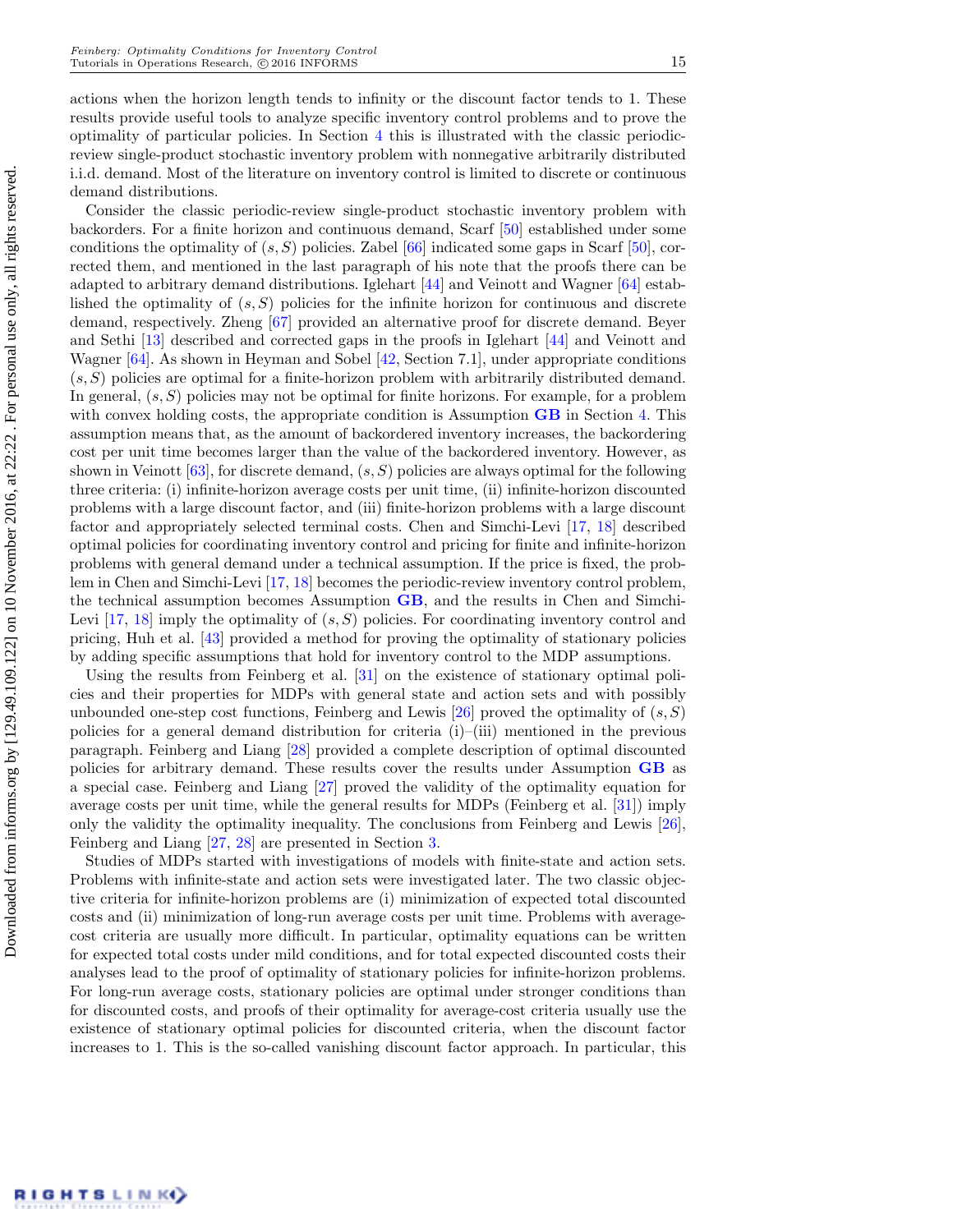approach can be used to establish the validity of optimality equations (sometimes called canonical equations) and inequalities for MDPs with long-run average costs. Average-cost optimality equations and inequalities imply the existence of optimal stationary policies for long-run average costs. In applications, average-cost optimality equations and inequalities can be written without an explicit use of the vanishing discount factor approach by using general results on the validity of average-cost optimality equations and inequalities for MDPs. However, as mentioned above, this approach is typically used in the theory of MDPs to establish the validity of such equations and inequalities.

Let us discuss optimality conditions for MDPs that are general enough to provide optimality conditions for broad classes of inventory control models. First, the state space should be a possibly unbounded subset of a Euclidean space. This level of generality is covered by Borel state spaces (more precisely, Borel subsets of complete separable metric spaces). Euclidean spaces are examples of Borel spaces, and the general theory of MDPs with Euclidean state spaces is not simpler than for Borel spaces. Similar to subsets of Euclidean spaces, Borel spaces either are finite, are countable, or have the cardinality of the continuum. A reader who is not familiar with the notion of Borel spaces may view all the state and action sets in this tutorial as subsets of Euclidean spaces. Second, the cost functions may be unbounded. More precisely, the cost functions should be inf-compact as a function of two variables: a state and action. For inventory control, inf-compact cost functions can be interpreted as lower semicontinuous functions tending to infinity if either the inventory/backorder or the order size tends to infinity. Cost functions may not be continuous. For example, they are not continuous in models with positive ordering costs. Third, transition probabilities should satisfy the property of continuity in distribution, also known under the name of weak continuity. In particular, transition probabilities are typically weakly continuous for periodic-review stochastic inventory control problems with arbitrary demand distributions; see Feinberg and Lewis [\[25,](#page-30-11) Section 4] for details. In particular, it is explained there that the case of setwise continuous transition probabilities, which is often considered in the MDP literature, typically covers only discrete and continuous demand distributions. Fourth, action sets may be unbounded. This corresponds to a potentially unlimited production/supply capacity. For example, if a production/supply capacity is limited, then  $(s, S)$  policies may not be optimal; see, e.g., Federgruen and Zipkin [\[23\]](#page-30-12) and Shaoxiang [\[56\]](#page-31-12).

For discounted costs, Shapley [\[57\]](#page-31-13) introduced a zero-sum two-person stochastic game with finite state and action sets. If one of the players has only one action at each state, this model becomes an MDP. This publication is considered the first paper on MDPs. Blackwell [\[15\]](#page-29-6) developed the theory for discounted costs and Borel state and action sets. In particular, Blackwell [\[15\]](#page-29-6) studied problems with bounded costs and discovered that the objective functions may not be Borel measurable, and the dynamic programming approach to such problem should deal with more general policies than Borel measurable ones. The appropriate theory is developed in Bertsekas and Shreve  $[12]$ . Schäl  $[51]$  developed the theory for discounted costs, Borel state spaces, compact action sets, possibly unbounded above cost functions, and continuous transition probabilities. Results for two types of continuity for transition probabilities, setwise and weak continuity, are obtained in Schäl [\[51\]](#page-31-14). The results on weak continuity are more important for applications and more complicated. The theory for problems with setwise continuous transition probabilities and possibly noncompact action sets is described in Hernández-Lerma and Lasserre  $[40]$ . Feinberg and Lewis  $[25]$  provided results for discounted MDPs with weakly continuous transition probabilities, possibly uncountable action sets, and inf-compact cost functions. Feinberg et al. [\[31\]](#page-30-7) introduced the notion of K-inf-compact functions and obtained more general results than in Feinberg and Lewis [\[25\]](#page-30-11); see Theorem [5.1,](#page-14-0) which is a version of Feinberg et al. [\[31,](#page-30-7) Theorem 2] adapted in Feinberg and Lewis [\[26\]](#page-30-8) to problems with possibly nonzero terminal costs.

For average costs per unit time, Blackwell [\[14\]](#page-29-7) and Derman [\[19\]](#page-30-13) established the existence of stationary optimal policies for the case of finite-state and action sets. Derman [\[20\]](#page-30-14) and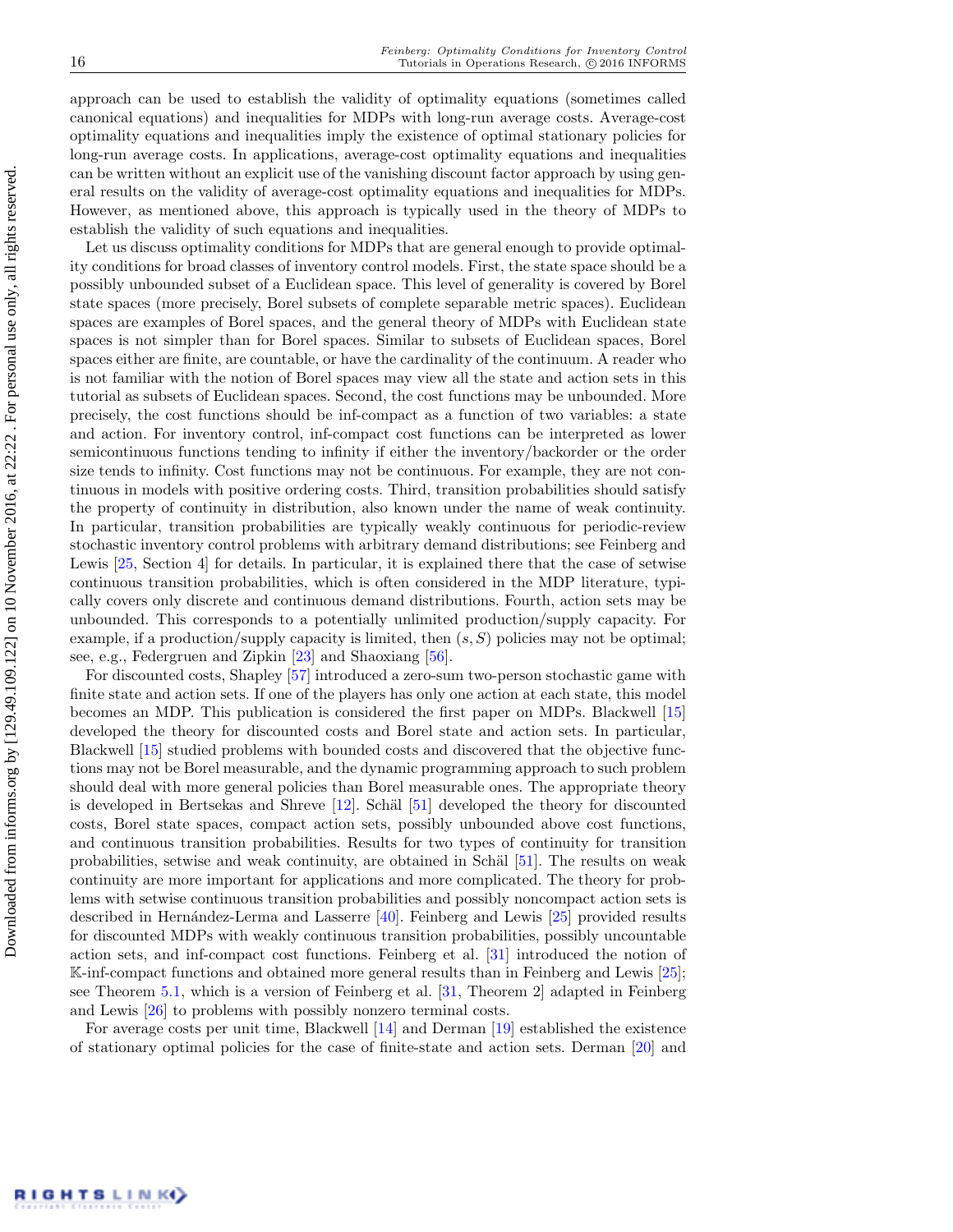Taylor [\[62\]](#page-31-15) introduced optimality equations for infinite-state problems with bounded onestep costs. These equations and their version for multichain problems are called canonical in Dynkin and Yushkevich [\[22\]](#page-30-1). Sennott [\[53\]](#page-31-16) introduced optimality conditions that lead to the validity of optimality inequalities whose solutions define stationary optimal policies; see also Sennott [\[54,](#page-31-1) [55\]](#page-31-17) and the references therein. Cavazos-Cadena [\[16\]](#page-29-8) provided an exam-ple when optimality inequalities do not hold in the form of equalities. Schäl [\[52\]](#page-31-18) extended Sennott's results to Borel state spaces, compact action spaces, and weakly and setwise continuous transition probabilities. Hernández-Lerma  $\left[39\right]$  generalized Schäl's  $\left[52\right]$  results for setwise continuous transition probabilities to possibly noncompact action sets. Feinberg and Lewis [\[25\]](#page-30-11) provided sufficient optimality conditions for weakly continuous transition probabilities and possibly noncompact action sets. Feinberg et al. [\[31\]](#page-30-7) provided results for weakly continuous transition probabilities that generalize the corresponding results in Schäl  $[52]$ and Feinberg and Lewis [\[25\]](#page-30-11); see Section [5.2.](#page-15-0)

The second topic covered in this tutorial is optimality conditions for POMDPs and, in particular, for inventory control problems with incomplete information on inventory levels. Research on inventory management with incomplete information was pioneered by Bensoussan et al. [\[6,](#page-29-9) [7,](#page-29-10) [8,](#page-29-11) [9\]](#page-29-12), where particular problems are studied and the existence of optimal policies and convergence of value iterations are established. In general, for POMDPs there is a well-known reduction, introduced by Aoki [\[1\]](#page-29-13),  $\tilde{A}$ ström [\[2\]](#page-29-14), Dynkin [\[21\]](#page-30-16), and Shiryaev [\[58\]](#page-31-19) of a POMDP to an MDP whose states are posterior probabilities of the states of the original process. This reduction holds for problems with Borel state, action, and observation sets, as well as with measurable transition probabilities (Bertsekas and Shreve  $[12]$ , Hernández-Lerma [\[38\]](#page-30-4), Rhenius [\[48\]](#page-31-20), Yushkevich [\[65\]](#page-31-21)). However, it provides little information about the existence of optimal policies and the validity of optimality equations.

This reduction is based on Bayes' formula, which has an explicit form only for problems with transition probabilities that either are discrete or have densities. As a result, except the case of finite-state, action, and observation sets, very little was known for a long time about the existence of optimal policies for POMDPs. Therefore, the common approach is to study applications by problem-specific methods. The general approach for verifying optimality conditions for POMDPs, applicable to a large variety of applications, is developed in Feinberg et al. [\[36\]](#page-30-17), and one of the applications there deals with inventory control. The general optimality results on POMDPs are presented in Section [6,](#page-18-0) and an application to inventory control is presented in Section [7.](#page-24-0)

# 2. Markov Decision Processes: Definitions and Optimality Conditions

An MDP is defined by a tuple  $\{X, A, P, c\}$ , where X is the state space, A is the action space, P is the transition probability, and c is the one-step cost function. The state space  $X$ and action space A are both assumed to be Borel subsets of Polish (complete separable metric) spaces. If an action  $a \in A$  is selected at a state  $x \in X$ , then a cost  $c(x, a)$  is incurred, where  $c: \mathbb{X} \times \mathbb{A} \to \mathbb{R} = \mathbb{R} \cup \{+\infty\}$ , and the system moves to the next state according to the probability distribution  $P(\cdot | x, a)$  on X. The function c is assumed to be bounded below and Borel measurable, and P is a transition probability; that is,  $P(B | x, a)$  is a Borel function on  $X \times A$  for each Borel subset B of X, and  $P(\cdot | x, a)$  is a probability measure on the Borel σ-field of X for each (x, a) ∈ X × A.

The decision process proceeds as follows: At time  $t = 0, 1, \ldots$ , the current state of the system,  $x_t$ , is observed. A decision maker decides which action, a, to choose; the cost  $c(x, a)$ is accrued; the system moves to the next state according to  $P(\cdot | x, a)$ ; and the process continues. Let  $H_t = (\mathbb{X} \times \mathbb{A})^t \times \mathbb{X}$  be the set of histories for  $t = 0, 1, \ldots$ . A (randomized) decision rule at epoch  $t = 0, 1, \ldots$  is a regular transition probability  $\pi_t$  from  $H_t$  to A. In other words, (i)  $\pi_t(\cdot | h_t)$  is a probability distribution on A, where  $h_t = (x_0, a_0, x_1, \ldots, a_{t-1}, x_t)$ , and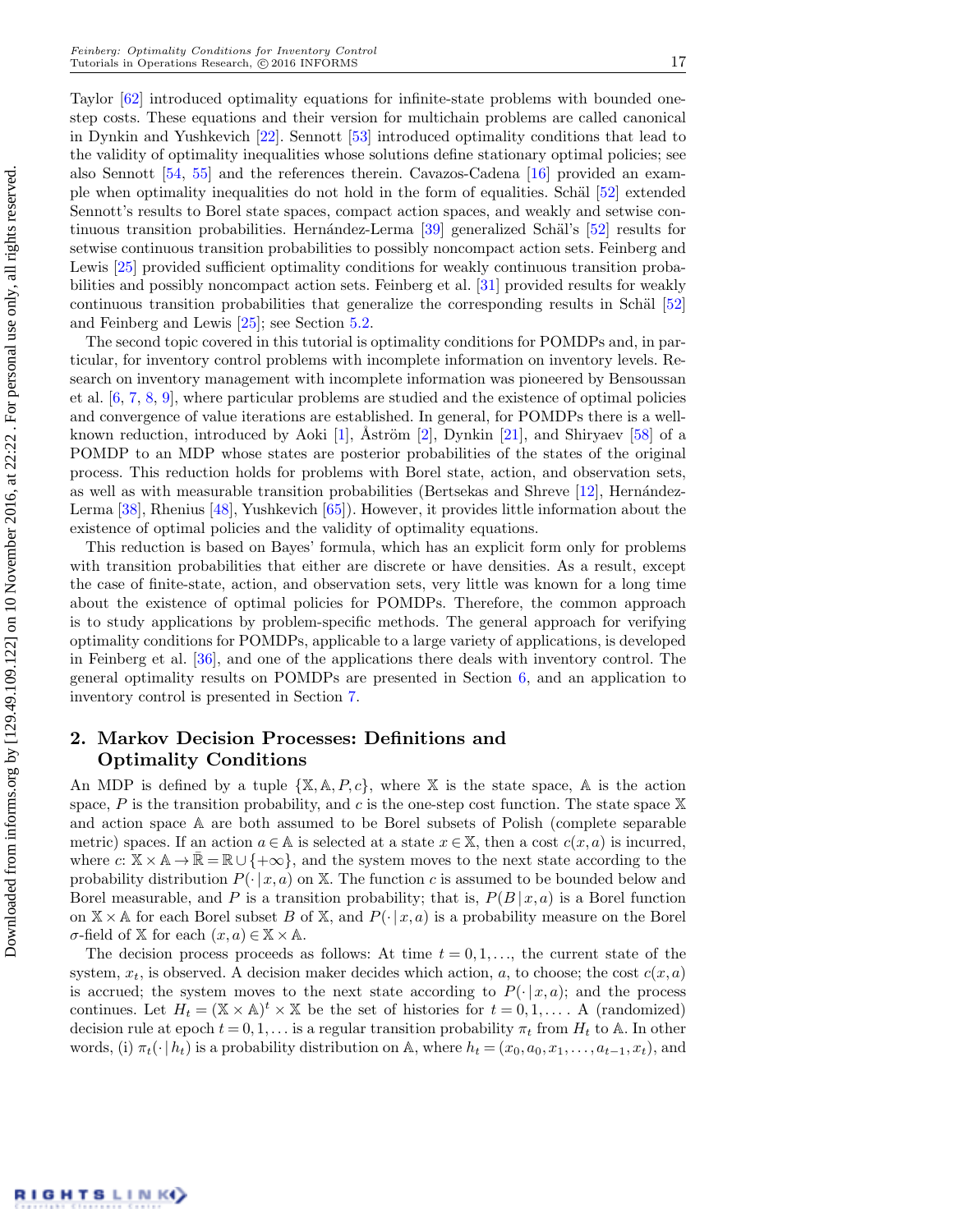(ii) for any measurable subset  $B \subseteq \mathbb{A}$ , the function  $\pi_t(B \mid \cdot)$  is measurable on  $H_t$ . A policy  $\pi$ is a sequence  $(\pi_0, \pi_1, \ldots)$  of decision rules. Moreover,  $\pi$  is called nonrandomized if each probability measure  $\pi_t(\cdot|h_t)$  is concentrated at one point. A nonrandomized policy is called Markov if all decisions depend only on the current state and time. A Markov policy is called stationary if all decisions depend only on the current state. Thus, a Markov policy  $\phi$  is defined by a sequence  $\phi_0, \phi_1, \ldots$  of measurable mappings  $\phi_t: \mathbb{X} \to \mathbb{A}$ . A stationary policy  $\phi$  is defined by a measurable mapping  $\phi: \mathbb{X} \to \mathbb{A}$ .

The Ionescu Tulcea theorem (see Bertsekas and Shreve  $[12, pp. 140-141]$  $[12, pp. 140-141]$  or Hernández-Lerma and Lasserre [\[40,](#page-30-5) p. 178]) implies that an initial state x and a policy  $\pi$  define a unique probability distribution  $\mathbb{P}_x^{\pi}$  on the set of all trajectories  $H_{\infty} = (\mathbb{X} \times \mathbb{A})^{\infty}$  endowed with the product  $\sigma$ -field defined by the Borel  $\sigma$ -fields of X and A. Let  $\mathbb{E}_x^{\pi}$  be the expectation with respect to this distribution. For a finite horizon  $N = 0, 1, \ldots$  and a bounded below measurable function  $\mathbf{F} \colon \mathbb{X} \to \mathbb{R}$  called the terminal value, define the expected total discounted costs:

<span id="page-5-0"></span>
$$
v_{N,\mathbf{F},\alpha}^{\pi}(x) := \mathbb{E}_x^{\pi} \left[ \sum_{t=0}^{N-1} \alpha^t c(x_t, a_t) + \alpha^N \mathbf{F}(x_N) \right],\tag{1}
$$

where  $v_{0,\mathbf{F},\alpha}^{\pi}(x) = \mathbf{F}(x), x \in \mathbb{X}, \alpha \ge 0$ , and, if  $N = \infty$ , then  $\alpha \in [0,1)$ . When  $\mathbf{F}(x) = 0$  for all  $x \in \mathbb{X}$ , we shall write  $v_{N,\alpha}^{\pi}(x)$  instead of  $v_{N,\mathbf{F},\alpha}^{\pi}(x)$ . When  $N = \infty$  and  $\mathbf{F}(x) = 0$  for all  $x \in \mathbb{X}$ , [\(1\)](#page-5-0) defines the infinite-horizon expected total discounted cost of  $\pi$  denoted by  $v^{\pi}_{\alpha}(x)$ instead of  $v_{\infty,\,\alpha}^{\pi}(x)$ . The average costs per unit time are defined as

$$
w^{\pi}(x) := \limsup_{N \to \infty} \frac{1}{N} \mathbb{E}_x^{\pi} \sum_{t=0}^{N-1} c(x_t, a_t).
$$
 (2)

For each function  $V^{\pi}(x) = v_{N,\mathbf{F},\alpha}^{\pi}(x), v_{N,\alpha}^{\pi}(x), v_{\alpha}^{\pi}(x)$ , or  $w(x)$ , define the optimal cost,

$$
V(x) := \inf_{\pi \in \Pi} V^{\pi}(x),\tag{3}
$$

where  $\Pi$  is the set of all policies. A policy  $\pi$  is called *optimal* for the respective criterion if  $V^{\pi}(x) = V(x)$  for all  $x \in \mathbb{X}$ .

The defined model is too general for the existence of optimal policies. However, optimal policies exist under modest conditions, which typically hold for inventory control applications. The natural conditions for inventory control applications are that the transition probability  $P$  is weakly continuous and the cost function  $c$  is inf-compact.

The transition probability  $P$  is called weakly continuous if for every bounded continuous function  $f: \mathbb{X} \to \mathbb{R}$  the function

$$
\tilde{f}(x, a) := \int_{\mathbb{X}} f(y) P(dy | x, a), \quad x \in \mathbb{X}, a \in \mathbb{A},
$$

is a continuous function on  $\mathbb{X} \times \mathbb{A}$ . For an R-valued function f, defined on a subset U of a metric space U, consider the level sets

$$
\mathcal{D}_f(\lambda; U) := \{ y \in U \colon f(y) \le \lambda \}, \quad \lambda \in \mathbb{R}, \tag{4}
$$

A function f is called *inf-compact* if all the level sets  $\mathcal{D}_f(\lambda;U)$  are compact. In particular, the cost function c is defined on  $\mathbb{U} := \mathbb{X} \times \mathbb{A}$  and the level sets for c are

$$
\mathcal{D}_c(\lambda; \mathbb{X} \times \mathbb{A}) = \left\{ (x, a) \in \mathbb{X} \times \mathbb{A} : c(x, a) \le \lambda \right\}, \quad \lambda \in \mathbb{R}.
$$
 (5)

As shown by Feinberg and Lewis [\[25\]](#page-30-11), for the discounted costs, weak continuity of P and inf-compactness of  $c$  imply the existence of optimal policies. However, the condition that the function c is inf-compact can be relaxed by considering the class of  $\mathbb{K}\text{-inf-compact}$  functions.

<span id="page-5-1"></span>For two sets U and V, where  $U \subset V$ , and for two functions f and g defined on V and U, respectively, function g defined on U is called the restriction of f to U if  $g(x) = f(x)$  when  $x \in U$ .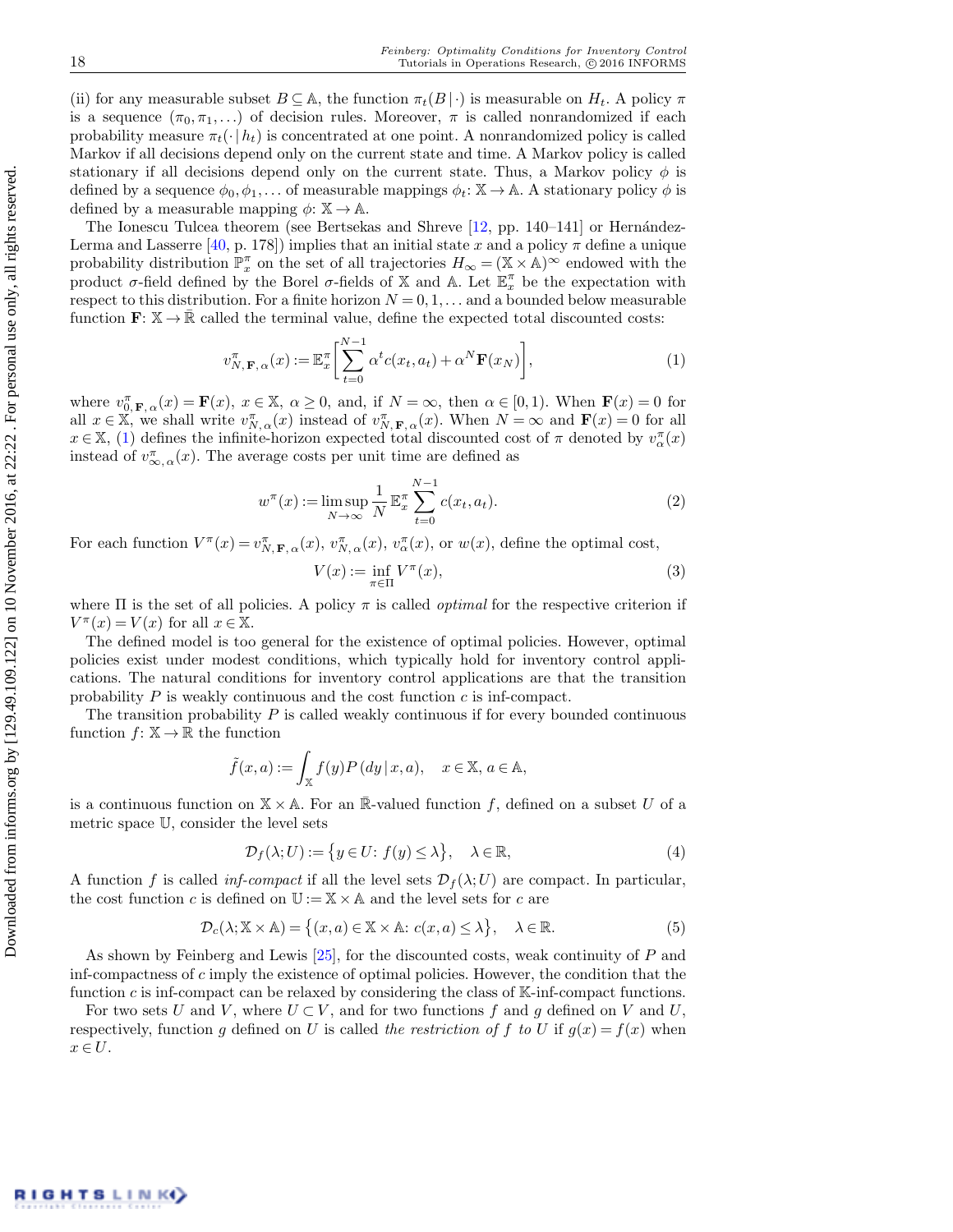Definition 2.1 (cf. Definition [A.1](#page-28-0) in the Appendix). Let  $\tilde{S}^i$  be metric spaces and  $S^i \in \mathcal{B}(\tilde{\mathbb{S}}^i)$ , where  $S^i \neq \emptyset$ ,  $i = 1, 2$ . A function  $f: S^1 \times S^2 \to \mathbb{R}$  is called K-inf-compact if, for every nonempty compact subset K of  $S^1$ , the restriction of this function to  $K \times S^2$  is inf-compact.

For MDPs, Definition [2.1](#page-5-1) corresponds to Definition [A.1](#page-28-0) of a K-inf-compact function  $f: S^1 \times S^2 \to \mathbb{R}$  on  $\text{Gr}_{S^1}(\Phi)$ , where  $S^1$  and  $S^2$  are metric spaces, in the following way. Let  $(\tilde{S}^1,\rho^1)$  and  $(\tilde{S}^2,\rho^2)$ , where  $\rho^1$  and  $\rho^2$  are metrics, be complete separable metric spaces in which the Borel sets X and A are defined. Let us consider the metric spaces  $(X, \rho^1)$ ,  $(A, \rho^2)$ and define  $\mathbb{S}_1 := \mathbb{X}, \mathbb{S}_2 := \mathbb{A},$  and  $\Phi(x) := \mathbb{A}$  for all  $x \in \mathbb{X}$ . The assumption that the function  $f: \mathbb{X} \times \mathbb{A} \to \mathbb{R}$  is K-inf-compact in the sense of Definition [2.1](#page-5-1) is equivalent to the assumption that the function  $f: Gr_{\mathbb{S}^1}(\Phi) \to \mathbb{R}$  is K-inf-compact in the sense of Definition [A.1.](#page-28-0) In many inventory control applications, X and A are Polish spaces. In this case, it is natural to set  $\hat{S}^1 = \mathbb{X}$  and  $\hat{S}^2 = \mathbb{A}$ . The examples include  $\mathbb{X} = \mathbb{R}$ ,  $\mathbb{X} = [0, \infty)$ ,  $\mathbb{A} = \mathbb{R}$ , and  $\mathbb{A} = [0, \infty)$ .

For a function  $f: \mathbb{X} \times \mathbb{A} \to \mathbb{R}$ , K-inf-compactness is a more general and natural property than inf-compactness. For example, for  $\mathbb{X} = \mathbb{A} = \mathbb{R}$  the function  $f(x, a) = |x - a|$  is K-infcompact, but it is not inf-compact. As shown in Feinberg et al. [\[31\]](#page-30-7), the following assumption is sufficient for the existence of optimal policies for discounted MDPs.

Assumption W<sup>∗</sup> . The following conditions hold:

- <span id="page-6-1"></span><span id="page-6-0"></span>(i) The transition probability  $P$  is weakly continuous.
- (ii) The cost function  $c$  is K-inf-compact.

[W](#page-6-0)e list some of the properties of MDPs that take place under Assumption  $W^*$  (see Theorem [5.1](#page-14-0) for details):

1. For a bounded below, lower semicontinuous terminal value function  $\mathbf{F}$ , the final-horizon optimality equation holds for all  $\alpha \geq 0$ :

<span id="page-6-2"></span>
$$
v_{n+1,\mathbf{F},\alpha}(x) = \min_{a \in \mathbb{A}} \bigg\{ c(x,a) + \alpha \int_{\mathbb{X}} v_{n,\mathbf{F},\alpha}(y) P\left(dy \mid x,a\right) \bigg\}, \quad x \in \mathbb{X}, n = 0, 1, \dots, \tag{6}
$$

where  $v_{0,\mathbf{F},\alpha}(x) = \mathbf{F}(x)$  for all  $x \in \mathbb{X}$ . In particular, this is true for  $\mathbf{F} \equiv 0$  and  $v_{0,\alpha} \equiv 0$ .

2. The function  $v_{\alpha}$  is lower semicontinuous, where  $\alpha \in [0,1)$ . If the function **F** is bounded below and lower semicontinuous, then the functions  $v_{n, \mathbf{F}, \alpha}$ , for  $n = 0, 1, \dots$  and  $\alpha \geq 0$ , are lower semicontinuous. If, in addition,  $\mathbf{F}(x) \leq v_{\alpha}(x)$  for all  $x \in \mathbb{X}$ , then  $v_{\alpha}(x) =$  $\lim_{n\to\infty} v_{n,\mathbf{F},\alpha}(x)$ , where  $\alpha \in [0,1)$ . In particular, this is true for  $\mathbf{F} \equiv 0$ ; that is,  $v_{\alpha}(x) =$  $\lim_{n\to\infty} v_{n,\alpha}(x)$ , where  $\alpha \in [0,1)$ .

3. For  $\alpha \in [0, 1)$ , the infinite-horizon value function  $v_{\alpha}$  satisfies the optimality equation

<span id="page-6-4"></span>
$$
v_{\alpha}(x) = \min_{a \in \mathbb{A}} \left\{ c(x, a) + \alpha \int_{\mathbb{X}} v_{\alpha}(y) P\left(dy \mid x, a\right) \right\}, \quad x \in \mathbb{X}, \tag{7}
$$

a stationary optimal policy exists, and a stationary policy  $\phi$  is optimal if and only if

<span id="page-6-3"></span>
$$
v_{\alpha}(x) = c(x, \phi(x)) + \alpha \int_{\mathbb{X}} v_{\alpha}(y) P(dy | x, \phi(x)), \quad x \in \mathbb{X}.
$$
 (8)

4. If the one-step cost function c is inf-compact, then the value function  $v_{\alpha}$  is inf-compact, when  $\alpha \in [0,1)$ . The same is true for the value functions  $v_{n,\mathbf{F},\alpha}$ ,  $n = 1,2,...$ , when the terminal value **F** is a bounded below, lower semicontinuous function and  $\alpha \geq 0$ .

In particular, the fourth property is useful for proving the existence of stationary optimal policies for inventory control problems. It is well known that, for average costs per unit time, optimal policies may not exist under Assumption [W](#page-6-0)<sup>∗</sup> . For example, optimal policies may not exist for a countable state space and finite action sets (see, e.g., Ross [\[49,](#page-31-22) Section 5.1]) and for a finite-state set, compact action sets, and continuous transition probabilities and costs (see, e.g., Dynkin and Yushkevich [\[22,](#page-30-1) Section 7.8]). Next we formulate a general condition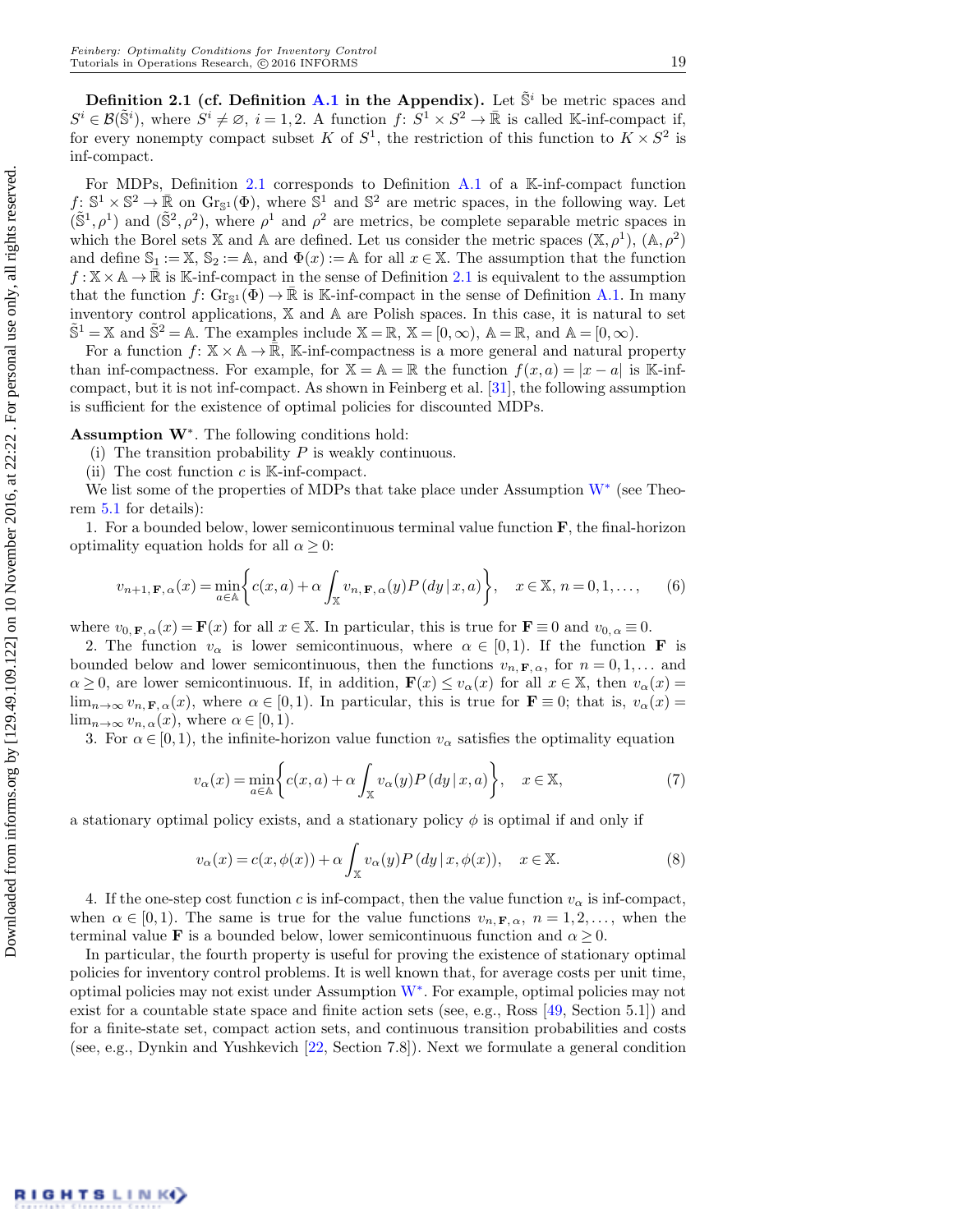that typically holds for inventory control problems, which, together with Assumption [W](#page-6-0)<sup>∗</sup> , guarantees the existence of optimal policies for average cost MDPs. If  $\inf_{x \in \mathbb{X}} w(x) < +\infty$ , define for  $\alpha \in [0,1)$ :

<span id="page-7-0"></span>
$$
m_{\alpha} := \inf_{x \in \mathbb{X}} v_{\alpha}(x), \quad u_{\alpha}(x) := v_{\alpha}(x) - m_{\alpha}.
$$

Assumption B. The following conditions hold:

- <span id="page-7-2"></span><span id="page-7-1"></span>(i) inf<sub> $x \in \mathbb{X}$ </sub>  $w(x) < +\infty$ ; and
- (ii)  $\sup_{\alpha < 1} u_\alpha(x) < \infty$  for all  $x \in \mathbb{X}$ .

We note that the function  $u_{\alpha}$  is nonnegative, and Assumption [B](#page-7-0) implies that  $m_{\alpha}$  cannot take infinite values; see Schäl  $[52]$ . If Assumption  $B(i)$  $B(i)$  does not hold, then the average-cost problem is trivial: all policies lead to infinite average losses per unit time. This assumption holds in all well-defined problems, and usually, it is easy to verify. The validity of Assumption  $B(i)$  $B(i)$  probably follows from various ergodicity and communicating conditions, but this relation has not been studied in the literature. As explained in the text following Theorem [5.5](#page-16-0) below, Assumption  $B(i)$  $B(i)$  holds and can be easily verified for inventory control problems. As shown in Feinberg et al. [\[31\]](#page-30-7), Assumptions  $W^*$  $W^*$  and **[B](#page-7-0)** imply the existence of stationary optimal policies for average-cost MDPs, which follows from the validity of optimality inequalities.

For  $\alpha \in [0,1)$ , consider

$$
\underline{w} = \liminf_{\alpha \uparrow 1} (1 - \alpha) m_{\alpha}, \qquad \overline{w} = \limsup_{\alpha \uparrow 1} (1 - \alpha) m_{\alpha}.
$$

According to Schäl [\[52,](#page-31-18) Lemma 1.2], Assumption  $B(i)$  $B(i)$  implies

$$
0 \le \underline{w} \le \overline{w} \le w^* < +\infty. \tag{9}
$$

According to Schäl [\[52,](#page-31-18) Proposition 1.3], if there exists a measurable function  $u: \mathbb{X} \to [0,\infty)$ and a stationary policy  $\phi$  satisfying the optimality inequality

<span id="page-7-3"></span>
$$
\underline{w} + u(x) \ge c(x, \phi(x)) + \int u(y)P(dy | x, \phi(x)), \quad x \in \mathbb{X}, \tag{10}
$$

then  $\phi$  is average-cost optimal, and  $w(x) = \underline{w} = \overline{w}$  for all  $x \in \mathbb{X}$ . Assumptions [W](#page-6-0)<sup>\*</sup> and **[B](#page-7-0)** imply the existence of a stationary policy  $\phi$  satisfying optimality inequality [\(10\)](#page-7-3).

Another form of an optimality inequality was introduced in Feinberg et al. [\[31\]](#page-30-7), where it was shown that, if there exists a measurable function  $u: \mathbb{X} \to [0, +\infty)$  and a stationary policy  $\phi$  such that

<span id="page-7-4"></span>
$$
\bar{w} + u(x) \ge c(x, \phi(x)) + \int_{\mathbb{X}} u(y) P(dy | x, \phi(x)), \quad x \in \mathbb{X}, \tag{11}
$$

then  $\phi$  is average-cost optimal, and

<span id="page-7-5"></span>
$$
w(x) = w^{\phi}(x) = \limsup_{\alpha \uparrow 1} (1 - \alpha) v_{\alpha}(x) = \bar{w}, \quad x \in \mathbb{X}.
$$
 (12)

Observe that inequality  $(11)$  is weaker than  $(10)$  because  $(10)$  implies  $(11)$ .

The existence of stationary optimal policies satisfying inequality [\(11\)](#page-7-4) is proved in Feinberg et al. [\[31\]](#page-30-7) under Assumptions [W](#page-6-0)<sup>∗</sup> and **[B](#page-7-0)** there, which consists of Assumption  $B(i)$  $B(i)$  and the following assumption (Feinberg et al. [\[31\]](#page-30-7)):

$$
\liminf_{\alpha \uparrow 1} u_{\alpha}(x) < \infty, \quad \text{for all } x \in \mathbb{X}, \tag{13}
$$

which is weaker than Assumption  $B(ii)$  $B(ii)$ . However, an example of an MDP, satisfying Assumptions  $W^*$  $W^*$  and  $\underline{B}$  $\underline{B}$  $\underline{B}$  but not satisfying Assumption  $B(ii)$  $B(ii)$ , is currently unknown.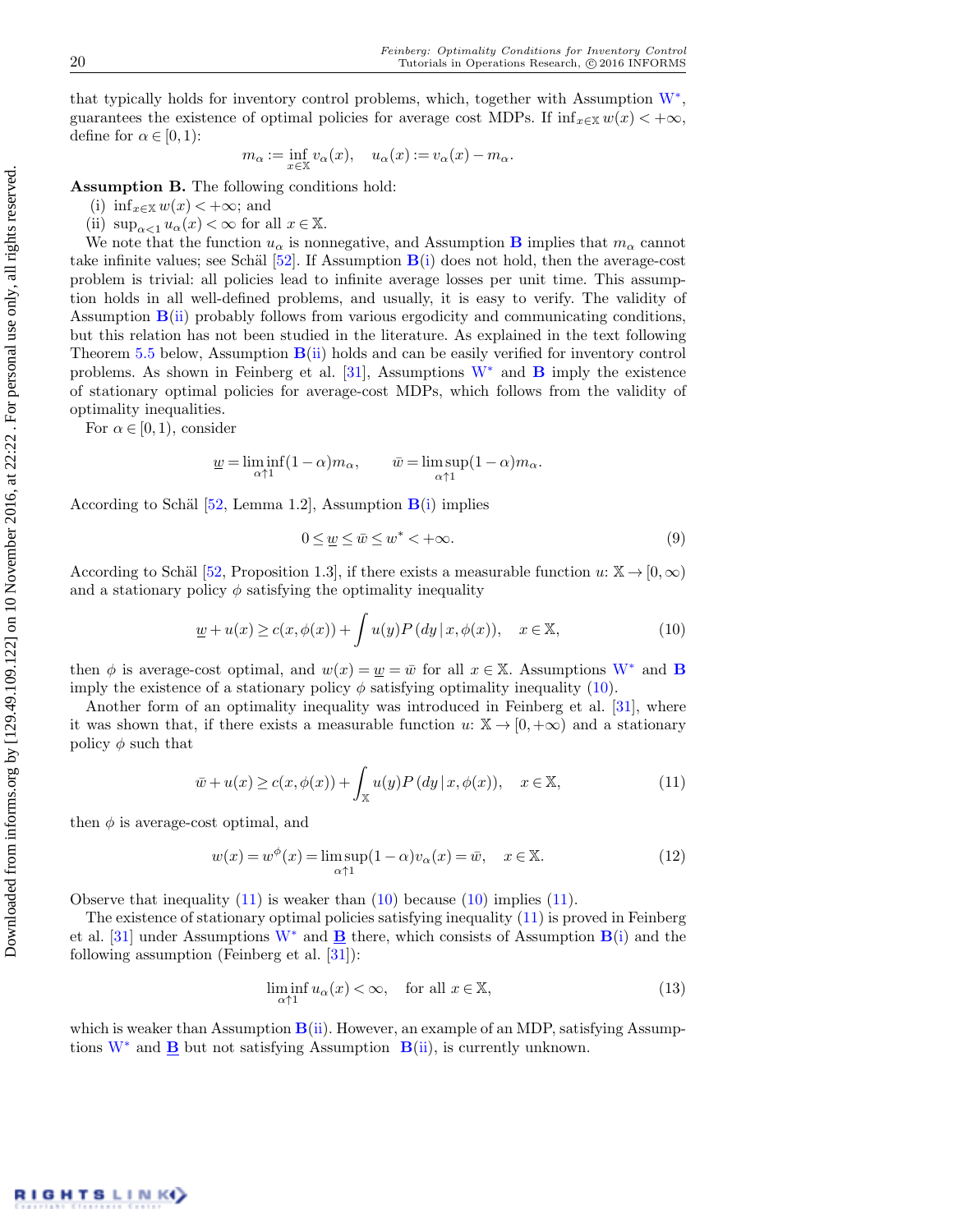Remark 2.2. The definition of an MDP usually includes the sets of available actions  $A(x) \subseteq A, x \in \mathbb{X}$ . We do not do this explicitly because we allow  $c(x, a)$  to be equal to  $+\infty$ . In other words, a feasible pair  $(x, a)$  is modeled as a pair with finite costs. To transform this model to a one with feasible action sets, it is sufficient to consider the sets of available actions  $A(x)$  such that  $A(x) \supseteq A_c(x)$ , where  $A_c(x) = \{a \in \mathbb{A}: c(x, a) < +\infty\}$ ,  $x \in \mathbb{X}$ . To transform an MDP with action sets  $A(x)$  to an MDP with the action set A, it is sufficient to set  $c(x, a) = +\infty$  when  $a \in \mathbb{A} \backslash A(x)$ ,  $x \in \mathbb{X}$ . Early works on MDPs by Blackwell [\[15\]](#page-29-6) and Strauch [\[61\]](#page-31-23) considered models with  $A(x) = \mathbb{A}$  for all  $x \in \mathbb{X}$ . This approach caused some problems with the generality of the results because the boundedness of the cost function  $c$ was assumed, and therefore,  $c(x, a) \in \mathbb{R}$  for all  $(x, a)$ . If the cost function is allowed to take infinitely large values, models with  $A(x) = \mathbb{A}$  are as general as models with  $A(x) \subseteq \mathbb{A}$ ,  $x \in \mathbb{X}$ .

## <span id="page-8-0"></span>3. MDPs Defined by Stochastic Equations

Inventory control problems are often defined by equations

<span id="page-8-1"></span>
$$
x_{t+1} = F(x_t, a_t, D_{t+1}), \quad t = 0, 1, \dots,
$$
\n<sup>(14)</sup>

where  $x_t$  is the amount of inventory available at the end of day t,  $a_t$  is the ordered quantity at the end of day t, and  $D_{t+1}$  is the demand on day  $t + 1$ . For the classic periodic-review problem with backlogs,  $F(x, a, D) = x+a-D$ , and for a problem with lost sales,  $F(x, a, D) =$  $(x + a - D)^+$ . The system can also incur losses of inventory, there could be lead times, and so on. So the function  $F$  can have a more complicated form, and interpretations of its parameters may be different for different problems. Also, in this paper we only consider independent and identically distributed demands—that is,  $D_1, D_2, \ldots$  are independent and identically distributed.

Let S be a metric space,  $\mathcal{B}(\mathbb{S})$  be its Borel  $\sigma$ -field, and  $\mu$  be a probability measure on  $(\mathcal{S}, \mathcal{B}(\mathcal{S}))$ . Consider a stochastic sequence  $x_t$ , whose dynamics are defined by Equation [\(14\)](#page-8-1), where  $D_0, D_1, \ldots$  are independent and identically distributed random variables with values in S whose distributions are defined by a probability measure  $\mu$  and  $F: \mathbb{X} \times \mathbb{A} \times \mathbb{S} \to \mathbb{X}$  is a measurable mapping.

Equation [\(14\)](#page-8-1) defines the transition probability

<span id="page-8-3"></span>
$$
P(B \mid x, a) = \int_{\mathbb{S}} 1\{F(x, a, s) \in B\} \mu(ds), \quad B \in \mathcal{B}(\mathbb{S}),
$$
 (15)

from  $\mathbb{X} \times \mathbb{A} \to \mathbb{X}$ , and  $P(\cdot | x_t, a_t)$  is the distribution of  $x_{t+1}$  given  $x_t$  and  $a_t$ , where 1 is the indicator function.

The following lemma relates Assumption  $W^*(ii)$  $W^*(ii)$  $W^*(ii)$  to the problems defined by stochastic equations.

**Lemma 3.1 (Hernández-Lerma [\[38,](#page-30-4) p. 92]).** If the function F is continuous, then the transition probability  $P$  is weakly continuous.

Consider an MDP with the transition probability  $P$  defined by a continuous function  $F$ . If the one-step cost function  $c$  is inf-compact, then, for a random variable  $D$  with the same distribution as  $D_1$ , formulae  $(6)-(8)$  $(6)-(8)$  $(6)-(8)$  can be rewritten as

$$
v_{n+1,\mathbf{F},\alpha}(x) = \min_{a \in \mathbb{A}} \left\{ c(x,a) + \alpha \mathbb{E} v_{n,\mathbf{F},\alpha}(F(x,a,D)) \right\}, \quad x \in \mathbb{X}, n = 0, 1, \dots,
$$
 (16)

$$
v_{\alpha}(x) = \min_{a \in \mathbb{A}} \{ c(x, a) + \alpha \mathbb{E} v_{\alpha}(F(x, a, D)) \}, \quad x \in \mathbb{X},
$$
\n(17)

and

$$
v_{\alpha}(x) = c(x, \phi(x)) + \alpha \int_{\mathbb{X}} v_{\alpha}(F(x, \phi(x), D)), \quad x \in \mathbb{X}.
$$
 (18)

Equation [\(10\)](#page-7-3) becomes

<span id="page-8-2"></span>
$$
\underline{w} + u(x) \ge c(x, \phi(x)) + \mathbb{E} u(F(x, a, D)), \quad x \in \mathbb{X},
$$
\n(19)

and inequality [\(11\)](#page-7-4) becomes the same as [\(19\)](#page-8-2), with w replaced with  $\bar{w}$ .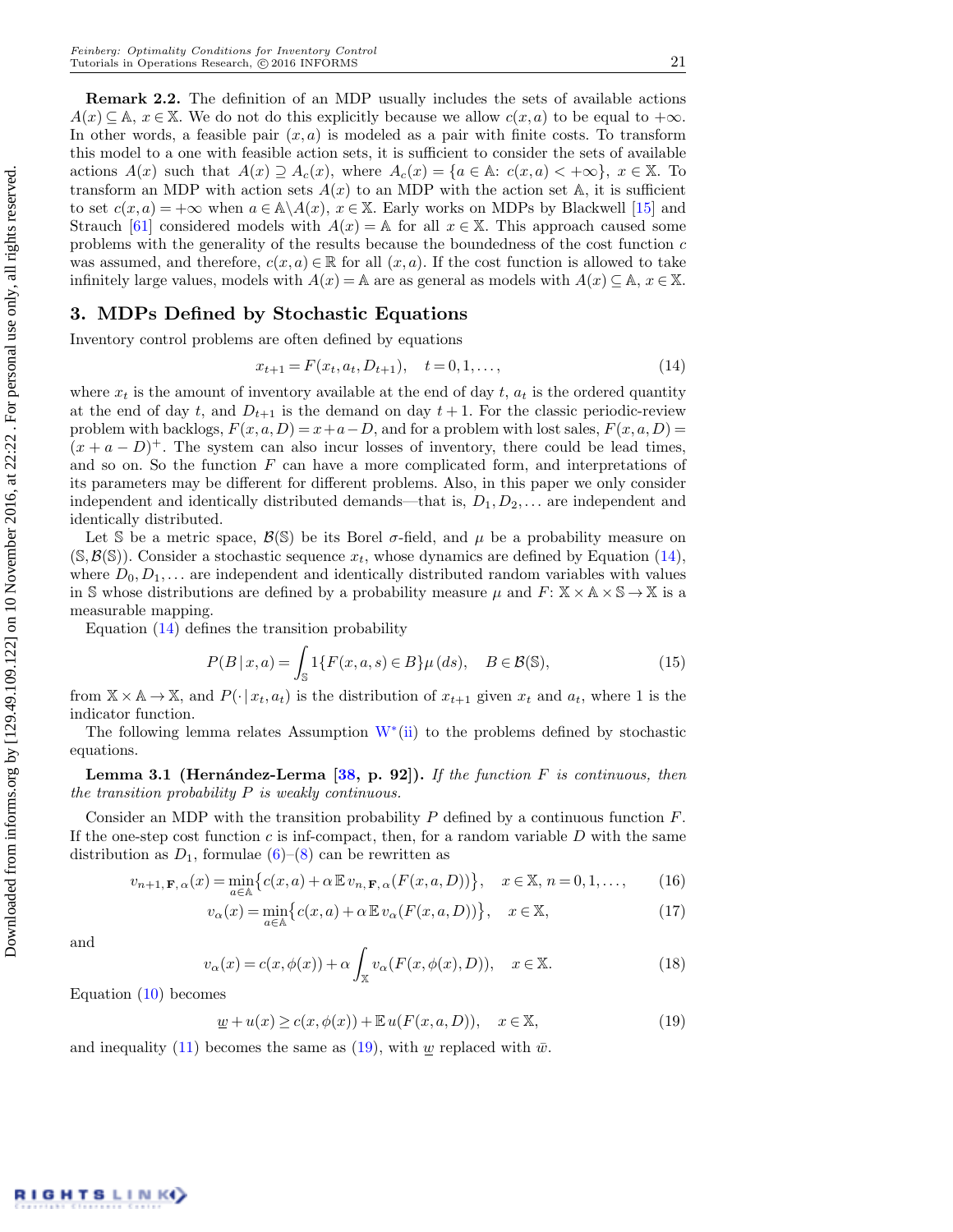# <span id="page-9-0"></span>4. The Classic Periodic-Review Problem with Backorders

In this section we consider a discrete-time periodic-review inventory control problem with backorders and discuss the existence of an optimal  $(s, S)$  policy. For this problem the dynamics are defined by the following stochastic equation:

<span id="page-9-1"></span>
$$
x_{t+1} = x_t + a_t - D_{t+1}, \quad t = 0, 1, 2, \dots,\tag{20}
$$

where  $x_t$  is the inventory at the end of period t,  $a_t$  is the amount ordered at the end of period t, and  $D_{t+1}$  is the demand during period  $(t+1)$ . The demand is assumed to be i.i.d. In other words, the dynamics of the system is defined by Equation [\(14\)](#page-8-1) with the function  $F(x, a, D) = x + a - D$ . Of course, this function is continuous. Here, we consider the case when there is a single commodity. In this case,  $x_t$ ,  $a_t$ , and  $D_{t+1}$ ,  $t = 0, 1, \ldots$ , are real numbers.

A decision maker views the current inventory of a single commodity at the end of the day and makes an ordering decision. In the case of zero lead times considered here the products are immediately available to meet demand. Demand is then realized, the decision maker views the remaining inventory, and the process continues. Assume the unmet demand is backlogged and the cost of inventory held or backlogged (negative inventory) is modeled as a convex function. The demand and the order quantity are assumed to be nonnegative. The dynamics of the system are defined by [\(20\)](#page-9-1). Let

(a)  $\alpha \in (0,1)$  be the discount factor;

(b)  $K \geq 0$  be a fixed ordering cost;

(c)  $\bar{c} > 0$  be the per-unit ordering cost;

(d) D be a nonnegative random variable with the same distribution as  $D_n$ , and  $P(D>0)$  $> 0$ ; and

(e)  $h(\cdot)$  denote the holding/backordering cost per period. It is assumed that  $h: \mathbb{R} \to [0,\infty)$ is a convex function,  $h(x) \to \infty$  as  $|x| \to \infty$ , and  $\mathbb{E} h(x - D) < \infty$  for all  $x \in \mathbb{R}$ .

Without loss of generality, assume that  $h(0) = 0$ . The fact that  $P(D > 0) > 0$  avoids the trivial case. For example, if  $D = 0$  almost surely (a.s.), then the policy that never orders, when the inventory level is nonnegative, and orders up to zero, when the inventory level is negative, is optimal under the average cost criterion. Note that  $E D < \infty$  since, in view of Jensen's inequality,  $h(x - \mathbb{E} D) \leq \mathbb{E} h(x - D) < \infty$ .

Let us define the state space  $\mathbb{X} = \mathbb{R}$ ; the action set  $\mathbb{A} = \mathbb{R}^+$ , where  $\mathbb{R}^+ = [0, \infty)$ ; the transition probability P defined in [\(15\)](#page-8-3) with  $F(x, a, D) = x + a - D$ ; and the one-step cost function

$$
c(x, a) = K1_{\{a>0\}} + \bar{c}a + \mathbb{E}h(x + a - D).
$$

The function  $c$  is inf-compact, and, of course, the function  $F$  is continuous. Therefore, Assumption  $W^*$  $W^*$  holds. It is relatively easy to show that Assumption  $\bf{B}$  $\bf{B}$  $\bf{B}$  holds. Thus, optimality equations hold for finite-horizon and infinite-horizon problems. In particular, they exist for problems with total discounted- and average-cost criteria.

Optimality equations and inequalities can be written as

<span id="page-9-2"></span>
$$
v_{n+1,\mathbf{F},\alpha}(x) = \min\left\{\min_{a>0}[K+G_{n,\mathbf{F},\alpha}(x+a)], G_{n,\mathbf{F},\alpha}(x)\right\} - \bar{c}x,\tag{21}
$$

$$
v_{\alpha}(x) = \min\left\{\min_{a>0}[K + G_{\alpha}(x+a)], G_{\alpha}(x)\right\} - \bar{c}x,\tag{22}
$$

$$
w + u(x) \ge \min\left\{\min_{a>0} [K + H(x+a)], H(x)\right\} - \bar{c}x,\tag{23}
$$

where  $n = 0, 1, \ldots$  and

$$
G_{n,\mathbf{F},\alpha}(x) := \bar{c}x + \mathbb{E}h(x - D) + \alpha \mathbb{E}v_{n,\mathbf{F},\alpha}(x - D),
$$
\n(24)

$$
G_{\alpha}(x) := \bar{c}x + \mathbb{E}h(x - D) + \alpha \mathbb{E}v_{\alpha}(x - D),
$$
\n(25)

$$
H(x) := \overline{c}x + \mathbb{E}h(x - D) + \mathbb{E}u(x - D).
$$
 (26)

We also write  $G_{n,\alpha}$  instead of  $G_{n,\mathbf{F},\alpha}$  when  $\mathbf{F}\equiv 0$ .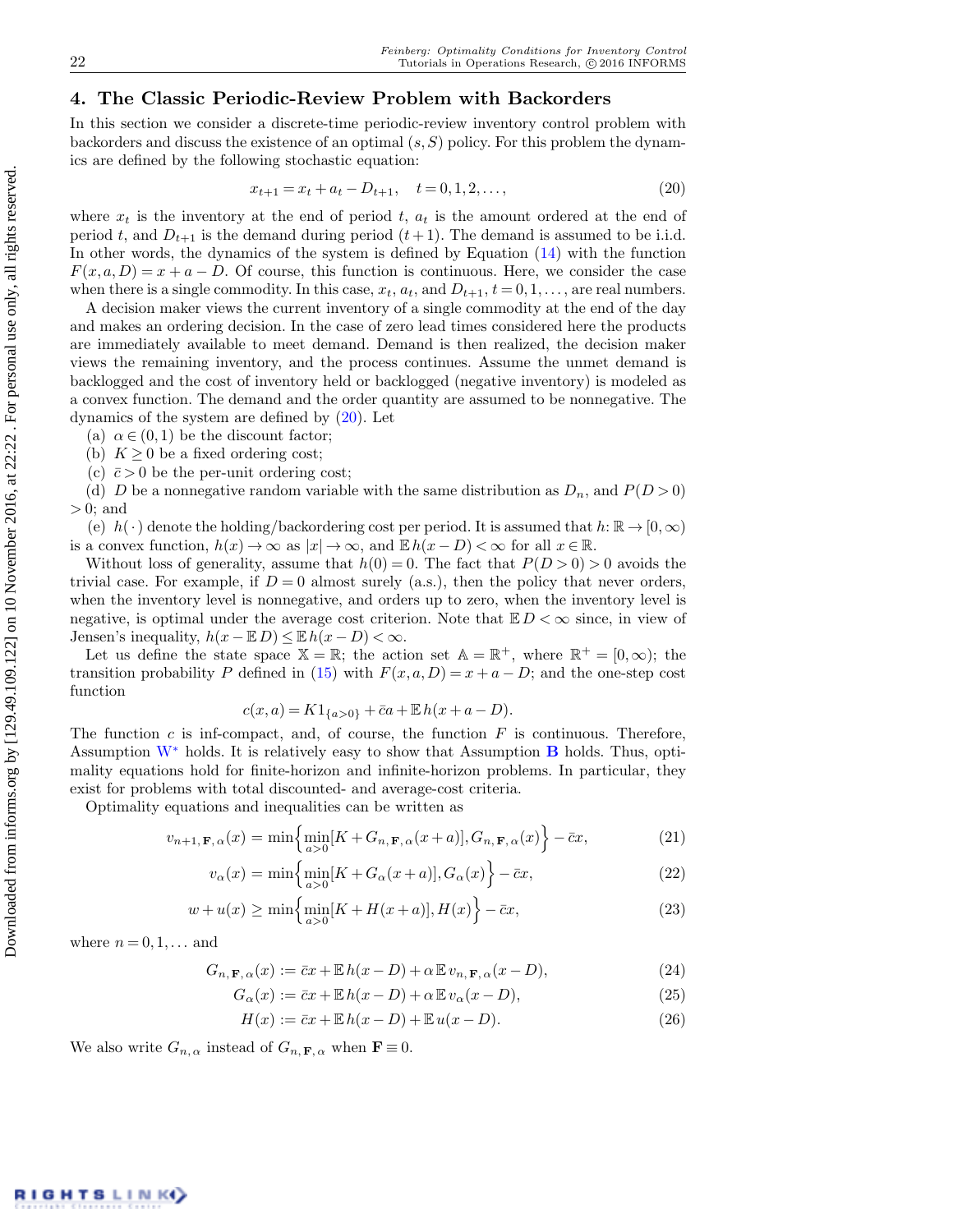**Definition 4.1.** Let  $s_t$  and  $S_t$  be real numbers such that  $s_t \leq S_t$ ,  $t = 0, 1, \ldots$ . Suppose  $x_t$ denotes the current inventory level at decision epoch t. A policy is called an  $(s_t, S_t)$  policy at step t if it orders up to the level  $S_t$  if  $x_t < s_t$  and does not order when  $x_t \geq s_t$ . A Markov policy is called an  $(s_t, S_t)$  policy if it is an  $(s_t, S_t)$  policy at all steps  $t = 0, 1, \ldots$ . A policy is called an  $(s, S)$  policy if it is stationary and is an  $(s, S)$  policy at all steps  $t = 0, 1, \ldots$ .

The standard method for proving the optimality of  $(s_t, S_t)$  and  $(s, S)$  policies for discounted costs was introduced by Scarf  $[50]$ , and it is based on the notion of a K-convex function.

**Definition 4.2.** A function  $f: \mathbb{R} \to \mathbb{R}$  is called K-convex,  $K \geq 0$ , if for each  $x \leq y$  and for each  $\lambda \in (0,1)$ ,

$$
f((1 - \lambda)x + \lambda y) \le (1 - \lambda)f(x) + \lambda f(y) + \lambda K.
$$

For an inf-compact function  $q: \mathbb{R} \to \mathbb{R}$ , let

<span id="page-10-1"></span><span id="page-10-0"></span>
$$
S \in \underset{x \in \mathbb{R}}{\arg \min} \{ g(x) \},\tag{27}
$$

$$
s := \inf\{x \le S \,|\, g(x) \le K + g(S)\}.\tag{28}
$$

These real numbers exist because the function  $g$  is inf-compact. In addition,  $s$  is defined uniquely and does not depend on the choice of S if there is more than one S satisfying  $(27)$ .

The standard method for proving the optimality of  $(s_t, S_t)$  policies,  $t = 0, 1, \ldots, N-1$ , for N-horizon problems,  $N = 1, 2, \ldots$ , is to consider  $g = G_{N-1, \alpha}$  and prove by induction that these functions are inf-compact and  $K$ -convex. As follows from the optimality equation [\(21\)](#page-9-2), this implies the optimality of  $(s_t, S_t)$  policies with  $S_t$  and  $s_t$  defined by [\(27\)](#page-10-0) and [\(28\)](#page-10-1), respectively, with  $g = G_{N-t=1,\alpha}$ . The next step would be to consider  $t \to \infty$  and prove the optimality of  $(s, S)$  policies for infinite horizon problems.

However, it is possible that the functions  $G_{N-1,\alpha}$  are not inf-compact, and the described approach fails. Then the natural approach is to try to do the same steps for the function  $G_{N-1,\mathbf{F},\alpha}$  for a specially selected terminal value function **F**. The natural candidate is the function  $\mathbf{F} = v_{\alpha}^0$ , where  $v_{\alpha}^0$  is the infinite-horizon value for the problem with the ordering cost  $K = 0$ . It is possible to show that there exists  $\alpha' \in [0, 1)$  such that the functions  $G_{N-1, v_{\alpha}^0, \alpha'}$ are inf-compact if  $\alpha \in [\alpha', 1)$ . This implies the optimality of  $(s_t, S_t)$  policies for all finitehorizon problems with the terminal value  $\mathbf{F} = v_\alpha^0$  for all  $\alpha \in [\alpha', 1)$ , which implies optimality of  $(s, S)$  policies for the infinite horizon discounted criterion with the discount factor  $\alpha$ . In addition, it is always true that  $G_{N,\,v_{\alpha}^0,\,\alpha} \to G_{\alpha}$ , and the following lemma holds.

<span id="page-10-2"></span>Lemma 4.3 (Feinberg and Lewis [\[26\]](#page-30-8), Veinott and Wagner [\[64\]](#page-31-8)). There exists  $\alpha' \in [0,1)$  such that  $G_{\alpha}(x) \to \infty$  as  $|x| \to \infty$  for all  $\alpha \in [\alpha',1)$  and for all setup costs  $K \geq 0$ .

The optimality of  $(s, S)$ -optimal policies for large discount factors implies optimality of  $(s, S)$  policies for average costs per unit time. The following theorem takes place.

<span id="page-10-3"></span>**Theorem 4.4 (Feinberg and Lewis [\[26\]](#page-30-8)).** Consider  $\alpha' \in [0,1)$ , whose existence is stated in Lemma [4](#page-10-2).3. The following statements hold for the inventory control problem:

<span id="page-10-4"></span>(i) For  $\alpha \geq \alpha'$  and  $n = 0, 1, ...,$  define  $g(x) := G_{n, v_{\alpha}, \alpha}(x), x \in \mathbb{R}$ . Consider real numbers  $S_{n,\alpha}^*$  satisfying [\(27\)](#page-10-0) and  $s_{n,\alpha}^*$  defined in [\(28\)](#page-10-1) with  $g = G_{n,v_\alpha^0,\alpha}$ ,  $n = 0,1,...$  Then for each  $N = 1, 2, \ldots,$  the  $(s_t, S_t)$  policy with  $s_t = s_{N-t-1, \alpha}^*$  and  $S_t = S_{N-t-1, \alpha}^*$ ,  $t = 0, 1, \ldots, N-1$ , is optimal for the N-horizon problem with the terminal values  $\mathbf{F}(x) = v_\alpha^{0}(x)$ ,  $x \in \mathbb{R}$ .

<span id="page-10-5"></span>(ii) For the infinite-horizon expected total discounted-cost criterion with a discount factor  $\alpha \in [\alpha', 1)$ , define  $g(x) := G_{\alpha}(x)$ ,  $x \in \mathbb{R}$ . Consider real numbers  $S_{\alpha}$  satisfying [\(27\)](#page-10-0) and  $s_{\alpha}$ defined in [\(28\)](#page-10-1). Then the  $(s_{\alpha}, S_{\alpha})$  policy is optimal for the discount factor  $\alpha$ . Furthermore, the sequence of pairs  $\{(s_{n,\alpha}^*, S_{n,\alpha}^*)\}_{n=0,1,...}$  is bounded, where  $s_{n,\alpha}^*$  and  $S_{n,\alpha}^*$  are described in statement (i),  $n=0,1,\ldots$  If  $(s_{\alpha}^*,S_{\alpha}^*)$  is a limit point of this sequence, then the  $(s_{\alpha}^*,S_{\alpha}^*)$ policy is optimal for the infinite-horizon problem with the discount factor  $\alpha$ .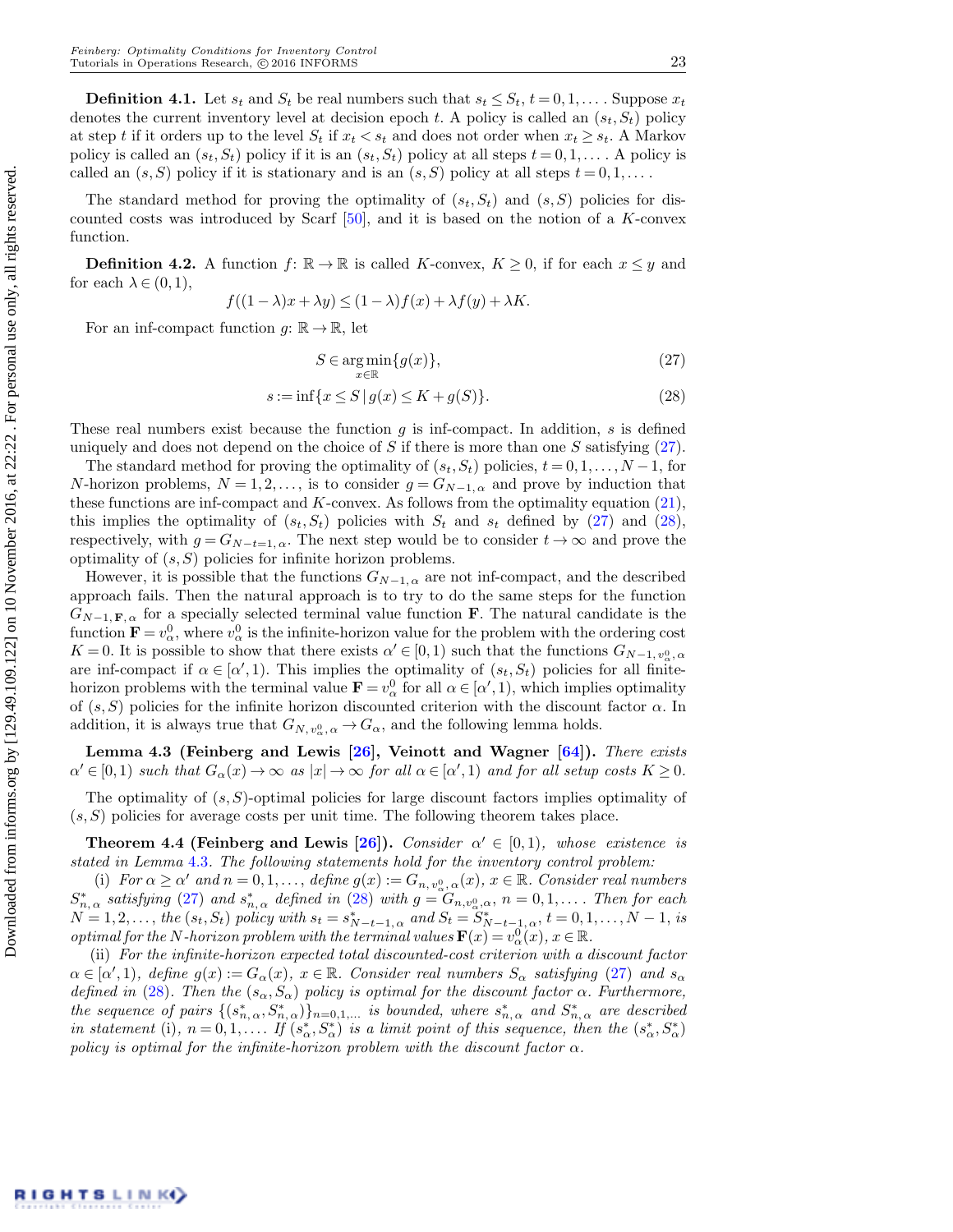(iii) Consider the infinite-horizon average-cost criterion. For each  $\alpha \in [\alpha', 1)$ , consider an optimal  $(s'_\alpha, s'_\alpha)$  policy for the discounted-cost criterion with the discount factor  $\alpha$ , whose existence follows from statement (ii). Let  $\alpha_n \uparrow 1$ ,  $n = 1, 2, \ldots$ , with  $\alpha_1 \geq \alpha'$ . Every sequence  $\{(s'_{{\alpha}_n},S'_{{\alpha}_n})\}_{n=1,2,...}$  is bounded, and each limit point  $(s',S')$  defines an average-cost optimal  $(s', S')$  policy.

As explained above,  $(s_t, S_t)$  policies may not be optimal for finite-horizon problems for all discount factors, and  $(s, S)$  may not be optimal for infinite-horizon discounted problems with a small discount factor. Let us consider the assumption on the growth of backordering costs that was probably introduced by Veinott and Wagner [\[64\]](#page-31-8) for problems with discrete demand. This assumption ensures that the functions  $G_{N-1, \alpha}$  and  $G_{\alpha}$  are inf-compact, and, as explained above, this implies the optimality of  $(s_t, S_t)$  policies and  $(s, S)$  policies for finite-horizon and infinite-horizon discounted problems, respectively, for all  $N = 1, 2, \ldots$  and for all  $\alpha \in [0,1)$ .

<span id="page-11-0"></span>**Assumption GB.** There exist  $z, y \in \mathbb{R}$  such that  $z \leq y$  and

$$
\frac{h(y) - h(z)}{y - z} < -\bar{c}.\tag{29}
$$

Lemma 4.5 (Chen and Simchi-Levi [\[17,](#page-29-4) [18\]](#page-29-5), Feinberg and Lewis [\[26\]](#page-30-8), Heyman and Sobel [\[42\]](#page-30-3)). Suppose that Assumption [GB](#page-11-0) holds. Then the functions  $G_{\alpha}(x)$  and  $G_{N,\alpha}(x)$ ,  $N=0,1,\ldots$ , are inf-compact and K-convex.

The following theorem describes the optimality of  $(s_t, S_t)$  policies and  $(s, S)$  policies for finite-horizon and infinite-horizon discounted problems under Assumption [GB](#page-11-0).

<span id="page-11-1"></span>Theorem 4.6 (Chen and Simchi-Levi [\[17,](#page-29-4) [18\]](#page-29-5), Feinberg and Lewis [\[26\]](#page-30-8)). Suppose that Assumption  $GB$  holds. Then,

<span id="page-11-2"></span>(i) For  $\alpha \geq 0$  and  $n = 0, 1, \ldots$ , consider real numbers  $S_{n,\alpha}$  satisfying [\(27\)](#page-10-0) and  $s_{n,\alpha}$  defined in [\(28\)](#page-10-1), with  $g(x) = G_{n,\alpha}(x)$ ,  $x \in \mathbb{R}$ . Then for every  $N = 1, 2, \ldots$ , the  $(s_t, S_t)$  policy with  $s_t = s_{N-t-1, \alpha}^*$  and  $S_t = S_{N-t-1, \alpha}^*$ ,  $t = 0, 1, \ldots, N-1$ , is an optimal policy for the N-horizon problem with the zero terminal values.

<span id="page-11-3"></span>(ii) Let  $\alpha \in [0,1)$ . Consider real numbers  $S_{\alpha}$  satisfying [\(27\)](#page-10-0) and  $s_{\alpha}$  defined in [\(28\)](#page-10-1) for  $g(x) := G_{\alpha}(x), x \in \mathbb{R}$ . Then the  $(s_{\alpha}, S_{\alpha})$  policy is optimal for the infinite-horizon problem with the discount factor  $\alpha$ . Furthermore, a sequence of pairs  $\{(s_{n,\alpha}, S_{n,\alpha})\}_{n=0,1,\dots}$  considered in statement (i) is bounded, and, if  $(s_\alpha^*, S_\alpha^*)$  is a limit point of this sequence, then the  $(s_\alpha^*, S_\alpha^*)$ policy is optimal for the infinite-horizon problem with the discount factor  $\alpha$ .

As stated in Theorem [4.4,](#page-10-3)  $(s, S)$  policies are optimal for average costs per unit time. How-ever, Theorem [4.6](#page-11-1) states the optimality of  $(s_t, S_t)$  policies and  $(s, S)$  policies for finite-horizon and infinite-horizon discounted problems for all discount factors only under Assumption [GB](#page-11-0). The structure of discount optimal policies for all discount factors is investigated in Feinberg and Liang [\[28\]](#page-30-9), where the following parameters were introduced:

$$
k_h := -\lim_{x \to -\infty} \frac{h(x)}{x} \tag{30}
$$

and

<span id="page-11-4"></span>
$$
\alpha^* := 1 - \frac{k_h}{\bar{c}}.\tag{31}
$$

For example,  $\alpha^* = 1 - h_{-}/\bar{c}$  for models with linear holding and backordering costs h considered in Bensoussan [\[5\]](#page-29-2) and Bertsekas [\[11\]](#page-29-15), when

$$
h(x) = \begin{cases} h_{+}x, & \text{if } x \ge 0, \\ -h_{-}x, & \text{otherwise,} \end{cases}
$$

where  $h_-\$  and  $h_+$  are positive holding and backordering cost rates, and typically  $h_-\geq h_+$ .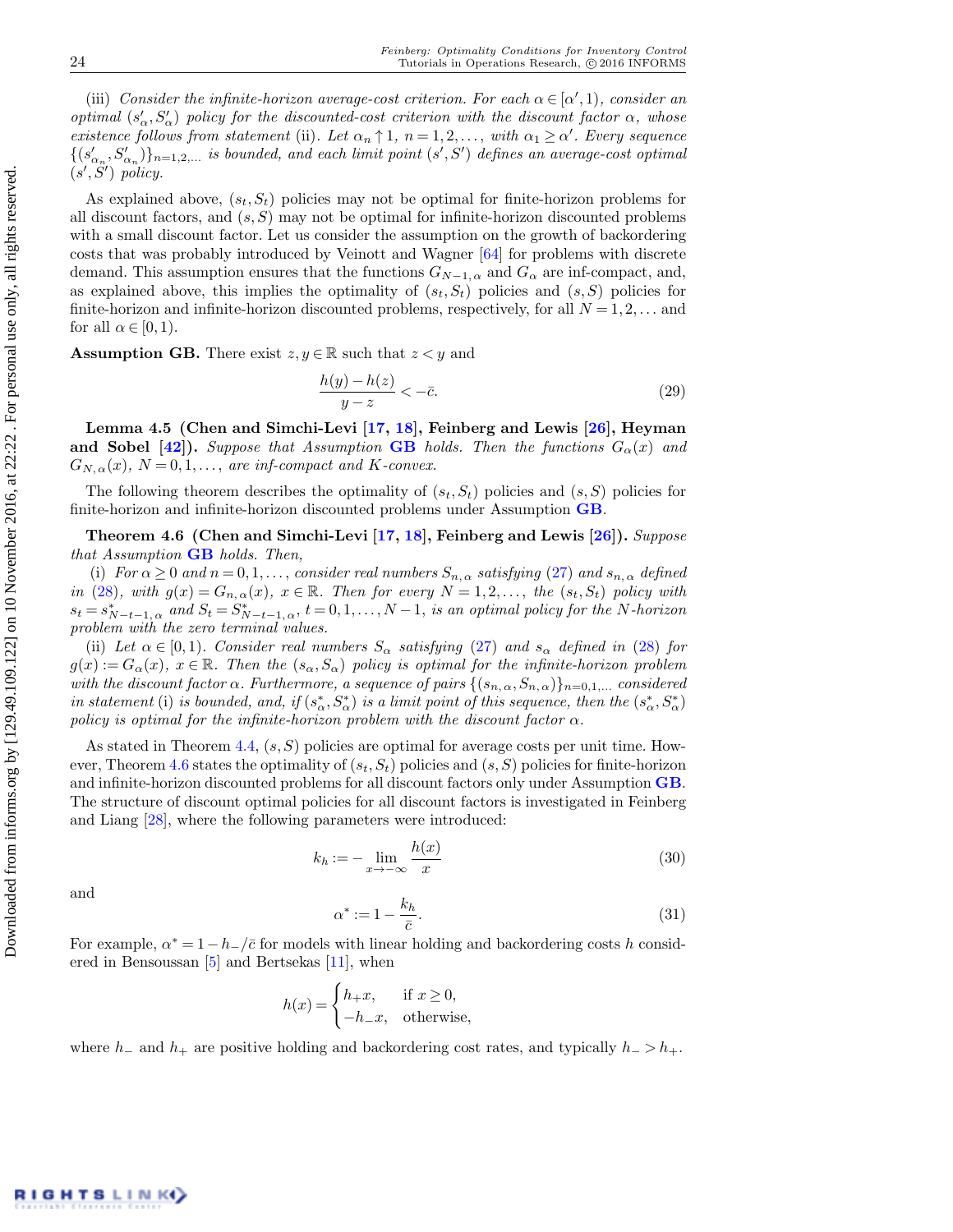The convexity and inf-compactness of h imply that  $0 < k_h \leq +\infty$ . Therefore,  $-\infty \leq \alpha^* < 1$ . Also, Assumption [GB](#page-11-0) is equivalent to  $\alpha^* < 0$ . In addition,  $\alpha' := \max{\alpha^*, 0}$  is the minimal possible value of the parameter  $\alpha'$  whose existence is claimed in Lemma [4.3.](#page-10-2) These facts and their corollaries are summarized in the following theorem.

Theorem 4.7 (Feinberg and Liang [\[28\]](#page-30-9)). Assumption [GB](#page-11-0) holds if and only if  $\alpha^* > 0$ . Therefore, if  $\alpha^* < 0$ , then the statements [\(i\)](#page-11-2) and [\(ii\)](#page-11-3) of Theorem [4](#page-11-1).6 hold. In addition,  $\alpha' =$  $\max\{\alpha^*,0\}$  is the minimal value of the parameter  $\alpha'$  whose existence is stated in Lemma [4](#page-10-2).3. Therefore, statements [\(i\)](#page-10-4) and [\(ii\)](#page-10-5) of Theorem [4](#page-10-3).4 take place for  $\alpha' = \max{\alpha^*, 0}$ .

Define  $\mathbf{S}_0 := 0$  and

$$
\mathbf{S}_{t} := \sum_{j=1}^{t} D_{j}, \quad t = 1, 2, \dots
$$
 (32)

Then,  $\mathbb{E}[\mathbf{S}_t] = t \mathbb{E}[D] < +\infty$  for all  $t = 0, 1, \dots$ .

Define the following function for all  $t = 0, 1, \dots$  and  $\alpha \geq 0$ :

$$
f_{t,\alpha}(x) := \bar{c}x + \sum_{i=0}^{t} \alpha^{i} \mathbb{E}[h(x - \mathbf{S}_{i+1})], \quad x \in \mathbb{X}.
$$
 (33)

Observe that  $f_{0,\alpha}(x) = \overline{c}x + \mathbb{E}[h(x-D)] = G_{0,\alpha}$ . Since  $h(x)$  is a convex function, then the function  $f_{t,\alpha}(x)$  is convex for all  $t = 0, 1, \dots$  and  $\alpha \geq 0$ .

Let  $F_{t,\alpha}(-\infty) := \lim_{x\to-\infty} f_{t,\alpha}(x)$  and

<span id="page-12-1"></span>
$$
N_{\alpha} := \inf\{t = 0, 1, \dots : F_{t, \alpha}(-\infty) = +\infty\},\tag{34}
$$

where the infimum of an empty set is  $+\infty$ . Since the function  $h(x)$  is nonnegative, then the function  $f_{t,\alpha}(x)$  is nondecreasing in t for all  $x \in \mathbb{X}$  and  $\alpha \geq 0$ . Therefore, (i)  $N_{\alpha}$  is nonincreasing in  $\alpha$ , that is,  $N_{\alpha} \leq N_{\beta}$ , if  $\alpha > \beta$ ; and (ii) in view of the definition of  $N_{\alpha}$ , for each  $t \in \mathcal{N}_0$ ,

$$
F_{t,\alpha}(-\infty) < +\infty, \quad \text{if } t < N_{\alpha} \qquad \text{and} \qquad F_{t,\alpha}(-\infty) = +\infty, \quad \text{if } t \ge N_{\alpha}.\tag{35}
$$

The following theorem provides the complete description of optimal finite-horizon policies for all discount factors  $\alpha$ .

<span id="page-12-0"></span>Theorem 4.8 (Feinberg and Liang [\[28\]](#page-30-9)). Let  $\alpha > 0$ . Consider  $\alpha^*$  defined in [\(31\)](#page-11-4). If  $\alpha^*$  < 0 (that is, Assumption [GB](#page-11-0) holds), then the statement of Theorem [4.6](#page-11-1)[\(i\)](#page-11-2) holds. If  $0 \leq$  $\alpha^*$  < 1, then the following statements hold for the finite-horizon problem with the discount factor α:

(i) If  $\alpha \in [0, \alpha^*]$ , then a policy that never orders is optimal for every finite horizon  $N =$  $1, 2, \ldots$ 

(ii) If  $\alpha > \alpha^*$ , then  $N_\alpha < +\infty$ , and for a finite horizon  $N = 1, 2, \ldots$ , the following is true:

(a) if  $N \leq N_\alpha$ , then a policy that never orders at steps  $t = 0, 1, ..., N - 1$  is optimal;

(b) if  $N > N_\alpha$ , then a policy that never orders at steps  $t = N - N_\alpha, \ldots, N-1$  and follows the  $(s_{N-t-1,\alpha}, S_{N-t-1,\alpha})$  policy at steps  $t = 0, \ldots, N - N_\alpha - 1$  is optimal, where the real numbers  $S_{t,\alpha}$  satisfy [\(27\)](#page-10-0), and  $s_{t,\alpha}$  are defined in [\(28\)](#page-10-1) with  $g(x) := G_{t,\alpha}(x)$ ,  $x \in \mathbb{X}$ .

The conclusions of Theorem [4.8](#page-12-0) are presented in Table [1](#page-13-0) and Figure [1.](#page-13-1)

The following theorem provides the complete description of optimal infinite-horizon policies for all discount factors  $\alpha$ .

<span id="page-12-2"></span>Theorem 4.9 (Feinberg and Liang [\[28\]](#page-30-9)). Let  $\alpha \in [0,1)$ . Consider  $\alpha^*$  defined in [\(31\)](#page-11-4). The following statements hold for the infinite-horizon problem with the discount factor  $\alpha$ :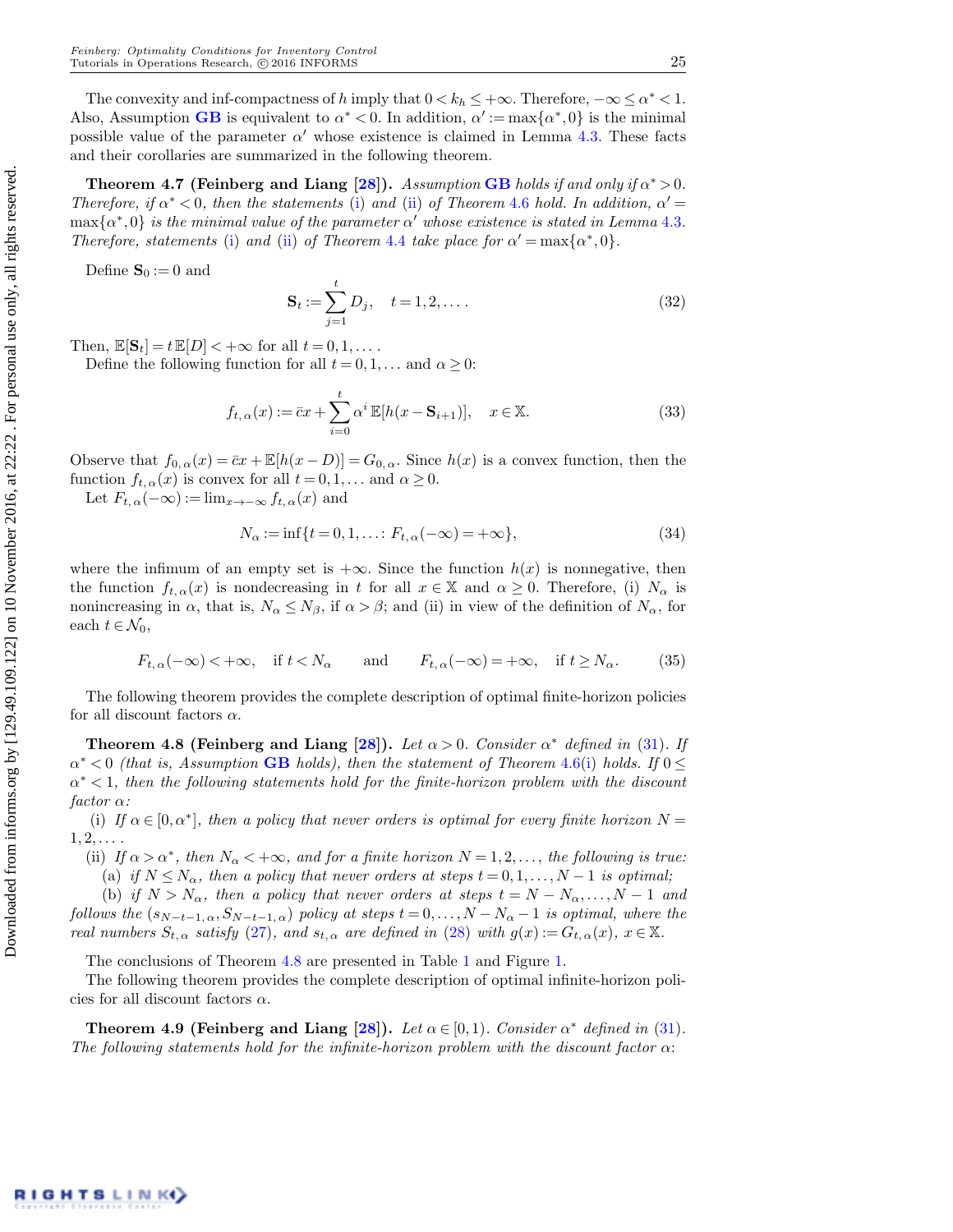| $\alpha^*$ < 0                              | $0 \leq \alpha^* \leq \alpha$                                                                                                                                                                                                                                                                                                       | $\alpha^* > \alpha$                            |  |
|---------------------------------------------|-------------------------------------------------------------------------------------------------------------------------------------------------------------------------------------------------------------------------------------------------------------------------------------------------------------------------------------|------------------------------------------------|--|
| There is an optimal<br>$(s_t, S_t)$ policy. | For the natural number $N_{\alpha}$ defined in (34),<br>if $N > N_{\alpha}$ , then a policy, that never orders at<br>steps $t = N - N_{\alpha}, \ldots, N - 1$ and is an $(s_t, S_t)$<br>policy at steps $t = 0, \ldots, N - N_{\alpha} - 1$ , is optimal;<br>if $N \leq N_\alpha$ , then a policy that never orders<br>is optimal. | The policy that<br>never orders<br>is optimal. |  |

<span id="page-13-0"></span>TABLE 1. The structure of optimal policies for a discounted N-horizon problem with  $N < +\infty$  and  $\alpha \geq 0$ .

<span id="page-13-2"></span>Table 2. The structure of optimal policies for a discounted infinite-horizon problem with  $\alpha \in [0,1)$ .

| $\alpha^* < \alpha$                  | $\alpha \leq \alpha^*$                   |
|--------------------------------------|------------------------------------------|
| There is an optimal $(s, S)$ policy. | The policy that never orders is optimal. |

(i) if  $\alpha^* < \alpha$ , then an  $(s_\alpha, S_\alpha)$  policy is optimal, where the real numbers  $S_\alpha$  satisfy [\(27\)](#page-10-0) and  $s_a$  are defined in [\(28\)](#page-10-1) with  $g(x) := G_\alpha(x)$ ,  $x \in \mathbb{X}$ . Furthermore, a sequence of pairs  $(s_{t,\alpha},S_{t,\alpha})_{t=N_{\alpha},N_{\alpha}+1,...}$  considered in Theorem 4.[8\(](#page-12-0)ii,b) is bounded, and, for if  $(s_{\alpha}^*,S_{\alpha}^*)$  is a limit point of the sequence, then the  $(s^*_{\alpha}, s^*_{\alpha})$  policy is optimal for the infinite-horizon problem with the discount factor  $\alpha$ ;

(ii) if  $\alpha^* \geq \alpha$ , then the policy that never orders is optimal.

The conclusions of Theorem [4.9](#page-12-2) are presented in Table [2](#page-13-2) and Figure [2.](#page-14-1)

The above theorems describe optimal policies for all discount factors. However, it is possible that for a given discount factor, at some states there are multiple optimal actions. Therefore, there may exist multiple optimal policies. It is also possible to describe additional optimal policies; see Feinberg and Liang [\[28\]](#page-30-9). The results on MDPs imply that the functions  $v_{\alpha}$  and  $v_{N,\alpha}$  are lower semicontinuous. However, for this problem, they are continuous; see Feinberg and Liang [\[28\]](#page-30-9). In addition, optimality inequalities [\(10\)](#page-7-3) and [\(23\)](#page-9-2) hold in the form of equalities; see Feinberg and Liang [\[27\]](#page-30-10).

# 5. MDPs with Infinite-State Spaces and Weakly Continuous Transition Probabilities

This section describes the theory of dynamic programming for infinite-state problems with weakly continuous transition probabilities. The main focus is on the existence of optimal policies and the validity of optimality equations for problems with discounted costs and optimality inequalities for average-cost problems. We also discuss the convergence of optimal values and actions when the horizon length tends to infinity for finite-horizon problems and when the discount factor increases to 1 for infinite-horizon problems.

FIGURE 1. The structure of optimal policies for a discounted N-horizon problem with  $N < +\infty$ and  $\alpha \geq 0$ .

<span id="page-13-1"></span>

| There is an<br>optimal $(s_t, S_t)$<br>policy. |          | For $N > N_{\alpha}$ , a policy that does not<br>order on the last $N_{\alpha}$ steps, and is<br>an $(s_t, S_t)$ policy prior to that, is<br>optimal. |          | The policy that<br>never orders is<br>optimal. |  |  |
|------------------------------------------------|----------|-------------------------------------------------------------------------------------------------------------------------------------------------------|----------|------------------------------------------------|--|--|
|                                                | $\Omega$ | For $N \leq N_{\alpha}$ , the policy that<br>never orders is optimal.                                                                                 | $\alpha$ |                                                |  |  |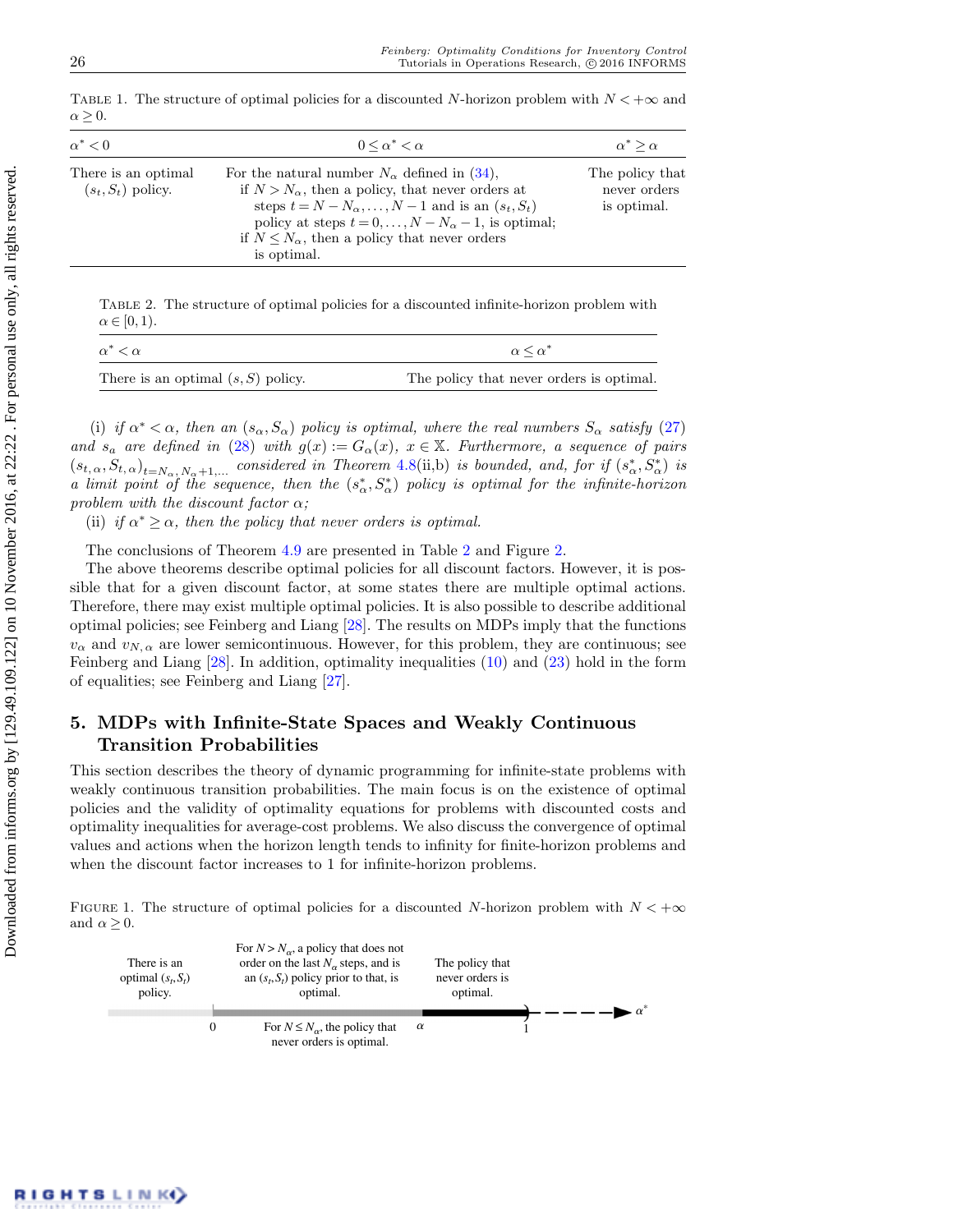<span id="page-14-1"></span>

# 5.1. Total Discounted Costs

The following theorem describes the validity of optimality equalities, the lower semicontinuity of value functions, and the convergence of value iterations. For zero terminal values, this theorem is presented in Feinberg et al. [\[31\]](#page-30-7). The case of nonzero terminal values is added in Feinberg and Lewis [\[26\]](#page-30-8). The case of inf-compact cost functions c, which leads to the inf-compactess of value functions, is studied in Feinberg and Lewis [\[25\]](#page-30-11). The infcompactness of value functions is important for the analysis of average-cost problems. The proof of Theorem [5.1](#page-14-0) uses the generalization of Berge's theorem, described in the appendix.

<span id="page-14-0"></span>Theorem 5.1 (Feinberg and Lewis [\[26\]](#page-30-8), Feinberg et al. [\[31\]](#page-30-7)). Let Assumption  $W^*$  $W^*$ hold. Consider a bounded below, lower semicontinuous function  $\mathbf{F}: \mathbb{X} \to \mathbb{R}$  and  $\alpha \geq 0$ . Then,

(i) The functions  $v_{n,\mathbf{F},\alpha}$ ,  $n = 0,1,...$ , are lower semicontinuous.

(ii) The finite-horizon optimality equalities [\(6\)](#page-6-2) hold with  $v_{0,\mathbf{F},\alpha}(x) = \mathbf{F}(x)$ , for all  $x \in \mathbb{X}$ , and the nonempty sets

$$
A_{n,\mathbf{F},\alpha}(x) := \left\{ a \in \mathbb{A}: \ v_{n+1,\mathbf{F},\alpha}(x) = c(x,a) + \alpha \int_{\mathbb{X}} v_{n,\mathbf{F},\alpha}(y) P\left(dy|x,a\right) \right\}, \quad x \in \mathbb{X}, n = 0,1,...,
$$

satisfy the following properties:

(a) the graph  $\text{Gr}_\mathbb{X}(A_{n,\mathbf{F},\alpha}) = \{(x,a): x \in \mathbb{X}, a \in A_{n,\mathbf{F},\alpha}(x)\}, n = 0,1,\ldots, \text{ is a Borel }$ subset of  $\mathbb{X} \times \mathbb{A}$ ; and

(b) if  $v_{n+1,\mathbf{F},\alpha}(x) = +\infty$ , then  $A_{n,\mathbf{F},\alpha}(x) = A$ , and if  $v_{n+1,\mathbf{F},\alpha}(x) < +\infty$ , then  $A_{n,\mathbf{F},\alpha}(x)$  is compact.

(iii) For a problem with the terminal value function **F**, for each  $N = 1, 2, \ldots$ , there exists a Markov optimal N-horizon policy  $(\phi_0, \ldots, \phi_{N-1})$ , and if for an N-horizon Markov policy  $(\phi_0, \ldots, \phi_{N-1})$  the inclusions  $\phi_{N-1-n}(x) \in A_{n,\mathbf{F},\alpha}(x), x \in \mathbb{X}, n = 0, \ldots, N-1$  hold, then this policy is N-horizon optimal.

(iv) If the cost function c is inf-compact, the functions  $v_n$ ,  $\mathbf{F}, \alpha$ ,  $n = 1, 2, \ldots$ , are infcompact.

(v) For  $\alpha \in [0,1)$ , if  $\mathbf{F}(x)$  is constant or  $\mathbf{F}(x) \le v_{\alpha}(x)$  for all  $x \in \mathbb{X}$ , then  $v_{n,\mathbf{F},\alpha}(x) \to$  $v_{\alpha}(x)$  as  $n \to +\infty$  for all  $x \in \mathbb{X}$ .

(vi) For  $\alpha \in [0,1)$ , the infinite-horizon optimality Equation [\(7\)](#page-6-4) holds, and the nonempty sets

$$
A_{\alpha}(x) := \left\{ a \in \mathbb{A}: \, v_{\alpha}(x) = c(x, a) + \alpha \int_{\mathbb{X}} v_{\alpha}(y) P\left(dy \mid x, a\right) \right\}, \quad x \in \mathbb{X},
$$

satisfy the following properties:

(a) the graph  $\text{Gr}_{\mathbb{X}}(A_{\alpha}) = \{(x, a): x \in \mathbb{X}, a \in A_{\alpha}(x)\}\$ is a Borel subset of  $\mathbb{X} \times \mathbb{A}$ ; and

(b) if  $v_{\alpha}(x) = +\infty$ , then  $A_{\alpha}(x) = A$ , and if  $v_{\alpha}(x) < +\infty$ , then  $A_{\alpha}(x)$  is compact.

(vii) For an infinite-horizon problem with  $\alpha \in [0,1)$ , there exists a stationary discountoptimal policy  $\phi_{\alpha}$ , and a stationary policy  $\phi_{\alpha}$  is optimal if and only if  $\phi_{\alpha}(x) \in A_{\alpha}(x)$  for all  $x \in \mathbb{X}$ .

(viii) If the cost function c is inf-compact, then the infinite-horizon value function  $v_{\alpha}$  is inf-compact,  $\alpha \in [0,1)$ .

The following theorem describes convergence properties of optimal finite-horizon actions as the time horizon increases to infinity.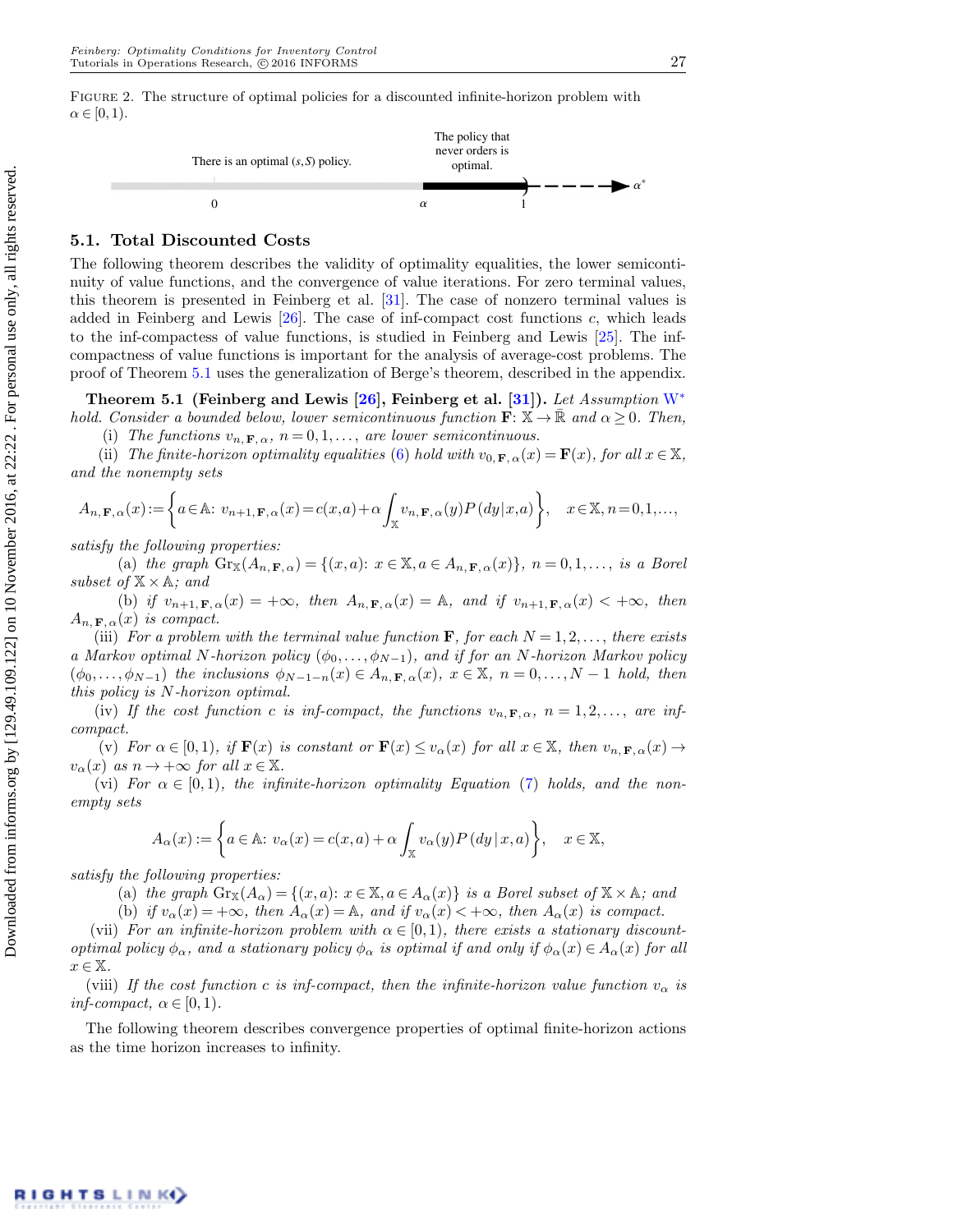<span id="page-15-2"></span>**Theorem 5.2 (Feinberg and Lewis [\[26\]](#page-30-8)).** Let Assumption [W](#page-6-0)<sup>∗</sup> hold and  $\alpha \in [0,1)$ . Let  $\mathbf{F}: \mathbb{X} \to \mathbb{R}$  be bounded below, lower semicontinuous, and such that for all  $x \in \mathbb{X}$ ,

$$
\mathbf{F}(x) \le v_{\alpha}(x) \qquad and \qquad v_{1,\mathbf{F},\alpha}(x) \ge \mathbf{F}(x). \tag{36}
$$

Then for  $x \in \mathbb{X}$ , such that  $v_\alpha(x) < \infty$ , the following two statements hold:

(i) There is a compact subset  $D_{\alpha}^{*}(x)$  of  $\mathbb{A}$  such that  $A_{n,\mathbf{F},\alpha}(x) \subseteq D_{\alpha}^{*}(x)$  for all  $t = 1,2,...$ , where the sets  $A_{n,\mathbf{F},\alpha}(x)$  are defined in Theorem 5.[1\(](#page-14-0)ii).

(ii) Each sequence  $\{a^{(n)} \in A_{n,\mathbf{F},\alpha}(x)\}_{n=1,2,...}$  is bounded, and all its limit points belong to  $A_{\alpha}(x)$ .

Theorem [5.2](#page-15-2) is useful for the analysis of the classic periodic-review inventory problem described in Section [4.](#page-9-0) As demonstrated in Table [1,](#page-13-0)  $(s_t, S_t)$  policies may not be optimal for finite-horizon problems, and the function  $\mathbf{F} = v_{\alpha}^0$  is used to approximate optimal infinitehorizon thresholds, where  $v_{\alpha}^{0}$  is the optimal value in the same problem with zero ordering costs.

### <span id="page-15-0"></span>5.2. Average Costs per Unit Time

We start with the formal introduction of Assumption  $\underline{\mathbf{B}}$  $\underline{\mathbf{B}}$  $\underline{\mathbf{B}}$ .

Assumption **B**. The following conditions hold:

- <span id="page-15-1"></span>(i) inf $x \in \mathbb{X}$   $w(x) < +\infty$ ; and
- (ii)  $\liminf_{\alpha < 1} u_\alpha(x) < \infty$  for all  $x \in \mathbb{X}$ .

Recall that the functions  $v_{\alpha}$  and  $u_{\alpha}$  are defined only for  $\alpha \in [0,1)$ . Let us set

<span id="page-15-3"></span>
$$
u(x) := \liminf_{(y,\alpha)\to(x,1-)} u_{\alpha}(y), \quad x \in \mathbb{X}.
$$
 (37)

An equivalent definition is that  $u(x)$  is the largest number such that  $u(x) \leq$  $\liminf_{n\to\infty} u_{\alpha_n}(y_n)$  for all sequences  $\{y_n\to x\}$  and  $\{\alpha_n\to 1-\}.$ 

Theorem 5.3 (Feinberg et al. [\[31,](#page-30-7) Theorem 3]). Suppose Assumptions  $W^*$  $W^*$  and  $\underline{B}$  $\underline{B}$  $\underline{B}$ hold. Then there exists a stationary policy  $\phi$  satisfying [\(11\)](#page-7-4) with u defined in [\(37\)](#page-15-3). Thus, equalities [\(12\)](#page-7-5) hold for this policy  $\phi$ . Furthermore, the following statements hold:

(i) The function  $u: \mathbb{X} \to \mathbb{R}_+$  is lower semicontinuous.

(ii) The nonempty sets

$$
A_u^*(x) := \left\{ a \in \mathbb{A} \colon \bar{w} + u(x) \ge c(x, a) + \int_{\mathbb{X}} u(y) P\left(dy \mid x, a\right) \right\}, \quad x \in \mathbb{X},\tag{38}
$$

satisfy the following properties:

- (a) the graph  $\operatorname{Gr}(A_u^*) = \{(x, a): x \in \mathbb{X}, a \in A_u^*(x)\}$  is a Borel subset of  $\mathbb{X} \times \mathbb{A}$ ; and
- (b) for each  $x \in \mathbb{X}$ , the set  $A_u^*(x)$  is compact.

(iii) A stationary policy  $\phi$  is optimal for average costs and satisfies [\(11\)](#page-7-4) with u defined in [\(37\)](#page-15-3), if  $\phi(x) \in A^*_u(x)$  for all  $x \in \mathbb{X}$ .

(iv) There exists a stationary policy  $\phi$  with  $\phi(x) \in A_*(x) \subseteq A^*_u(x)$  for all  $x \in \mathbb{X}$ , where

$$
A_*(x) := \left\{ a^* \in \mathbb{A} : u(x, a^*) = \inf_{a \in \mathbb{A}} \left\{ c(x, a) + \int_{\mathbb{X}} u(y) P\left( dy \, | \, x, a \right) \right\} \right\}, \quad x \in \mathbb{X},\qquad(39)
$$

where

$$
u(x, a^*) := c(x, a^*) + \int_{\mathbb{X}} u(y) P(dy|x, a^*), \qquad a^* \in \mathbb{A}.
$$

(v) If, in addition, the function c is inf-compact, then the function  $u$  is inf-compact. Stronger results hold under Assumption [B](#page-7-0).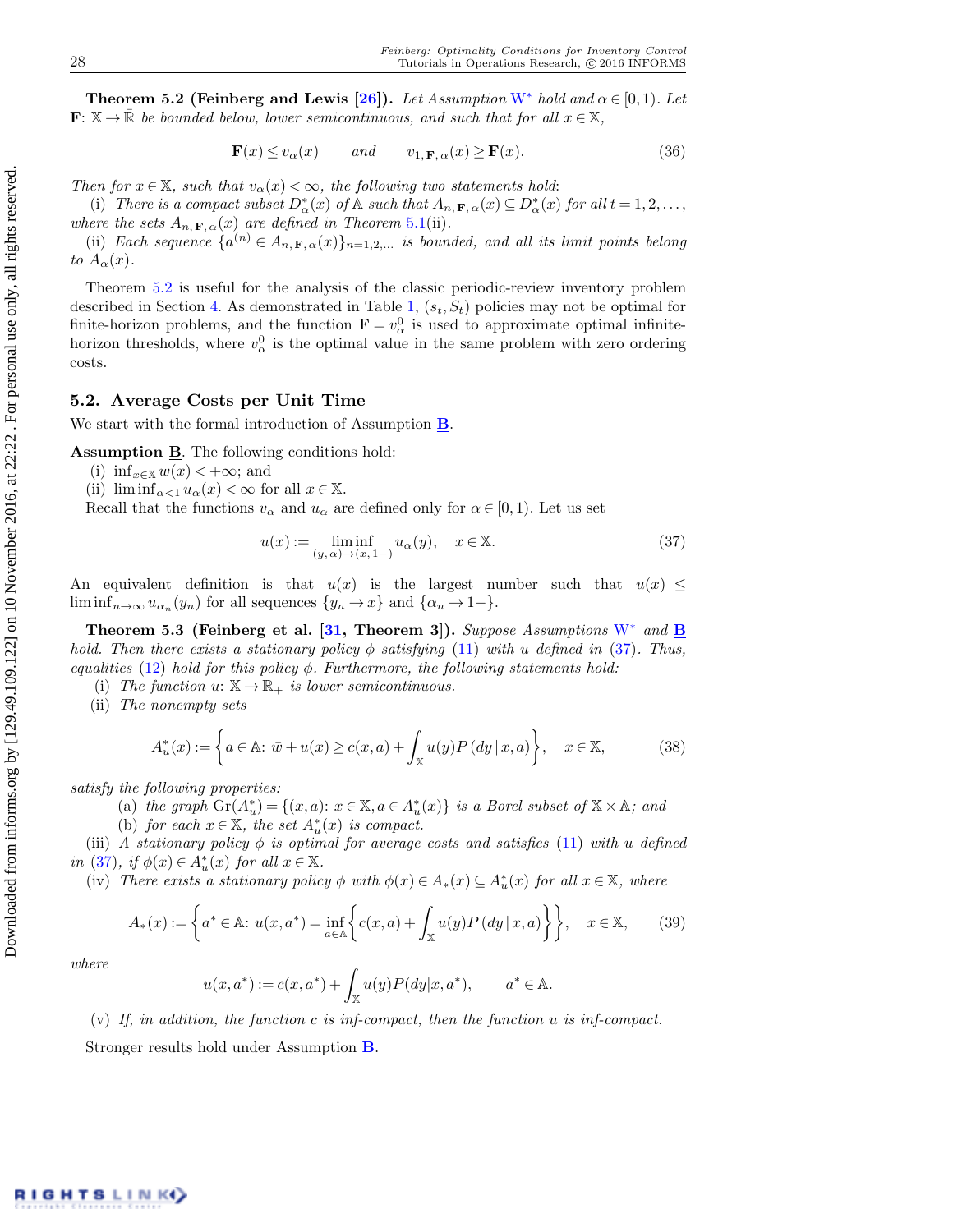Theorem 5.4 (Feinberg et al. [\[31,](#page-30-7) Theorem 4]). Suppose Assumptions [W](#page-6-0)<sup>∗</sup> and [B](#page-7-0) hold. Then there exists a nonnegative lower semicontinuous function u and a stationary policy  $\phi$  satisfying  $(10)$ —that is,  $\phi(x) \in A^*_u(x)$  for all  $x \in \mathbb{X}$ . Furthermore, every stationary policy  $\phi$  for which [\(10\)](#page-7-3) holds is optimal for the average costs per unit time criterion:

$$
w^{\phi}(x) = w(x) = w^* = w = \bar{w} = \lim_{\alpha \uparrow 1} (1 - \alpha) v_{\alpha}(x) = \lim_{N \to \infty} \frac{1}{N} v_{N,1}^{\phi}(x), \quad x \in \mathbb{X}.
$$
 (40)

Moreover, the following statements hold:

- (i) The nonempty sets  $A_u^*(x)$ ,  $x \in \mathbb{X}$ , satisfy the following properties:
	- (a) the graph  $\text{Gr}_{\mathbb{X}}(A_u^*) = \{(x, a) : x \in \mathbb{X}, a \in A_u^*(x)\}\$ is a Borel subset of  $\mathbb{X} \times \mathbb{A}$ ; and
	- (b) for each  $x \in \mathbb{X}$ , the set  $A_u^*(x)$  is compact.
- (ii) There exists a stationary policy  $\phi$  with  $\phi(x) \in A_u^*(x)$  for all  $x \in \mathbb{X}$ .

As an alternative to [\(37\)](#page-15-3), as follows from Feinberg et al. [\[31,](#page-30-7) Theorems 3 and 4, p. 603], for each sequence  $\alpha_n \to 1-$ , the function u can be defined as

<span id="page-16-2"></span>
$$
\tilde{u}(x) := \liminf_{(y,n)\to(x,\infty)} u_{\alpha_n}(y), \quad x \in \mathbb{X}.
$$
\n(41)

An equivalent definition is that  $\tilde{u}(x)$  is the largest number such that  $\tilde{u}(x) \leq$  $\liminf_{n\to\infty}u_{\alpha_n}(y_n)$  for all sequences  $\{y_n\to x\}$ . It follows from these definitions that  $u(x) \leq$  $\tilde{u}(x), x \in \mathbb{X}$ . However, the questions, whether  $u = \tilde{u}$  and whether the values of  $\tilde{u}$  depend on a particular choice of the sequence  $\alpha_n$ , have not been investigated. If the cost function c is inf-compact, then the functions  $v_{\alpha}$ , u, and  $\tilde{u}$  are inf-compact as well; see Theorem [5.1](#page-14-0) for the proof of this fact for  $v_{\alpha}$  and Feinberg et al. [\[31,](#page-30-7) Theorem 4(e), Corollary 2] for u and  $\tilde{u}$ . We denote by  $A^*_{\tilde{u}}(x)$  the sets defined in [\(37\)](#page-15-3), when the function u is replaced with  $\tilde{u}$ .

In addition, if the one-step cost function c is inf-compact, the minima of the functions  $v_{\alpha}$ possess additional properties. Set

$$
X_{\alpha} := \{ x \in \mathbb{X} \colon v_{\alpha}(x) = m_{\alpha} \}, \qquad \alpha \in [0, 1). \tag{42}
$$

In view of Theorem [5.1\(](#page-14-0)viii), the function  $v_{\alpha}$  is inf-compact and  $X_{\alpha} \neq \emptyset$ . Since  $X_{\alpha} = \{x \in \mathbb{X}:\alpha \in \mathbb{Z} : |f(x)| \leq \alpha \}$  $v_{\alpha}(x) \leq m_{\alpha}$ , this set is closed. The following theorem is useful for verifying the validity of Assumption  $\mathbf{B}$  $\mathbf{B}$  $\mathbf{B}$ [\(ii\)](#page-7-2) in inventory control applications; see Feinberg and Lewis [\[25,](#page-30-11) Lemma 5.1] and the references therein.

<span id="page-16-0"></span>Theorem 5.5 (Feinberg et al. [\[31,](#page-30-7) Theorem 6]). Let Assumptions [W](#page-6-0)<sup>\*</sup> and  $\mathbf{B}(i)$  $\mathbf{B}(i)$  $\mathbf{B}(i)$  $\mathbf{B}(i)$  hold. If the function c is inf-compact, then there exists a compact set  $\mathcal{K} \subseteq \mathbb{X}$  such that  $X_\alpha \subseteq \mathcal{K}$  for all  $\alpha \in [0,1)$ .

Theorem [\(5.5\)](#page-16-0) implies that the minimum in  $x \in \mathbb{X}$  of  $v_\alpha(x)$  is achieved on a compact set K, which does not depend on  $\alpha$ . This typically means that to prove Assumption  $\mathbf{B}$  $\mathbf{B}$  $\mathbf{B}$ [\(ii\)](#page-7-2) it is sufficient to show that for each  $x \in \mathbb{X}$  it is possible to reach every point in K in a way that the expected time and cost are finite. In inventory control applications, this can be shown by lowering the inventory levels below the levels in  $K$  and then by ordering up to a point in K. Exact mathematical justifications are usually problem specific and use renewal theory. Here, we provide a short version of the proof from Feinberg and Lewis [\[26\]](#page-30-8). Choose  $\mathcal{K} = [x_L^*, x_U^*];$ see Figure [3,](#page-17-0) where the existence of a set  $K$  is stated in Theorem [5.5,](#page-16-0) and this set can be chosen to be equal to a closed interval because each compact subset of  $\mathbb R$  is contained in a closed finite interval. Let  $\phi^{\alpha}$  be a stationary optimal policy for a discount factor  $\alpha \in [0,1)$ , and let  $x^{\alpha}$  be a state such that  $v_{\alpha}(x^{\alpha}) = v_{\alpha}^{\phi^{\alpha}}(x^{\alpha}) = m_{\alpha}$ . Since  $x^{\alpha} \in X_{\alpha}$ , then  $x^{\alpha} \in [x_L^*, x_U^*]$ . Consider a policy  $\sigma$  such that, if the initial point  $x < x_L$ , then  $\sigma$  orders up to the level that the policy  $\phi^{\alpha}$  would order at state  $x^{\alpha}$ , and then  $\sigma$  makes the same decisions as  $\phi^{\alpha}$ . Since a move from state  $x_0$  to  $x_1$  can be presented as two instant moves—from  $x_0$  to  $x^{\alpha}$  and from  $x^{\alpha}$ to  $x_1$ , as shown in Figure [3](#page-17-0) (in this case,  $\tau = 0$ ,  $x = x_{\tau}$ , and only the move from  $x_{\tau}$  to  $x_{\tau+1}$ is relevant to  $(43)$ , then

<span id="page-16-1"></span>
$$
v_{\alpha}(x) \le v_{\alpha}^{\sigma}(x) \le K + \bar{c}(x^{\alpha} - x) + v_{\alpha}(x^{\alpha}) \le K + \bar{c}(x_{U}^{*} - x) + m_{\alpha}, \quad x < x_{L}^{*}.
$$
 (43)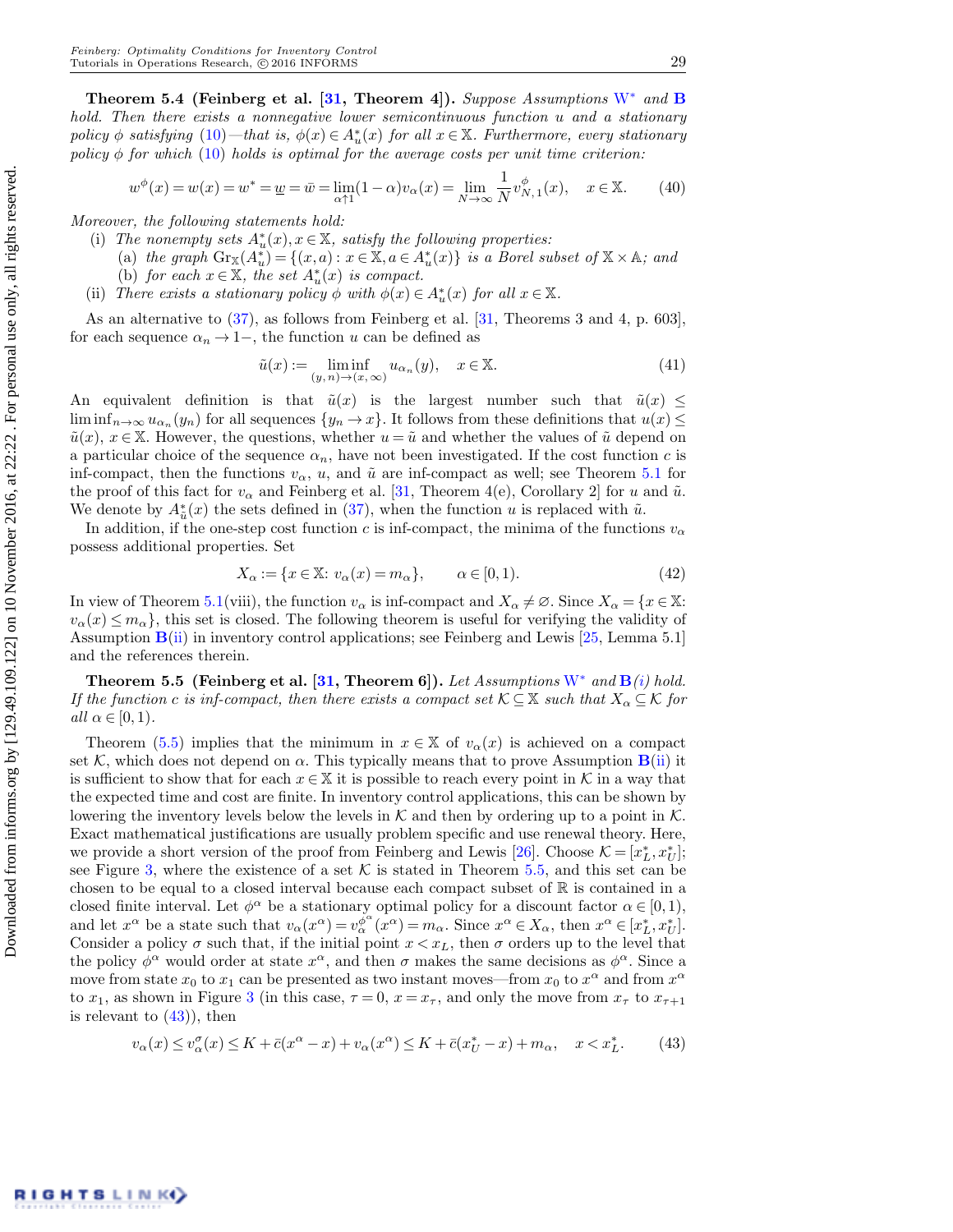#### <span id="page-17-0"></span>FIGURE 3. Verification of Assumption  $B(ii)$  $B(ii)$  for inventory control.



For the initial inventory level  $x \geq x_L^*$ , where  $x = x_0$ , the policy  $\sigma$  is defined in the following way. It does not order as long as the inventory level is greater than or equal to  $x_L^*$ . Then, as soon as the inventory level is less than  $x_L^*$ , the policy  $\sigma$  behaves in the same way it would if  $x_{\tau}$  were the starting point, where  $\tau := \inf\{t = 0, 1, \ldots : x_t < x_L^*\}$  is the first epoch when the inventory level is less than  $x_L^*$ . Standard arguments from renewal theory imply that  $\mathbb{E}[x_{\tau}] > -\infty$  and  $C(x, \tau) < +\infty$ , where  $C(x, \tau)$  is the expected total undiscounted holding (or backordering) cost paid until the system reaches the level  $x_{\tau}$ . Then

<span id="page-17-1"></span>
$$
v_{\alpha}(x) \le v_{\alpha}^{\sigma}(x) \le C(x,\tau) + K + \bar{c}\mathbb{E}[x_U^* - x_{\tau}] + m_{\alpha}, \quad x \ge x_L^*.
$$
 (44)

Inequalities  $(43)$  and  $(44)$  imply that Assumption  $\mathbf{B}$  $\mathbf{B}$  $\mathbf{B}$ [\(ii\)](#page-7-2) holds. Though the above proof was applied in Feinberg and Lewis [\[26\]](#page-30-8) to the classic periodic-review system with backorders, it is generic and applicable to other systems. For problems with lost sales, the proof may be even simpler because it may be possible to define  $\sigma$  so that  $\tau$  is the first time when there is no inventory. Then  $x<sub>\tau</sub> = 0$ , and the expected cost of a lost sale will be added to the right-hand side of [\(43\)](#page-16-1). This expected cost is typically finite.

Certain average-cost optimal policies can be approximated by discount optimal policies with a vanishing discount factor; see Feinberg et al. [\[31,](#page-30-7) Theorem 5]. The following theorem and its corollary follow from such approximations. In particular, the theorem and its corollary are useful for verifying that a limit point of optimal thresholds for vanishing discount factors is an optimal threshold for average costs per unit time.

Recall that, for the function  $u(x)$  defined in [\(37\)](#page-15-3), for each  $x \in X$  there exist sequences  $\{\alpha_n \uparrow 1\}$  and  $\{x^{(n)} \to x\}$ , where  $x^{(n)} \in \mathbb{X}$ ,  $n = 1, 2, \ldots$ , such that  $u(x) = \lim_{n \to \infty} u_{\alpha_n}(x^{(n)})$ . Similarly, for a sequence  $\{\alpha_n \uparrow 1\}$ , consider the function  $\tilde{u}$  defined in [\(41\)](#page-16-2). Then for each  $x \in \mathbb{X}$  there exist a sequence  $\{x^{(n)} \to x\}$  of points in X and a subsequence  $\{\alpha_n^*\}_{n=1,2,...}$  of the sequence  $\{\alpha_n\}_{n=1,2,\dots}$  such that  $\tilde{u}(x) = \lim_{n \to \infty} u_{\alpha_n^*}(x^{(n)})$ .

Theorem 5.6 (Feinberg and Lewis [\[26\]](#page-30-8)). Let Assumptions [W](#page-6-0)<sup>\*</sup> and **[B](#page-7-0)** hold. For  $x \in \mathbb{X}$ and  $a^* \in \mathbb{A}$ , the following two statements hold:

(i) For a sequence  $\{(x^{(n)}, \alpha_n)\}_{n=1,2,...}$  with  $0 \leq \alpha_n \uparrow 1$ ,  $x^{(n)} \in \mathbb{X}$ ,  $x^{(n)} \to x$ , and  $u_{\alpha_n}(x^{(n)}) \to$ u(x) as  $n\to\infty$ , if there are a sequence of natural numbers  $\{n_k\to\infty\}_{k=1,2,...}$  and actions  $\{a^{(n_k)} \in A_{\alpha_{n_k}}(x^{(n_k)})\}_{k=1,2,\ldots}$ , such that  $a^{(n_k)} \to a^*$  as  $k \to \infty$ , then  $a^* \in A_u^*(x)$ , where the function u is defined in  $(37)$ .

(ii) Let  $\{\alpha_n \uparrow 1\}_{n=1,2,...}$  be a sequence of discount factors, let  $\{\alpha_n^*\}_{n=1,2,...}$  be its subsequence, and let  $\{x^{(n)} \to x\}_{n=1,2,...}$  be a sequence of states from X such that  $u_{\alpha_n^*}(x^{(n)}) \to \tilde{u}(x)$ as  $n \to \infty$ , where the function  $\tilde{u}$  is defined in [\(41\)](#page-16-2) for the sequence  $\{\alpha_n\}_{n=1,2,...}$ . If there are actions  $a^{(n)} \in A_{\alpha_n^*}(x^{(n)})$  such that  $a^{(n)} \to a^*$  as  $n \to \infty$ , then  $a^* \in A_{\tilde{u}}^*(x)$ .

Corollary 5.7 (Feinberg and Lewis [\[26\]](#page-30-8)). Let Assumptions [W](#page-6-0)<sup>\*</sup> and [B](#page-7-0) hold. For  $x \in \mathbb{X}$ and  $a^* \in \mathbb{A}$ , the following two statements hold:

(i) If each sequence  $\{(\alpha_n^*, x^{(n)})\}_{n=1,2,\ldots}$  with  $0 \leq \alpha_n^* \uparrow 1$ ,  $x^{(n)} \in \mathbb{X}$ , and  $x^{(n)} \to x$ ,  $n =$  $1, 2, \ldots$ , contains a subsequence  $(\alpha_{n_k}, x^{(n_k)})$ , such that there exist actions  $a^{(n_k)} \in A_{\alpha_{n_k}}(x^{(n_k)})$ satisfying  $a^{(n_k)} \to a^*$  as  $k \to \infty$ , then  $a \in A_u^*(x)$  with the function u defined in [\(37\)](#page-15-3).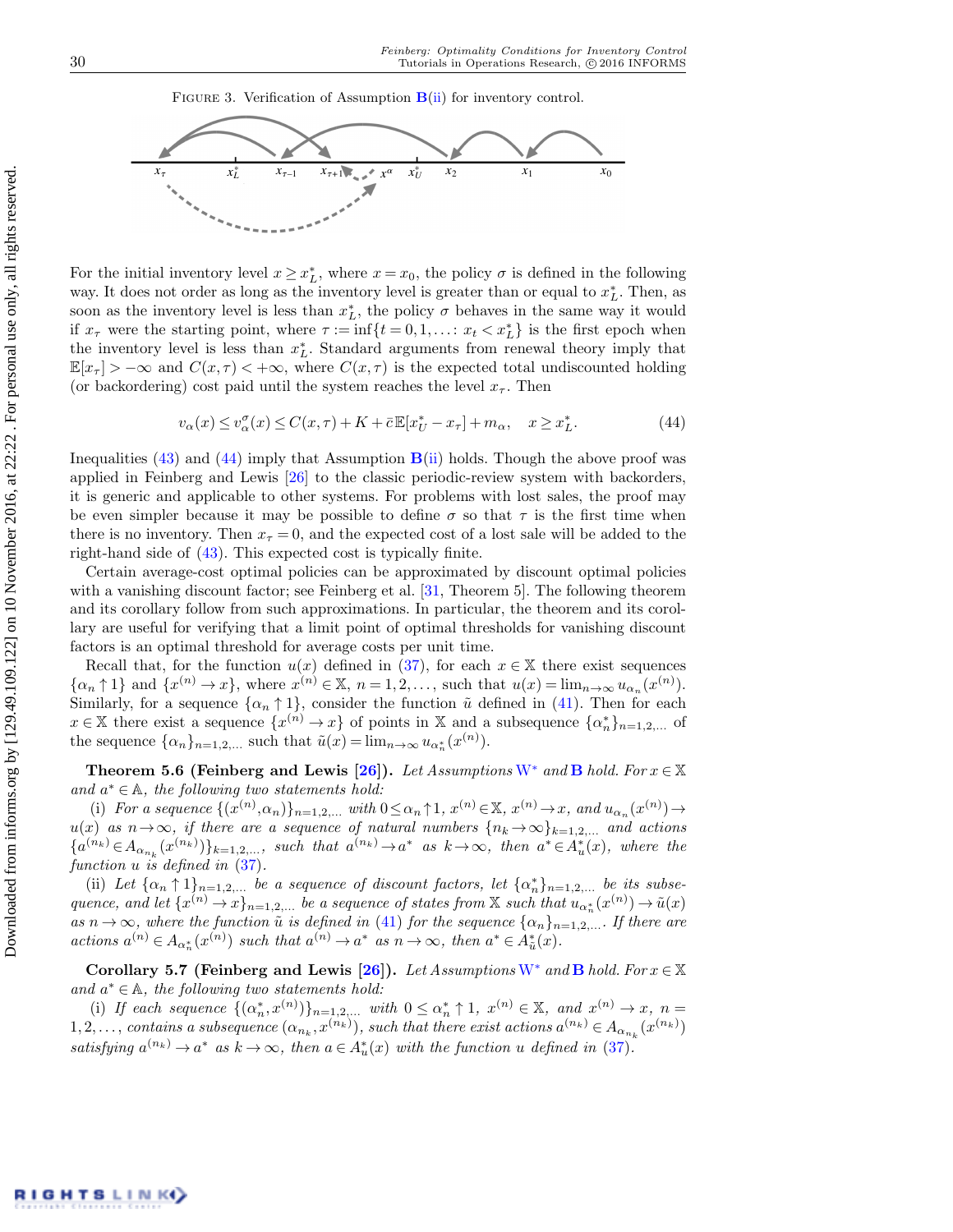(ii) If there is a sequence  $\{\alpha_n \uparrow 1\}_{n=1,2,...}$ , such that for every sequence of states  $\{x_n \to x\}$ from X there are actions  $a^n \in A_{\alpha_n}(x^{(n)})$ ,  $n = 1, 2, \ldots$ , satisfying  $a_n \to a^*$  as  $n \to \infty$ , then  $a^* \in A^*_{\tilde{u}}(x)$ , where the function  $\tilde{u}$  is defined in [\(41\)](#page-16-2) for the sequence  $\{\alpha_n\}_{n=1,2,...}$ .

The following theorem is useful for proving asymptotic properties of optimal actions for discounted problems when the discount factor tends to 1.

Theorem 5.8 (Feinberg and Lewis [\[26\]](#page-30-8)). Let Assumptions [W](#page-6-0)<sup>∗</sup> and [B](#page-7-0) hold. For  $x \in \mathbb{X}$ , the following two statements hold:

(i) There exists a compact set  $D^*(x) \subseteq \mathbb{A}$  such that  $A_\alpha(x) \subseteq D^*(x)$  for all  $\alpha \in [0,1)$ .

(ii) If  $\{\alpha_n\}_{n=1,2,\ldots}$  is a sequence of discount factors  $\alpha_n \in [0,1)$ , then every sequence of infinite-horizon  $\alpha_n$ -optimal actions  $\{a^{(n)} \in A_{\alpha_n}(x)\}_{n=1,2,...}$  is bounded and therefore has a limit point  $a^* \in \mathbb{A}$ .

## <span id="page-18-0"></span>6. Partially Observable Markov Decision Processes

POMDPs model the situations when the current state of the system may be unknown and the decision maker uses indirect observations for decision making. A POMDP is defined by the same objects as an MDP but, in addition to the state space X and action space A, there is an observation space Y. The states and observations are linked by the transition probability  $Q(dy_{t+1} | a_t, x_{t+1})$ , from  $\mathbb{A} \times \mathbb{X}$  to  $\mathbb{Y}$ ,  $t = 0, 1, \dots$ . Thus, a POMDP is defined as the tuple  $\{X, Y, A, P, Q, c\}$ , where the Borel state and action spaces X and A, the transition probability P, and the cost function c are the same objects as in an MDP. In addition,  $\mathbb{Y}$ is the observation space, which is also assumed to be a Borel subset of a Polish space, and Q is the observation probability, which is a regular transition probability from  $A \times X$  to Y. Sometimes we say a transition kernel or a stochastic kernel instead of transition probability. Though the initial state of the system may be unknown, the decision maker knows the probability distribution of the initial state  $p(dx_0)$ , and there is an observation probability for the first observation  $Q_0(dy_0 | x_0)$ .

In various applications it is possible that there are continuous states and discrete observations or discrete states and continuous observations; both spaces can be discrete or continuous. So we consider a general situation by assuming that  $X$  and  $Y$  are Borel subsets of Polish spaces.

The following subsection describes the classic transformation of a POMDP to a completely observable MDP (COMDP), whose states are posterior probability distributions of states in the POMDP. This transformation was introduced by Aoki  $[1]$ ,  $\tilde{A}$ ström  $[2]$ , Dynkin  $[21]$ , and Shiryaev [\[58\]](#page-31-19). These ideas were advanced in the book by Striebel [\[61\]](#page-31-23) and in the references provided in the following subsection. The main results of this section describe optimality conditions for POMDPs and COMDPs introduced in Feinberg et al. [\[36\]](#page-30-17).

The POMDP evolves as follows. At time  $t = 0$ , the initial unobservable state  $x_0$  has a given prior distribution p. The initial observation  $y_0$  is generated according to the initial observation kernel  $Q_0(\cdot | x_0)$ . At each time epoch  $t = 0, 1, \ldots$ , if the state of the system is  $x_t \in \mathbb{X}$  and the decision maker chooses an action  $a_t \in \mathbb{A}$ , then the cost  $c(x_t, a_t)$  is incurred; the system moves to state  $x_{t+1}$  according to the transition law  $P(\cdot | x_t, a_t)$ . The observation  $y_{t+1} \in \mathbb{Y}$  is generated by the observation kernels  $Q(\cdot | a_t, x_{t+1}), t = 0, 1, \ldots$ , and  $Q_0(\cdot | x_0)$ ; see Figure [4.](#page-19-0) For the state space X, denote by  $\mathbb{P}(\mathbb{X})$  the set of probability measures on  $(\mathbb{X},\mathcal{B}(\mathbb{X}))$ . We always consider a metric on  $\mathbb{P}(\mathbb{X})$  consistent with the topology of weak convergence.

Define the *observable histories*:  $h_0 := (p, y_0) \in H_0$  and  $h_t := (p, y_0, a_0, \ldots, y_{t-1}, a_{t-1}, y_t) \in$  $H_t$  for all  $t = 1, 2, \ldots$ , where  $H_0 := \mathbb{P}(\mathbb{X}) \times \mathbb{Y}$  and  $H_t := H_{t-1} \times \mathbb{A} \times \mathbb{Y}$  if  $t = 1, 2, \ldots$ . Then a policy for the POMDP is defined as a sequence  $\pi = {\pi_t}$  such that, for each  $t = 0, 1, \ldots, \pi_t$  is a transition kernel on A given  $H_t$ . Moreover,  $\pi$  is called *nonrandomized* if each probability measure  $\pi_t(\cdot | h_t)$  is concentrated at one point. The set of all policies is denoted by Π. The Ionescu Tulcea theorem (Bertsekas and Shreve [\[12,](#page-29-1) pp. 140–141] or Hernández-Lerma and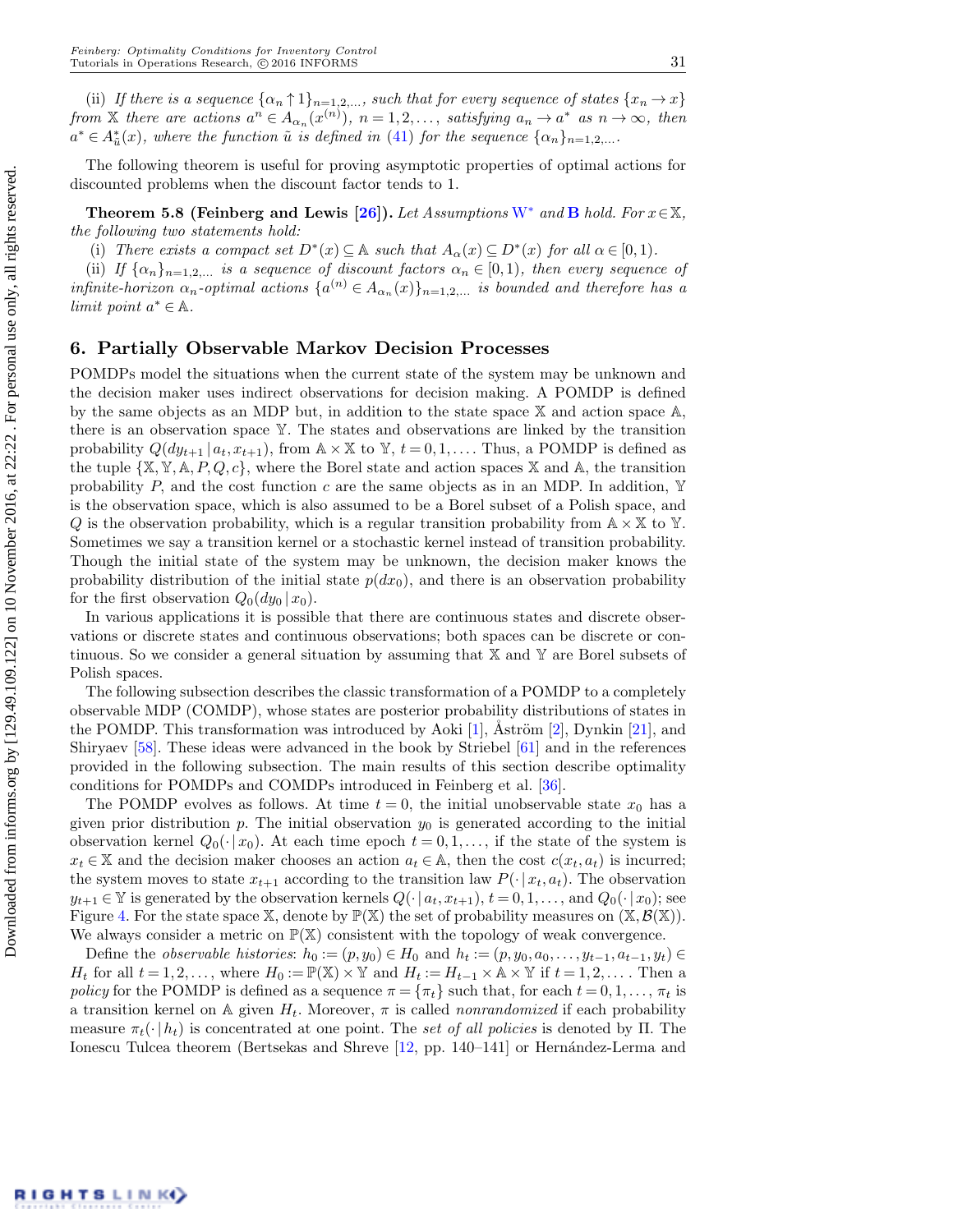<span id="page-19-0"></span>Figure 4. POMDP Diagram.



Lassere [\[40,](#page-30-5) p. 178]) implies that, given a policy  $\pi \in \Pi$ , an initial distribution  $p \in \mathbb{P}(\mathbb{X})$ and a sequence of transition probabilities  $Q_0, \pi_0, P, Q, \pi_1, P, Q, \pi_2, \ldots$  determine a unique probability measure  $P_p^{\pi}$  on the set of all trajectories  $\mathbb{H}_{\infty} = (\mathbb{X} \times \mathbb{Y} \times \mathbb{A})^{\infty}$  endowed with the σ-field, which is the product of Borel σ-fields on X, Y, and A, respectively. The expectation with respect to this probability measure is denoted by  $\mathbb{E}_p^{\pi}$ .

Let us specify a performance criterion. For a finite horizon  $N = 0, 1, \ldots$ , and for a policy  $\pi \in \Pi$ , let the expected total discounted costs be

$$
v_{N,\alpha}^{\pi}(p) := \mathbb{E}_p^{\pi} \sum_{t=0}^{N-1} \alpha^t c(x_t, a_t), \quad p \in \mathbb{P}(\mathbb{X}),
$$
\n(45)

where  $\alpha \geq 0$  is the discount factor, and  $v_{0,\alpha}^{\pi}(p) = 0$ . When  $N = \infty$ , we always assume  $\alpha \in [0, 1)$ . We always assume that the function c is bounded below.

For any function  $g^{\pi}(p)$ , including  $g^{\pi}(p) = v_{N,\alpha}^{\pi}(p)$  and  $g^{\pi}(p) = v_{\alpha}^{\pi}(p)$ , define the *optimal cost* 

$$
g(p) := \inf_{\pi \in \Pi} g^{\pi}(p), \quad p \in \mathbb{P}(\mathbb{X}),
$$

where  $\Pi$  is the set of all policies. A policy  $\pi$  is called optimal for the respective criterion, if  $g^{\pi}(p) = g(p)$  for all  $p \in \mathbb{P}(\mathbb{X})$ . For  $g^{\pi} = v^{\pi}_{N, \alpha}$ , the optimal policy is called N-horizon discount *optimal*; for  $g^{\pi} = v_{\alpha}^{\pi}$ , it is called *discount optimal*.

#### 6.1. Reduction of POMDPs to MDPs

In this section, we formulate the well-known reduction of a POMDP to the corresponding COMDP (Bertsekas and Shreve [\[12\]](#page-29-1), Dynkin and Yushkevich [\[22\]](#page-30-1), Hernández-Lerma [\[38\]](#page-30-4), Rhenius [\[48\]](#page-31-20), Yushkevich [\[65\]](#page-31-21)). This reduction constructs an MDP whose states are probability distributions on the original state space. These distributions are posterior distributions of states after the observations become known. In addition to posterior probabilities, they are also called belief probabilities and belief states in the literature. The reduction establishes the correspondence between certain classes of policies in MDPs and POMDPs and their performances. If an optimal policy is found for the COMDP, it defines in a natural way an optimal policy for the original POMDP. The reduction holds for measurable transition probabilities, observation probabilities, and one-step costs. Except for problems with discrete transition probabilities or with transition probabilities having densities (see Bäuerle and Rieder [\[3\]](#page-29-0), Bensoussan [\[4\]](#page-29-16)), almost nothing had been known until recently about the existence of optimal policies for POMDPs and how to find them.

To simplify notations, we sometimes drop the time parameter. Given a posterior distribution z of the state x at time epoch  $t = 0, 1, \ldots$ , and given an action a selected at epoch t, denote by  $R(B \times C \mid z, a)$  the joint probability that the state at time  $(t+1)$  belongs to the set  $B \in \mathcal{B}(\mathbb{X})$  and the observation at time  $(t+1)$  belongs to the set  $C \in \mathcal{B}(\mathbb{Y})$ ,

$$
R(B \times C \mid z, a) := \int_{\mathbb{X}} \int_{B} Q(C \mid a, x') P(dx' \mid x, a) z(dx), \tag{46}
$$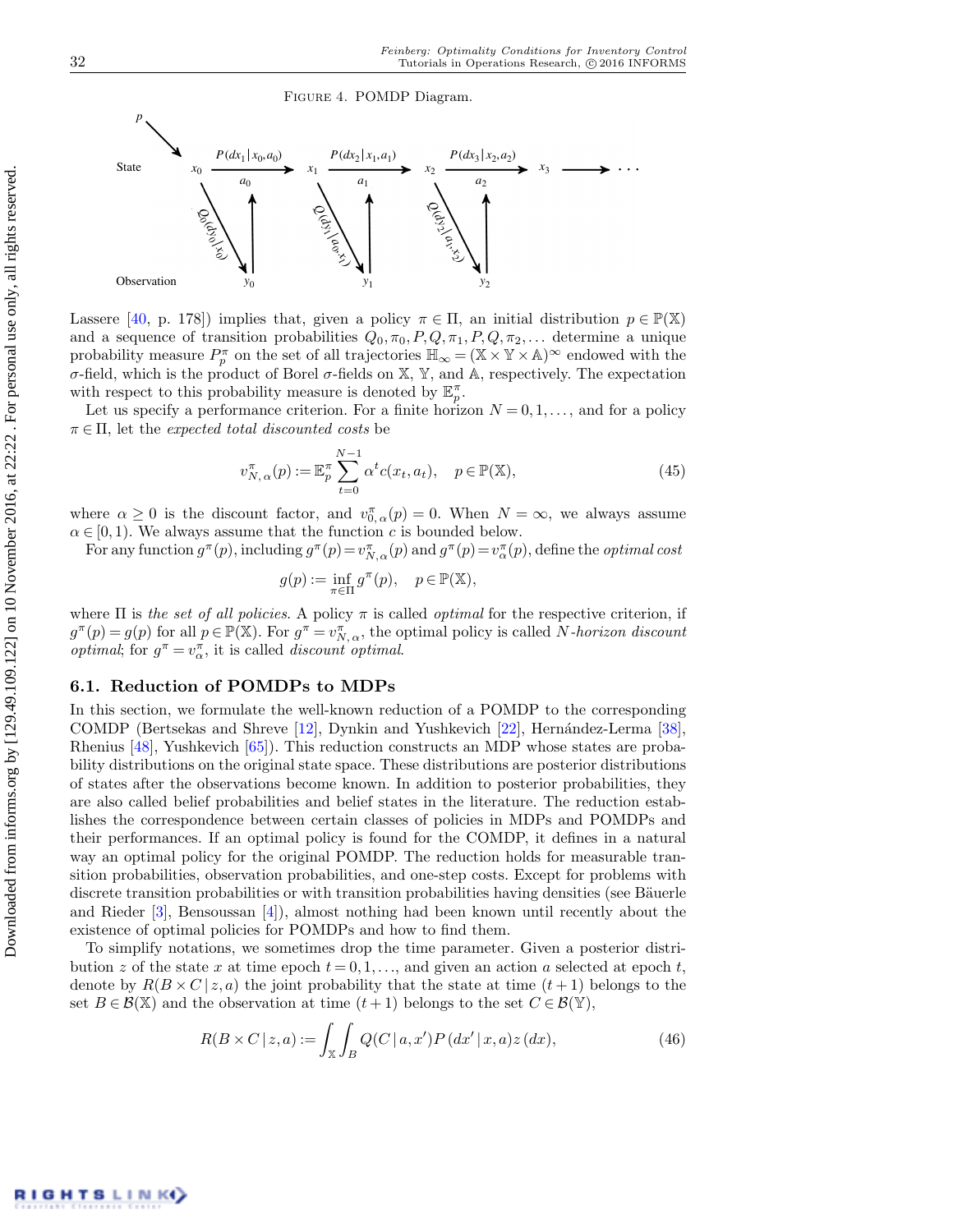where R is a transition kernel on  $X \times Y$  given  $\mathbb{P}(X) \times A$ ; see Bertsekas and Shreve [\[12\]](#page-29-1), Dynkin and Yushkevich [\[22\]](#page-30-1), Hernández-Lerma [\[38\]](#page-30-4), or Yushkevich [\[65\]](#page-31-21) for details. Therefore, the probability  $R'(C | z, a)$  that the observation y at time n belongs to the set  $C \in \mathcal{B}(\mathbb{Y})$  is

$$
R'(C|z,a) = \int_{\mathbb{X}} \int_{\mathbb{X}} Q(C|a,x')P(dx'|x,a)z(dx),
$$
\n(47)

where R' is a transition kernel on Y given  $\mathbb{P}(\mathbb{X}) \times A$ . By Bertsekas and Shreve [\[12,](#page-29-1) Proposition 7.27], there exists a transition kernel H on X given  $\mathbb{P}(\mathbb{X}) \times \mathbb{A} \times \mathbb{Y}$  such that

<span id="page-20-1"></span>
$$
R(B \times C \mid z, a) = \int_C H(B \mid z, a, y) R'(dy \mid z, a). \tag{48}
$$

The transition kernel  $H(\cdot | z, a, y)$  defines a measurable mapping  $H: \mathbb{P}(\mathbb{X}) \times \mathbb{A} \times$  $\mathbb{Y} \to \mathbb{P}(\mathbb{X}),$  where  $H(z, a, y) [\cdot] = H(\cdot | z, a, y).$  For each pair  $(z, a) \in \mathbb{P}(\mathbb{X}) \times \mathbb{A}$ , the mapping  $H(z, a, \cdot): \mathbb{Y} \to \mathbb{P}(\mathbb{Y})$  is defined  $R'(\cdot | z, a)$  a.s. uniquely in y; see Dynkin and Yushkevich [\[22,](#page-30-1) p. 309]. It is known that for a posterior distribution  $z_t \in \mathbb{P}(\mathbb{X})$ , action  $a_t \in A(x)$ , and an observation  $y_{t+1} \in \mathbb{Y}$ , the posterior distribution  $z_{t+1} \in \mathbb{P}(\mathbb{X})$  is

<span id="page-20-0"></span>
$$
z_{t+1} = H(z_t, a_t, y_{t+1}).
$$
\n(49)

However, the observation  $y_{t+1}$  is not available in the COMDP model, and therefore  $y_{t+1}$  is a random variable with the distribution  $R'(\cdot | z_t, a_t)$ , and [\(49\)](#page-20-0) is a stochastic equation that maps  $(z_t, a_t) \in \mathbb{P}(\mathbb{X}) \times \mathbb{A}$  to  $\mathbb{P}(\mathbb{X})$ . The stochastic kernel that defines the distribution of  $z_{t+1}$ on  $\mathbb{P}(\mathbb{X})$  given  $\mathbb{P}(\mathbb{X}) \times \mathbb{X}$  is defined uniquely as

<span id="page-20-2"></span>
$$
q(D \mid z, a) := \int_{\mathbb{Y}} 1_D[H(z, a, y)] R'(dy \mid z, a), \tag{50}
$$

where for  $D \in \mathcal{B}(\mathbb{P}(\mathbb{X})),$ 

$$
1_D[u] = \begin{cases} 1 & u \in D, \\ 0 & u \notin D; \end{cases}
$$

see Hernández-Lerma  $[38, p. 87]$  $[38, p. 87]$ . A particular choice of a stochastic kernel H in  $(48)$  does not change the measure  $q(\cdot | z, a)$  since, for each pair  $(z, a) \in \mathbb{P}(\mathbb{X}) \times \mathbb{A}$ , the mapping  $H(z, a, \cdot)$ :  $\mathbb{Y} \to \mathbb{P}(\mathbb{Y})$  is defined  $R'(\cdot | z, a)$  a.s. uniquely in y; see Dynkin and Yushkevich [\[22,](#page-30-1) p. 309].

The COMDP is defined as an MDP with parameters  $(\mathbb{P}(\mathbb{X}), \mathbb{A}, q, \bar{c})$ , where we have the following:

(i)  $\mathbb{P}(\mathbb{X})$  is the state space.

- (ii) A is the action set available at all states  $z \in \mathbb{P}(\mathbb{X})$ .
- (iii) The one-step cost function  $\bar{c}: \mathbb{P}(\mathbb{X}) \times \mathbb{A} \to \mathbb{R}$  is defined as

<span id="page-20-3"></span>
$$
\bar{c}(z,a) := \int_{\mathbb{X}} c(x,a)z(dx), \quad z \in \mathbb{P}(\mathbb{X}), a \in \mathbb{A}.
$$
 (51)

(iv) The transition probabilities q on  $\mathbb{P}(\mathbb{X})$  given  $\mathbb{P}(\mathbb{X}) \times \mathbb{A}$  is defined in [\(50\)](#page-20-2).

If a stationary or Markov optimal policy for the COMDP exists and is found, it allows the decision maker to formulate an optimal policy for the POMDP. The details on how to do this can be found in Bertsekas and Shreve  $[12]$ , Dynkin and Yushkevich  $[22]$ , or Hernández-Lerma [\[38\]](#page-30-4). Therefore, a POMDP can be reduced to a COMDP. This reduction holds for measurable transition kernels  $P, Q$ , and  $Q_0$ . The measurability of these kernels and the cost function  $c$  lead to the measurability of transition probabilities and the cost function for the corresponding COMDP.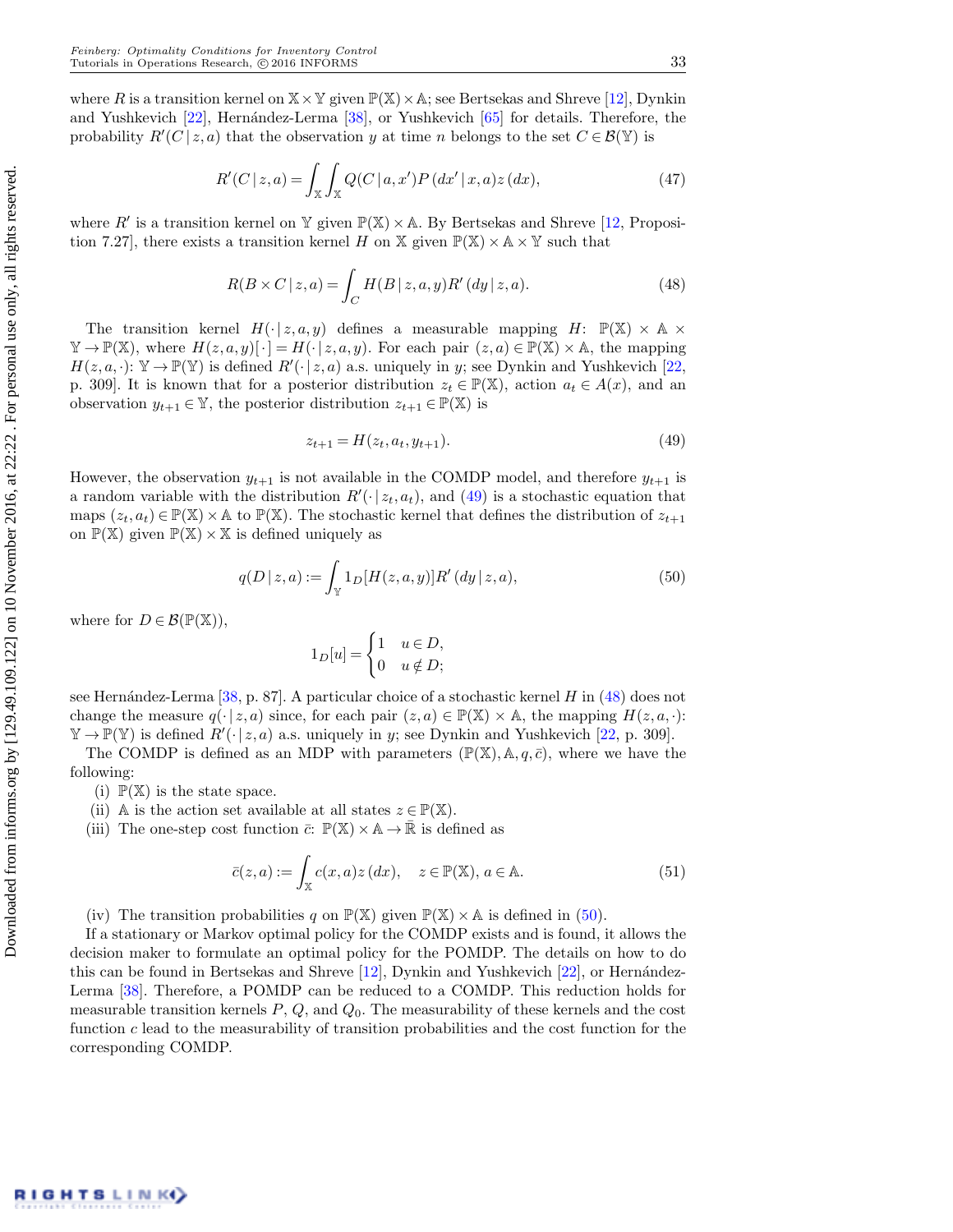As follows from Theorem [5.1,](#page-14-0) if the COMDP satisfies Assumption  $W^*$  $W^*$ , then optimal policies exist, they satisfy the optimality equation, and they can be found by value iterations. This is formulated in Theorem  $6.2$  below. The validity of Assumption  $W^*$  $W^*$  for the COMDP is equivalent to the correctness of the following two hypotheses.

**Hypothesis (i).** The transition probability q from  $\mathbb{P}(\mathbb{X}) \times \mathbb{A}$  to  $\mathbb{P}(\mathbb{X})$  is weakly continuous.

**Hypothesis (ii).** The cost function  $\bar{c}: \mathbb{P}(\mathbb{X}) \times \mathbb{A} \to \mathbb{R}$  is bounded below and K-infcompact on  $\mathbb{P}(\mathbb{X}) \times \mathbb{A}$ .

The following theorem states the correctness of Hypothesis (ii). The question, whether Hypothesis (i) holds, is more difficult, and the following subsection is devoted to answering it.

<span id="page-21-1"></span>**Theorem 6.1 (Feinberg et al. [\[36\]](#page-30-17)).** If the function  $c: \mathbb{X} \times \mathbb{A} \to \mathbb{R}$  is a bounded below, K-inf-compact (inf-compact) function on  $X \times A$ , then the cost function  $\bar{c}$ :  $\mathbb{P}(\mathbb{X}) \times A \to \mathbb{R}$ defined for the COMDP in  $(51)$  is bounded below by the same constant and  $\mathbb{K}\text{-}in\text{f-compact}$  $(inf\text{-}compact)$  on  $\mathbb{P}(\mathbb{X})\times\mathbb{A}$ .

In addition to weak convergence, two types of convergence are mentioned in the next subsection: setwise convergence and convergence in total variation. Here, we recall their definitions.

Let  $(P_n)_{n=1,2,...}$  be a sequence of probability measures on a measurable space  $(\mathbf{S}, \mathcal{F})$ . This sequence converges setwise to a probability measure  $P_0$  on  $(\mathbf{S}, \mathcal{F})$  if  $\lim_{n\to\infty} P_n(A) = P_0(A)$ for each  $A \in \mathcal{F}$ . This sequence converges in total variation if  $\lim_{n\to\infty}||P_n - P_0|| = 0$ , where  $||P_n(A) - P_0(A)|| = 2 \sup\{P_n(A) - P_0(A): A \in \mathcal{F}\}\.$  Convergence in total variation implies setwise convergence. If S is a metric space and  $\mathcal F$  is its Borel  $\sigma$ -field, then setwise convergence implies weak convergence. Recall that  $P^*$  is a regular transition probability from a metric space  $S_1$  to a metric space  $S_2$ , if  $P^*(\cdot | s)$  is a probability measure on  $S_1$  for each  $s \in S_2$ and  $P^*(A|\cdot)$  is a Borel function on  $\mathbf{S}_1$  for each Borel subset A of  $\mathbf{S}_2$ . A transition probability is weakly (setwise, in total variation) continuous, if, for every sequence  $(s^n)_{n=1,2,...}$  on  $S_1$ converging to  $s^0 \in \mathbf{S}_1$ , the sequence  $(P^*(\cdot | s^n))_{n=1,2,...}$  converges weakly (setwise, in total variation) to  $P^*(\cdot | s^0)$ . There are two mathematical tools that are useful for the analysis of convergence of probability measures and for the analysis of MDPs and POMDPs: Fatou's lemma for variable probabilities (see Feinberg et al. [\[33\]](#page-30-18) and references therein) and uniform Fatou's lemma introduced in Feinberg et al. [\[35\]](#page-30-19).

#### 6.2. Optimality Conditions for Discounted POMDPs

For the COMDP, Assumption  $W^*$  $W^*$  can be rewritten in the following form:

(i)  $\bar{c}$  is K-inf-compact on  $\mathbb{P}(\mathbb{X}) \times \mathbb{A}$ .

(ii) The transition probability  $q(\cdot | z, a)$  is weakly continuous in  $(z, a) \in \mathbb{P}(\mathbb{X}) \times \mathbb{A}$ .

Theorem [5.1](#page-14-0) has the following form for the COMDP  $(\mathbb{P}(\mathbb{X}), \mathbb{A}, q, \bar{c})$ .

<span id="page-21-0"></span>Theorem 6.2 (Feinberg et al. [\[36,](#page-30-17) Theorem 3.1]). Let the COMDP  $(\mathbb{P}(\mathbb{X}), \mathbb{A}, q, \bar{c})$ satisfy Assumption [W](#page-6-0)<sup>\*</sup>. Then,

<span id="page-21-2"></span>(i) The functions  $v_{n,\alpha}$ ,  $n = 0,1,...$ , and  $v_{\alpha}$  are lower semicontinuous on  $\mathbb{P}(\mathbb{X})$ , and  $v_{n,\alpha}(z) \to v_{\alpha}(z)$  as  $n \to \infty$ , for all  $z \in \mathbb{P}(\mathbb{X})$ .

(ii) For any  $z \in \mathbb{P}(\mathbb{X})$  and  $n = 0, 1, \ldots$ ,

$$
v_{n+1,\alpha}(z) = \min_{a \in \mathbb{A}} \left\{ \bar{c}(z,a) + \alpha \int_{\mathbb{P}(\mathbb{X})} v_{n,\alpha}(z') q(dz' | z, a) \right\}
$$
  
= 
$$
\min_{a \in \mathbb{A}} \left\{ \int_{\mathbb{X}} c(x,a) z(dx) + \alpha \int_{\mathbb{X}} \int_{\mathbb{X}} v_{t,\alpha}(H(z,a,y)) Q(dy | a, x') P(dx' | x, a) z(dx) \right\}, \quad (52)
$$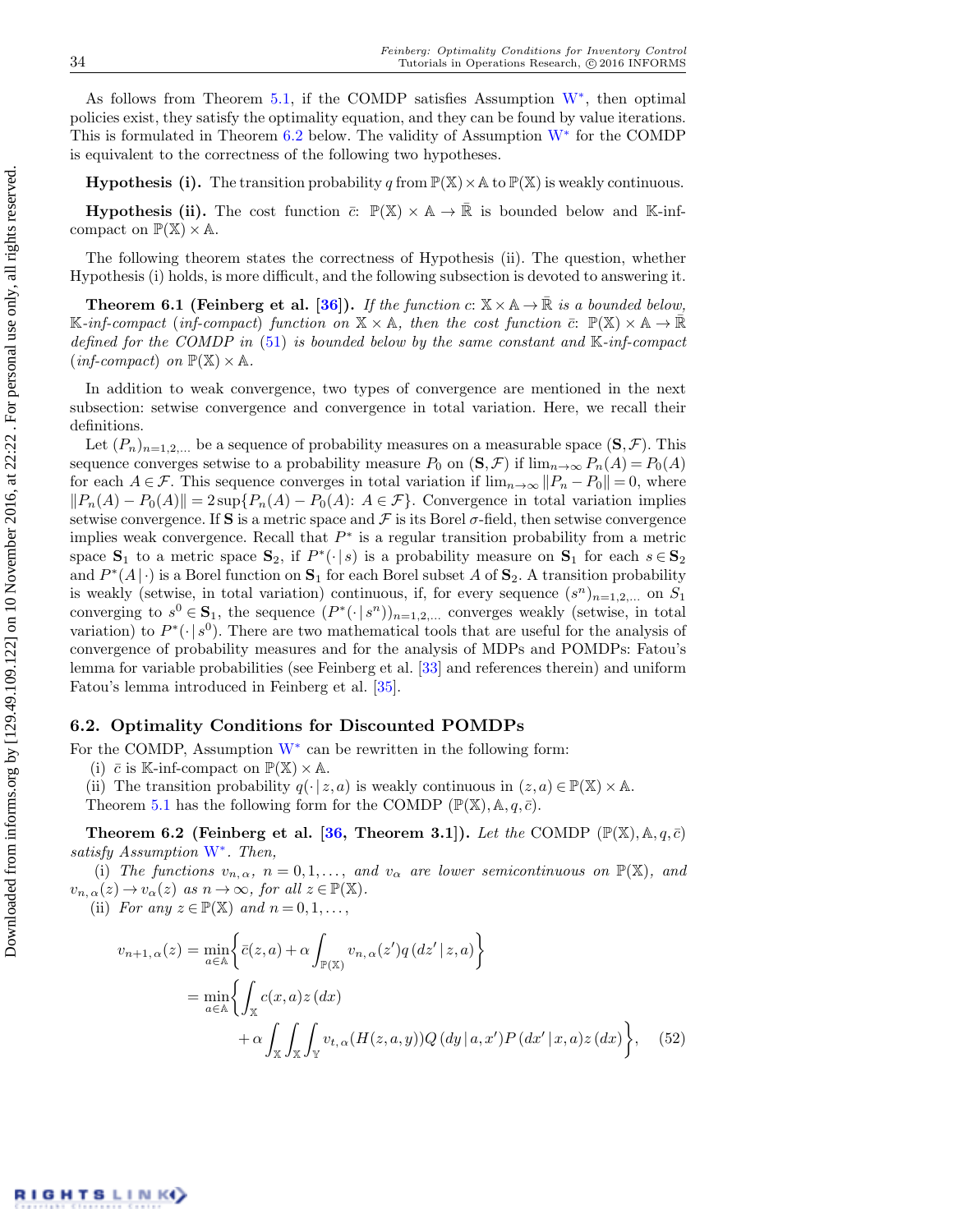where  $v_{0,\alpha}(z) = 0$  for all  $z \in \mathbb{P}(\mathbb{X})$ , and the nonempty sets

$$
A_{n,\alpha}(z) := \left\{ a \in \mathbb{A}: v_{n+1,\alpha}(z) = c(z,a) + \alpha \int_{\mathbb{P}(\mathbb{X})} v_{n,\alpha}(z') q(dz' | z, a) \right\},\,
$$

where  $z \in \mathbb{P}(\mathbb{X})$ , satisfy the following properties: (a) the graph  $\text{Gr}(A_{n,\alpha}) = \{(z,a): z \in \mathbb{P}(\mathbb{X}),\}$  $a \in A_{n,\alpha}(z)$ ,  $n = 0,1,...$ , is a Borel subset of  $\mathbb{P}(\mathbb{X}) \times \mathbb{A}$ ; and (b) if  $v_{n+1,\alpha}(z) = \infty$ , then  $A_{n,\alpha}(z) = A$ , and if  $v_{n+1,\alpha}(z) < \infty$ , then  $A_{n,\alpha}(z)$  is compact.

(iii) For any  $N = 1, 2, \ldots$ , there exists a Markov optimal N-horizon policy  $(\phi_0, \ldots, \phi_{N-1})$ for the COMDP, and if for an N-horizon Markov policy  $(\phi_0, \ldots, \phi_{N-1})$  the inclusions  $\phi_{N-1-n}(z) \in A_{n,\alpha}(z), z \in \mathbb{P}(\mathbb{X}), n = 0, \ldots, N-1$ , hold, then this policy is N-horizon optimal. (iv) For  $\alpha \in [0,1)$ ,

<span id="page-22-3"></span>
$$
v_{\alpha}(z) = \min_{a \in \mathbb{A}} \left\{ \overline{c}(z, a) + \alpha \int_{\mathbb{P}(\mathbb{X})} v_{\alpha}(z') q(dz' | z, a) \right\}
$$
  
= 
$$
\min_{a \in \mathbb{A}} \left\{ \int_{\mathbb{X}} c(x, a) z(dx) + \alpha \int_{\mathbb{X}} \int_{\mathbb{Y}} v_{\alpha}(H(z, a, y)) Q(dy | a, x') P(dx' | x, a) z(dx) \right\}, \quad z \in \mathbb{P}(\mathbb{X}),
$$

and the nonempty sets

$$
A_{\alpha}(z) := \left\{ a \in \mathbb{A}: v_{\alpha}(z) = \overline{c}(z, a) + \alpha \int_{\mathbb{P}(\mathbb{X})} v_{\alpha}(z') q(dz' | z, a) \right\}, \quad z \in \mathbb{P}(\mathbb{X}),
$$

satisfy the following properties: (a) the graph  $\text{Gr}(A_\alpha) = \{(z, a): z \in \mathbb{P}(\mathbb{X}), a \in \mathbb{A}_\alpha(z)\}\$ is a Borel subset of  $\mathbb{P}(\mathbb{X}) \times \mathbb{A}$ ; and (b) if  $v_{\alpha}(z) = \infty$ , then  $A_{\alpha}(z) = \mathbb{A}$ , and if  $v_{\alpha}(z) < \infty$ , then  $A_{\alpha}(z)$  is compact.

(v) For an infinite horizon, there exists a stationary discount optimal policy  $\phi_{\alpha}$  for the COMDP, and a stationary policy  $\phi$  is optimal if and only if  $\phi(z) \in A_{\alpha}(z)$  for all  $z \in \mathbb{P}(\mathbb{X})$ .

<span id="page-22-2"></span>(vi) If the function c is inf-compact, the functions  $v_{n,\alpha}$ ,  $n = 1, 2, \ldots$ , and  $v_{\alpha}$  are infcompact on  $\mathbb{P}(\mathbb{X})$ .

Hernández-Lerma [\[38,](#page-30-4) Section 4.4] provided the following conditions for the existence of optimal policies for the COMDP: (a)  $\mathbb A$  is compact, (b) the cost function c is bounded and continuous, (c) the transition probability  $P(\cdot | x, a)$  and the observation kernel  $Q(\cdot | a, x)$  are weakly continuous transition kernels, and (d) there exists a weakly continuous  $H: \mathbb{P}(\mathbb{X}) \times$  $\mathbb{A} \times \mathbb{Y} \to \mathbb{P}(\mathbb{X})$  satisfying [\(48\)](#page-20-1). Consider the following relaxed version of assumption (d).

**Assumption H** (Feinberg et al. [\[36\]](#page-30-17)). There exists a transition kernel H on X given  $\mathbb{P}(\mathbb{X}) \times$  $\mathbb{A} \times \mathbb{Y}$  satisfying [\(48\)](#page-20-1) such that if a sequence  $\{z^n\} \subseteq \mathbb{P}(\mathbb{X})$  converges weakly to  $z \in \mathbb{P}(\mathbb{X})$ , and  $\{a^n\}\subseteq \mathbb{A}$  converges to  $a\in \mathbb{A}$ ,  $n\to\infty$ , then there exists a subsequence  $\{(z^{n_k}, a^{n_k})\}_{k\geq 1}\subseteq$  $\{(z^n, a^n)\}_{n\geq 1}$  such that

<span id="page-22-0"></span>
$$
H(z^{n_k}, a^{n_k}, y)
$$
 converges weakly to  $H(z, a, y)$  as  $k \to \infty$ ,

and this convergence takes place  $R'(\cdot | z, a)$  almost surely in  $y \in \mathbb{Y}$ .

The following theorem provides two sufficient conditions for weak continuity of  $q$ . Statement (ii) can be found in Hernández-Lerma  $[38, p. 90]$  $[38, p. 90]$ .

<span id="page-22-1"></span>**Theorem 6.3 (Feinberg et al. [\[36\]](#page-30-17)).** If the transition probability  $P(dx'|x, a)$  is weakly continuous, then each of the following two conditions implies weak continuity of the transition probability q from  $\mathbb{P}(\mathbb{X}) \times \mathbb{A}$  to  $\mathbb{P}(\mathbb{X})$ :

(i) The transition probability  $R'(dy | z, a)$  from  $\mathbb{P}(\mathbb{X}) \times A$  to Y is setwise continuous, and Assumption [H](#page-22-0) holds.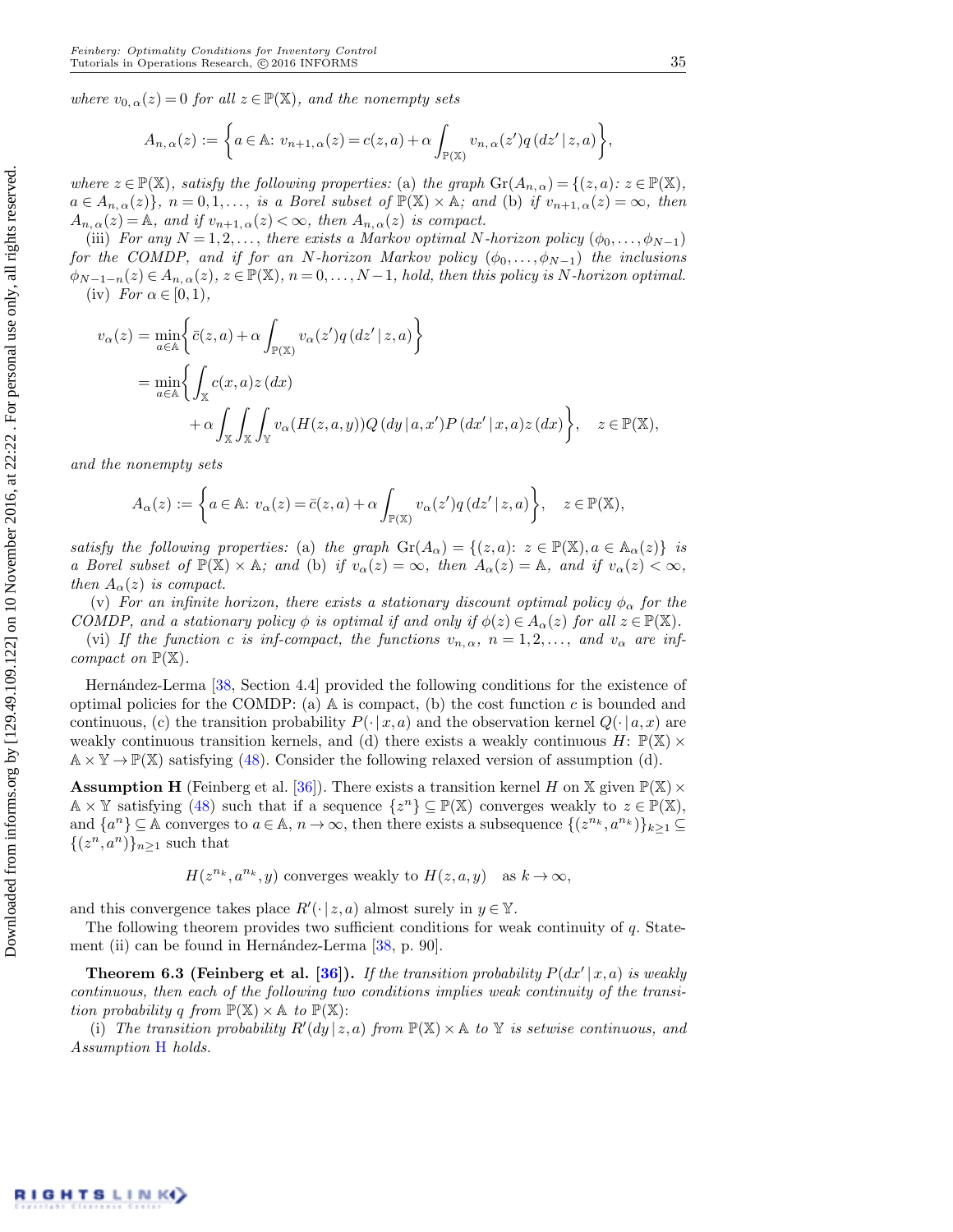(ii) The transition probability  $Q(dy | a, x)$  from  $A \times X$  to Y is weakly continuous, and there exists a weakly continuous  $H: \mathbb{P}(\mathbb{X}) \times \mathbb{A} \times \mathbb{Y} \to \mathbb{P}(\mathbb{X})$  satisfying [\(48\)](#page-20-1).

Weak continuity of the transition probability  $P$  and continuity of the transition probability Q in total variation imply that Assumption [H](#page-22-0) holds, and this leads to the following theorem.

<span id="page-23-0"></span>**Theorem 6.4 (Feinberg et al. [\[36\]](#page-30-17)).** Let the transition probability  $P(dx'|x, a)$  from  $\mathbb{X}\times\mathbb{A}$  to  $\mathbb{X}$  be weakly continuous, and let the transition probability  $Q(dy | a, x)$  from  $\mathbb{A}\times\mathbb{X}$  to  $\mathbb{Y}$ be continuous in total variation. Then the transition probability  $R'(dy | z, a)$  from  $\mathbb{P}(\mathbb{X}) \times \mathbb{A}$ to  $\mathbb Y$  is setwise continuous, Assumption [H](#page-22-0) holds, and the transition probability q from  $\mathbb P(\mathbb X)\times\mathbb A$ to  $\mathbb{P}(\mathbb{X})$  is weakly continuous.

The following theorem, which follows from Theorems  $6.1-6.3$  $6.1-6.3$ , relaxes assumptions  $(a)$ ,  $(b)$ , and (d) in Hernández-Lerma  $[38, Section 4.4]$  $[38, Section 4.4]$ .

<span id="page-23-1"></span>**Theorem 6.5 (Feinberg et al. [\[36\]](#page-30-17)).** Under the following conditions,

(i) The cost function c is  $K$ -inf-compact.

 $(ii) Either$ 

- (a) the transition probability  $R'(dy | z, a)$  from  $\mathbb{P}(\mathbb{X}) \times A$  to Y is setwise continuous and Assumption [H](#page-22-0) holds, or
- (b) the transition probability  $Q(dy | a, x)$  from  $A \times X$  to Y is weakly continuous and there exists a weakly continuous H:  $\mathbb{P}(\mathbb{X}) \times \mathbb{A} \times \mathbb{Y} \to \mathbb{P}(\mathbb{X})$  satisfying [\(48\)](#page-20-1);

the COMDP  $(\mathbb{P}(\mathbb{X}), \mathbb{A}, q, \bar{c})$  satisfies Assumption  $W^*$  $W^*$ , and therefore statements [\(i\)](#page-21-2)–[\(vi\)](#page-22-2) of Theorem [6](#page-21-0).2 hold.

Theorems [6.4](#page-23-0) and [6.5](#page-23-1) imply the following result.

Theorem 6.6 (Feinberg et al. [\[36\]](#page-30-17)). Let Assumption  $W^*$  $W^*$  hold, and let the transition probability  $Q(dy | a, x)$  from  $A \times X$  to Y be continuous in total variation. Then state-ments [\(i\)](#page-21-2)–[\(vi\)](#page-22-2) of Theorem [6](#page-21-0).2 hold.

Theorem  $6.5$  assumes either the weak continuity of [H](#page-22-0) or Assumption H together with the setwise continuity of  $R'$ . For some applications, including the inventory control applications described in Section [7,](#page-24-0) the filtering kernel  $H$  satisfies Assumption  $H$  for some observations, and it is weakly continuous for other observations. The following theorem is applicable to such situations.

<span id="page-23-2"></span>**Theorem 6.7 (Feinberg et al. [\[36\]](#page-30-17)).** Let the observation space  $\mathbb{Y}$  be partitioned into two disjoint subsets  $\mathbb{Y}_1$  and  $\mathbb{Y}_2$  such that  $\mathbb{Y}_1$  is open in  $\mathbb{Y}$ . Suppose the following assumptions hold:

(i) The transition probabilities P to X from  $X \times A$  to X and Q from  $A \times X$  to Y are weakly continuous.

(ii) The measure  $R'(\cdot | z, a)$  on  $(\mathbb{Y}_2, \mathcal{B}(\mathbb{Y}_2))$  is setwise continuous in  $(z, a) \in \mathbb{P}(\mathbb{X}) \times \mathbb{A}$ ; that is, for every sequence  $\{(z^n, a^n)\}_{n=1,2,...}$  in  $\mathbb{P}(\mathbb{X}) \times \mathbb{A}$  converging to  $(z, a) \in \mathbb{P}(\mathbb{X}) \times \mathbb{A}$  and for every  $C \in \mathcal{B}(\mathbb{Y}_2)$ , we have  $R'(C \mid z^n, a^n) \to R'(C \mid z, a)$ .

<span id="page-23-3"></span>(iii) There exists a transition probability H from  $\mathbb{P}(\mathbb{X}) \times \mathbb{A} \times \mathbb{Y}$  to X satisfying [\(48\)](#page-20-1) such that

<span id="page-23-4"></span>(a) the transition probability H from  $\mathbb{P}(\mathbb{X}) \times \mathbb{A} \times \mathbb{Y}_1$  to X is weakly continuous; and

(b) Assumption [H](#page-22-0) holds on  $\mathbb{Y}_2$ ; that is, if a sequence  $\{z^{(n)}\}_{n=1,2,...} \subseteq \mathbb{P}(\mathbb{X})$  converges weakly to  $z \in \mathbb{P}(\mathbb{X})$  and a sequence  $\{a^{(n)}\}_{n=1,2,...} \subseteq \mathbb{A}$  converges to  $a \in \mathbb{A}$ , then there exists a subsequence  $\{(z^{(n_k)}, a^{(n_k)})\}_{k=1,2,\ldots} \subseteq \{(z^{(n)}, a^{(n)})\}_{n=1,2,\ldots}$  and a measurable subset C of  $\mathbb{Y}_2$ such that  $R'(\mathbb{Y}_2 \setminus C | z, a) = 0$  and  $H(z^{(n_k)}, a^{(n_k)}, y)$  converges weakly to  $H(z, a, y)$ , for all  $y \in C$ .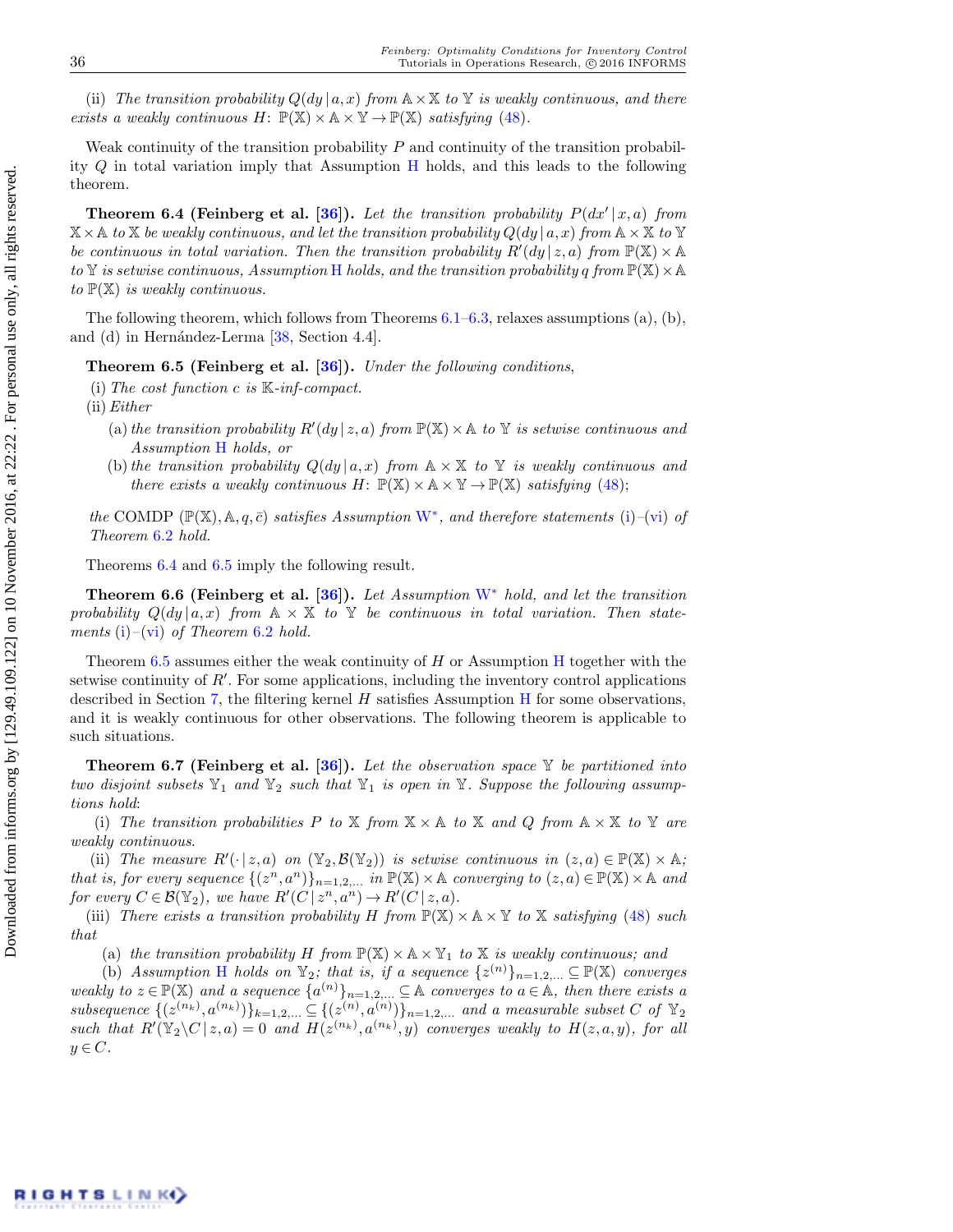Then the transition probability q from  $\mathbb{P}(\mathbb{X}) \times \mathbb{A}$  to  $\mathbb{P}(\mathbb{X})$  is weakly continuous. If, in addition to the above conditions, the cost function c is  $\mathbb{K}\text{-}inf\text{-}compact$ , then the COMDP  $(\mathbb{P}(\mathbb{X}), \mathbb{A}, q, \bar{c})$ satisfies Assumption  $W^*$  $W^*$ , and therefore statements [\(i\)](#page-21-2)–[\(iv\)](#page-22-3) of Theorem [6](#page-21-0).2 hold.

The following corollary follows from Theorem [6.7.](#page-23-2)

<span id="page-24-1"></span>Corollary 6.8 (Feinberg et al. [\[36\]](#page-30-17)). Let the observation space  $\mathbb Y$  be partitioned into two disjoint subsets  $\mathbb{Y}_1$  and  $\mathbb{Y}_2$  such that  $\mathbb{Y}_1$  is open in  $\mathbb{Y}$  and  $\mathbb{Y}_2$  is countable. Suppose the following assumptions hold:

(i) The transition probabilities P from  $X \times A$  to X and Q from  $A \times X$  to Y are weakly continuous.

(ii)  $Q(y | a, x)$  is a continuous function on  $\mathbb{A} \times \mathbb{X}$  for each  $y \in \mathbb{Y}_2$ .

(iii) There exists a stochastic kernel H on X given  $\mathbb{P}(\mathbb{X}) \times \mathbb{A} \times \mathbb{Y}$  satisfying [\(48\)](#page-20-1) such that the stochastic kernel H on X given  $\mathbb{P}(\mathbb{X}) \times \mathbb{A} \times \mathbb{Y}_1$  is weakly continuous.

Then assumptions (ii) and [\(iii](#page-23-3)[b\)](#page-23-4) from Theorem [6](#page-23-2).7 hold, and the transition probability  $q$ from  $\mathbb{P}(\mathbb{X})\times\mathbb{A}$  to  $\mathbb{P}(\mathbb{X})$  is weakly continuous. If, in addition to the above conditions, the cost function c is K-inf-compact, then the COMDP ( $\mathbb{P}(\mathbb{X}), \mathbb{A}, q, \bar{c}$ ) satisfies Assumption [W](#page-6-0)<sup>\*</sup>, and therefore statements [\(i\)](#page-21-2)–[\(vi\)](#page-22-2) of Theorem [6](#page-21-0).2 hold.

In conclusion of this section, we would like to mention another model of a controlled Markov process with partial observations, in which the observation kernel  $Q$  is not defined explicitly, and a state of the system consists of two parts: one part of the state is observable and another one is not; see, e.g., Rhenius  $[48]$ , Yushkevich  $[65]$ , and Bäuerle and Rieder [\[3,](#page-29-0) Chap. 5]. In Feinberg et al. [\[34,](#page-30-20) [36\]](#page-30-17), such models were called Markov decision models with incomplete information, and the most general known sufficient conditions for the existence of optimal policies for such models with the expected total costs are provided in Feinberg et al.  $|34$ , Theorem 6.2.

#### <span id="page-24-0"></span>7. Inventory Control with Incomplete Information

Bensoussan et al. [\[8,](#page-29-11) [9\]](#page-29-12) studied several inventory control problems for periodic-review systems, when the inventory manager (IM) may not have complete information about inventory levels. In Bensoussan et al. [\[8,](#page-29-11) [9\]](#page-29-12), a problem with backorders is considered. In the model considered in Bensoussan et al.  $[8]$ , the IM does not know the inventory level if it is nonnegative, and the IM knows the inventory level if it is negative. In the model considered in Bensoussan et al. [\[9\]](#page-29-12), the IM only knows whether the inventory level is negative or nonnegative. In Bensoussan et al. [\[7\]](#page-29-10), a problem with lost sales is studied where the IM only knows whether a lost sale happened or not. The underlying mathematical analysis is summarized in Bensoussan et al.  $[6]$ , where additional references can be found. The analysis includes transformations of density functions of demand distributions.

This section describes periodic-review systems with backorders and lost sales, when some inventory levels are observable and some are not. The goal is to minimize the expected total costs. Demand distributions may not have densities. This model is introduced in Feinberg et al. [\[36,](#page-30-17) Section 8.2].

In the case of full observations, we model the problem as an MDP with the state space  $\mathbb{X} = \mathbb{R}$  (the current inventory level), action space  $\mathbb{A} = \mathbb{R}$  (the ordered amount of inventory), and action sets  $\mathbb{A}(x) = \mathbb{A}$  available at states  $x \in \mathbb{X}$ . If in a state x the amount of inventory a is ordered, then the holding/backordering cost  $h(x)$ , ordering cost  $C(a)$ , and lost sale cost  $G(x, a)$  are incurred, where it is assumed that h, C, and G are nonnegative lower semicontinuous functions with values in R and  $C(a) \to +\infty$  as  $|a| \to \infty$ . Observe that the onestep cost function  $c(x, a) = h(x) + C(a) + G(x, a)$  is K-inf-compact on  $X \times A$ . For problems with backorders (no lost sales), usually  $G(x, a) = 0$  for all x and a.

Let  $D_t$ ,  $t = 1, 2, \ldots$ , be i.i.d. random variables with the distribution function  $F_D$ , where  $D_t$ is the demand at epoch t. The dynamics of the system are defined by  $x_{t+1} = F(x_t, a_t, D_{t+1}),$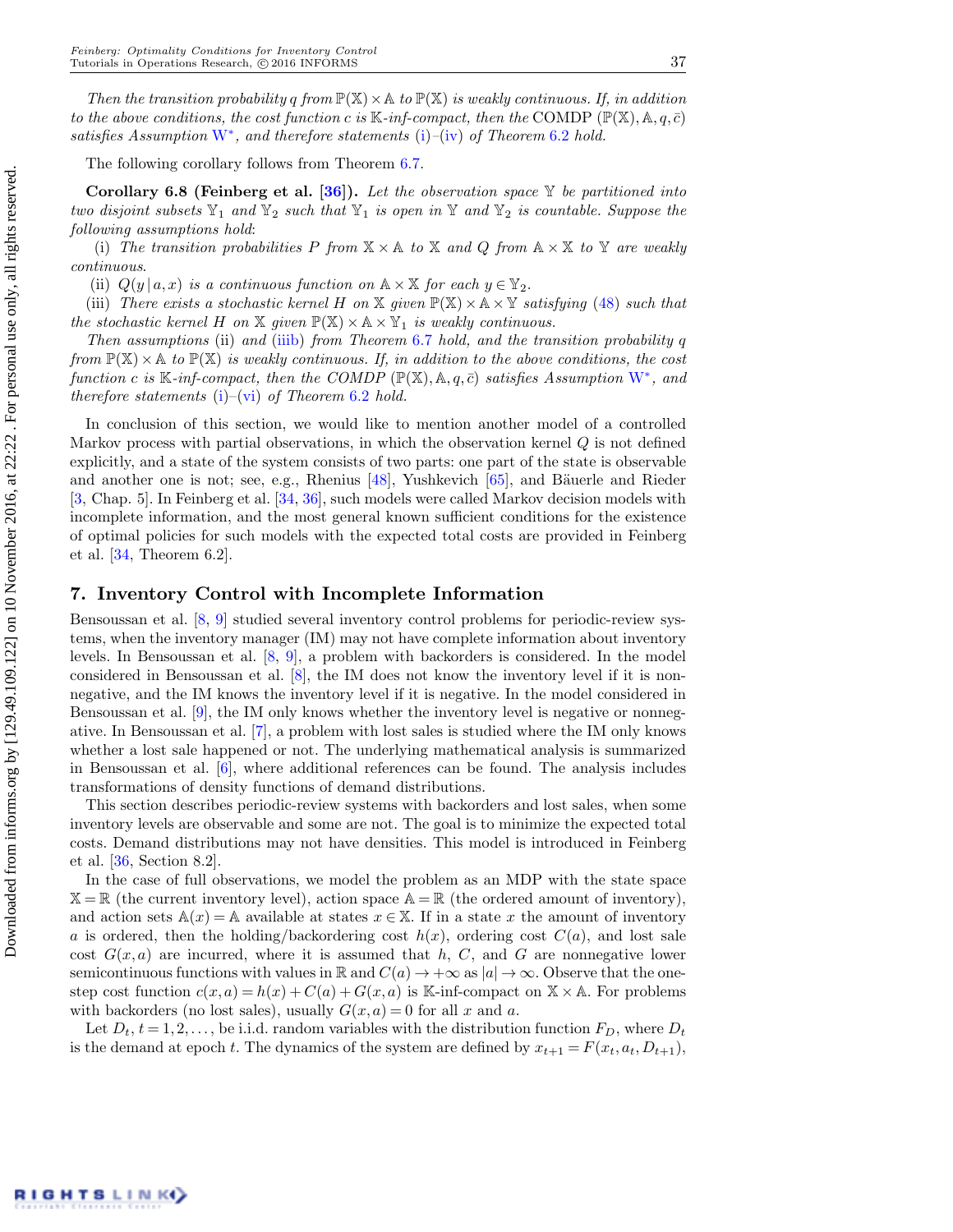where  $x_t$  is the current inventory level and  $a_t$  is the ordered (or scrapped) inventory at epoch  $t = 0, 1, \ldots$  For problems with backorders,  $F(x_t, a_t, D_{t+1}) = x_t + a_t - D_{t+1}$ , and for problems with lost sales,  $F(x_t, a_t, D_{t+1}) = (x_t + a_t - D_{t+1})^+$ . In both cases, F is a continuous function defined on  $\mathbb{R}^3$ . To simplify and unify the presentation, we do not assume  $\mathbb{X} = [0, \infty)$ for models with lost sales. However, for problems with lost sales, it is assumed that the initial state distribution p is concentrated on  $[0, \infty)$ , and this implies that states  $x < 0$  will never be visited. We assume that the distribution function  $F<sub>D</sub>$  is atomless (an equivalent assumption is that the function  $F_D$  is continuous). The state transition law P on X given  $X \times A$  is

<span id="page-25-1"></span>
$$
P(B \mid x, a) = \int_{\mathbb{R}} 1\{F(x, a, s) \in B\} dF_D(s),\tag{53}
$$

where  $B \in \mathcal{B}(\mathbb{X})$ ,  $x \in \mathbb{X}$ , and  $a \in \mathbb{A}$ . Since we do not assume that demands are nonnegative, this model also covers cash balancing problems and problems with returns; see Feinberg and Lewis [\[25\]](#page-30-11) and the references therein. In a particular case, when  $C(a) = +\infty$  for  $a < 0$ , orders with negative sizes are infeasible, and, if an order is placed, the ordered amount of inventory should be positive.

As mentioned above, some states (inventory levels)  $x \in \mathbb{X} = \mathbb{R}$  are observable and some are not. Let the inventory be stored in containers. From a mathematical perspective, containers are elements of a finite or countably infinite partition of  $\mathbb{X} = \mathbb{R}$  into disjoint convex sets, and each of these sets is not a singleton. In other words, each container  $B_{i+1}$  is an interval (possibly open, closed, or semi-open) with ends  $d_i$  and  $d_{i+1}$  such that  $-\infty \leq d_i < d_{i+1} \leq +\infty$ , and the union of these disjoint intervals is R. In addition, we assume that  $d_{i+1} - d_i \geq \gamma$  for some constant  $\gamma > 0$  for all containers; that is, the sizes of all the containers are uniformly bounded below by a positive number. We also follow the convention that the 0-inventory level belongs to a container with end points  $d_0$  and  $d_1$ , and a container with end points  $d_i$ and  $d_{i+1}$  is labeled as the  $(i+1)$ th container  $B_{i+1}$ . Thus, container  $B_1$  is the interval in the partition containing point 0. The containers' labels can be nonpositive. If there is a container with the smallest (or largest) finite label n, then  $d_{n-1} = -\infty$  (or  $d_n = +\infty$ , respectively). If there are containers with labels  $i$  and  $j$ , then there are containers with all the labels between i and j. In addition, each container is either transparent or nontransparent. If the inventory level  $x_t$  belongs to a nontransparent container, the IM only knows which container the inventory level belongs to. If an inventory level  $x_t$  belongs to a transparent container, the IM knows that the amount of inventory is exactly  $x_t$ ; see Figures [5–](#page-25-0)[8.](#page-26-0)

For each nontransparent container with end points  $d_i$  and  $d_{i+1}$ , we fix an arbitrary point  $b_{i+1}$  satisfying  $d_i < b_{i+1} < d_{i+1}$ . For example, it is possible to set  $b_{i+1} = 0.5d_i + 0.5d_{i+1}$ , when

<span id="page-25-0"></span>

Figure 7. Example with known inventory levels and unknown backorder levels; the current inventory level is positive.

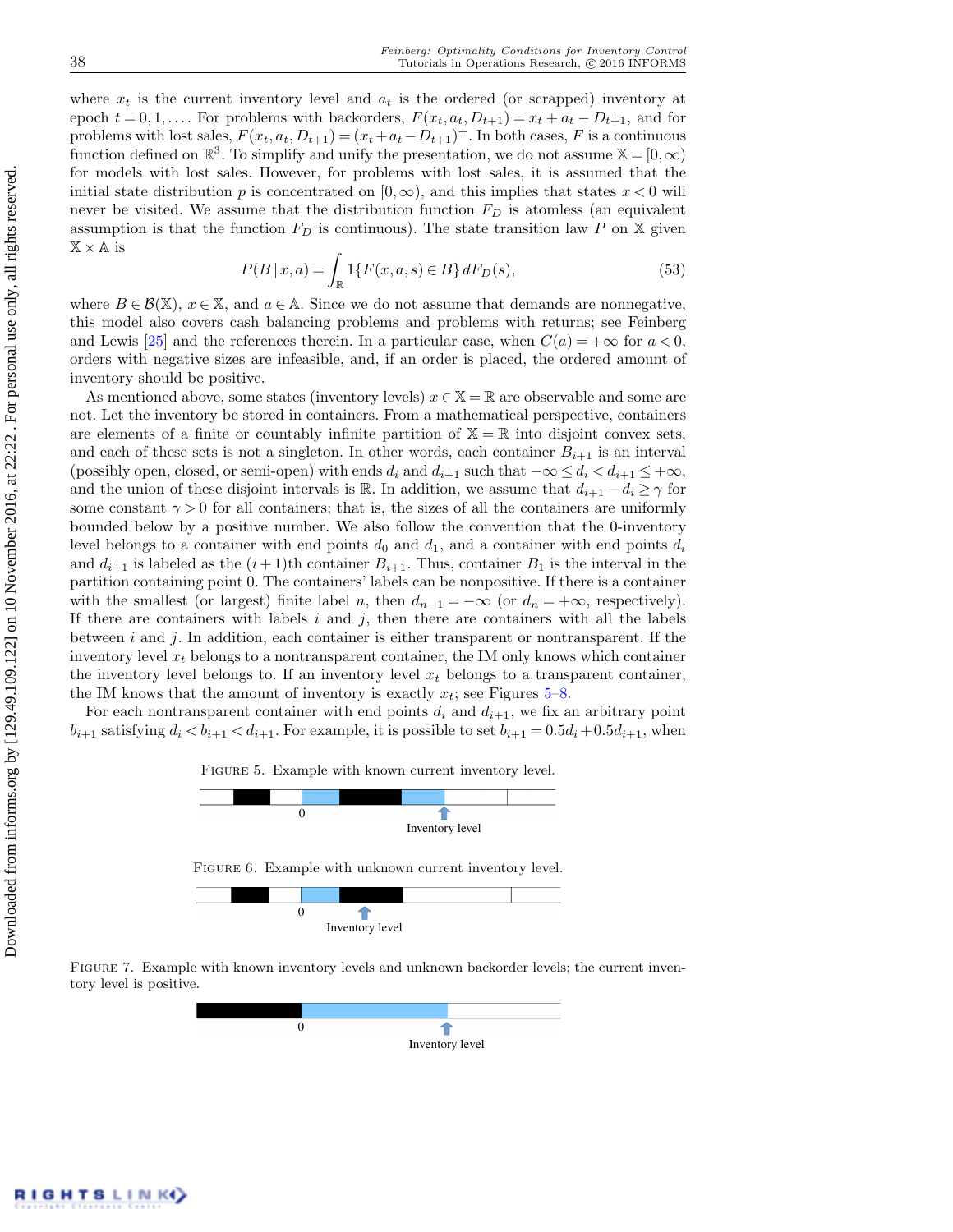<span id="page-26-0"></span>

 $\max\{|d_i|, |d_{i+1}|\} < \infty$ . If an inventory level belongs to a nontransparent container  $B_i$ , the IM observes  $y_t = b_i$ . Let L be the set of labels of the nontransparent containers. We set  $Y_L$  =  ${b_i : i \in L}$  and define the observation set  $\mathbb{Y} = \mathbb{T} \cup Y_L$ , where  $\mathbb{T}$  is the union of all transparent containers  $B_i$  (transparent elements of the partition). If the observation  $y_t$  belongs to a transparent container (in this case,  $y_t \in \mathbb{T}$ ), then the IM knows that the inventory level  $x_t = y_t$ . If  $y_t \in Y_L$  (in this case,  $y_t = b_i$  for some i), then the IM knows that the inventory level belongs to the container  $B_i$ , and this container is nontransparent. Of course, the distribution of this level can be computed.

Let  $\rho$  be the Euclidean distance on R:  $\rho(a, b) = |a - b|$  for  $a, b \in \mathbb{Y}$ . On the state space  $\mathbb{X} = \mathbb{R}$ , we consider the metric  $\rho_{\mathbb{X}}(a, b) = |a - b|$ , if a and b belong to the same container, and  $\rho_{\mathbb{X}}(a, b) = |a - b| + 1$  otherwise, where  $a, b \in \mathbb{X}$ . The space  $(\mathbb{X}, \rho_{\mathbb{X}})$  is a Borel subset of a Polish space (consisting of closed containers; that is, each finite point  $d_i$  is represented by two points: one belonging to the container  $B_i$  and another one to the container  $B_{i+1}$ . We notice that  $\rho_{\mathbb{X}}(x^{(n)}, x) \to 0$  as  $n \to \infty$  if and only if  $|x^{(n)} - x| \to 0$  as  $n \to \infty$  and the sequence  $\{x^{(n)}\}_{n=N, N+1,...}$  belongs to the same container as x for a sufficiently large N. Thus, convergence on X in the metric  $\rho_{\rm X}$  implies convergence in the Euclidean metric. In addition, if  $x \neq d_i$  for all containers i, then  $\rho_{\mathbb{X}}(x^{(n)}, x) \to 0$  as  $n \to \infty$  if and only if  $|x^{(n)}-x|\to 0$  as  $n\to\infty$ . Therefore, for any open set B in  $(\mathbb{X},\rho_{\mathbb{X}})$ , the set  $B\setminus(\bigcup_i\{d_i\})$  is open in  $(X, \rho)$ . We notice that each container  $B_i$  is an open and closed set in  $(X, \rho_X)$ .

It is possible to show that the state transition law  $P$  given by  $(53)$  is weakly continuous in  $(x, a) \in \mathbb{X} \times \mathbb{A}$ . Set  $\Psi(x) = x$  if the inventory level x belongs to a transparent container, and set  $\Psi(x) = b_i$  if the inventory level belongs to a nontransparent container  $B_i$  with a label *i*. As follows from the definition of the metric  $\rho_{\mathbb{X}}$ , the function  $\Psi: (\mathbb{X}, \rho_{\mathbb{X}}) \to (\mathbb{Y}, \rho)$  is continuous. Therefore, the observation transition probabilities  $Q_0$  from  $\mathbb X$  to  $\mathbb Y$  and  $Q$  from  $\mathbb{A} \times \mathbb{X}$  to  $\mathbb{Y}, Q_0(C | x) := Q(C | a, x) := \{ \Psi(x) \in C \}, C \in \mathcal{B}(\mathbb{Y}), a \in \mathbb{A}, x \in \mathbb{X}$ , are weakly continuous.

If all the containers are nontransparent, the observation set  $\mathbb{Y} = Y_L$  is countable, and conditions of Corollary [6.8](#page-24-1) hold with  $\mathbb{Y}_1 = \emptyset$  and  $\mathbb{Y}_2 := \mathbb{Y}$ . In particular, the function  $Q(b_i | a, x) = 1\{x \in B_i\}$  is continuous if the metric  $\rho_{\mathbb{X}}$  is considered on X. If some containers are transparent and some are not, the conditions of Corollary [6.8](#page-24-1) hold too. To verify this, we set  $\mathbb{Y}_1 := \mathbb{T}$  and  $\mathbb{Y}_2 := Y_L$ , and note that  $\mathbb{Y}_2$  is countable and the function  $Q(b_i|x) =$  $1\{x \in B_i\}$  is continuous for each  $b_i \in Y_L$  because  $B_i$  is open and closed in  $(\mathbb{X}, \rho_{\mathbb{X}})$ . Note that  $H(B | z, a, y) = P(B | y, a)$  for any  $B \in \mathcal{B}(\mathbb{X}), C \in \mathcal{B}(\mathbb{Y}), z \in \mathbb{P}(\mathbb{X}), a \in \mathbb{A}$ , and  $y \in \mathbb{T}$ . The kernel H is weakly continuous on  $\mathbb{P}(\mathbb{X}) \times \mathbb{A} \times \mathbb{Y}_1$ . In addition,  $\mathbb{T} = \bigcup_i B_i^{\text{tr}}$ , where  $B_i^{\text{tr}}$ are transparent containers, is an open set in  $(X, \rho_X)$ . Thus the POMDP  $(X, Y, A, P, Q, c)$ satisfies the assumptions of Corollary [6.8.](#page-24-1) Thus, for the corresponding COMDP, there are stationary optimal policies for infinite-horizon problems with total discounted costs, optimal policies satisfy the optimality equations, and value iterations converge to the optimal value.

The models studied in Bensoussan et al. [\[7,](#page-29-10) [8,](#page-29-11) [9\]](#page-29-12) correspond to the partition  $B_1 = (-\infty, 0]$ and  $B_2 = (0, +\infty)$ , with the container  $B_2$  being nontransparent and with the container  $B_1$ being either nontransparent (backordered amounts are not known as in Bensoussan et al. [\[9\]](#page-29-12)) or transparent (models with lost sales as in Bensoussan et al. [\[7\]](#page-29-10), backorders are observable as in Bensoussan et al. [\[8\]](#page-29-11)). Note that, since  $F_D$  is atomless, the probability that  $x_t + a_t$  $D_{t+1} = 0$  is 0,  $t = 0, 1, \ldots$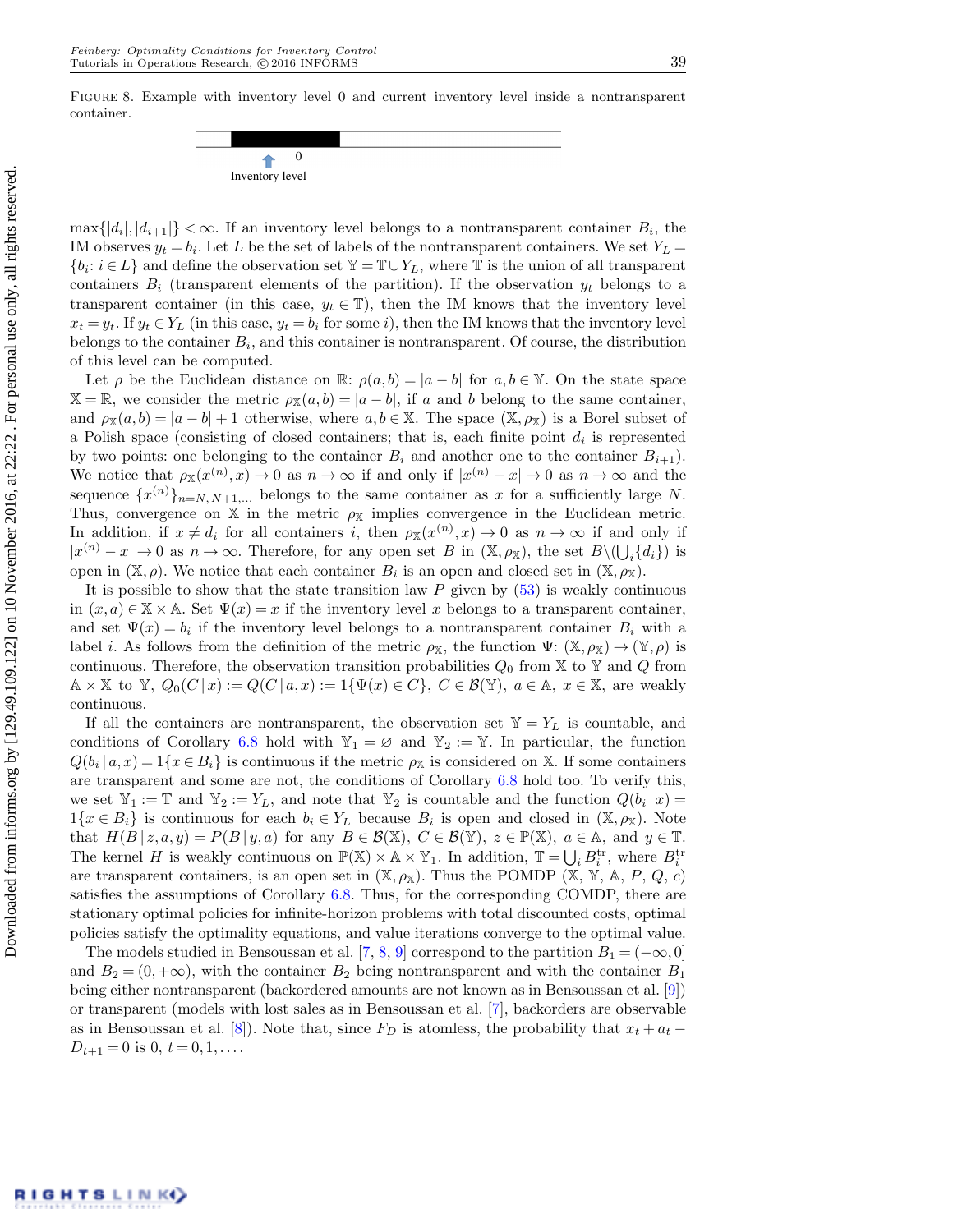The model provided in this subsection is applicable to other inventory control problems, and the conclusions of Corollary [6.8](#page-24-1) hold for them too. For example, consider a periodicreview inventory system with backorders for which nonnegative inventory levels are known, and when the inventory level is negative, it is known that there is a backorder but its quantity is unknown. The partition consists of two containers: a nontransparent container  $B_0 = (-\infty, 0)$  and a transparent container  $B_1 = [0, +\infty)$ .

# 8. Conclusions

The tutorial describes general sufficient conditions for the existence and characterization of optimal policies for Markov decision processes with possibly infinite-state spaces and unbounded action sets and costs. Expected total discounted-cost and average-cost criteria are considered. The described conditions imply the existence of optimal Markov policies in finite-horizon problems and the existence of optimal stationary policies for infinite-horizon problems. They imply the validity of optimality equations, convergence of value iterations, and continuity properties of value functions for discounted costs. They also imply the validity of optimality inequalities for average costs per unit time.

For discounted costs, these conditions consist of two assumptions: the transition probabilities are weakly continuous and the one-step cost function is K-inf-compact. These two assumptions practically always hold for periodic-review stochastic inventory control problems. The K-inf-compactness property of one-step costs is weaker than inf-compactness, which typically holds for cost functions for inventory control problems. One of the reasons for the generality of the results is that their derivation is linked to a new maximum theorem, which extends Berge's maximum theorem to possibly noncompact action sets.

For average-cost MDPs, the single additional assumption is that the relative value function is well defined. This assumption also holds for inventory control applications and can be verified easily.

The tutorial also describes optimality conditions for partially observable Markov decision processes with total discounted costs. These conditions imply the existence of optimal policies, validity of optimality equations, and convergence of value iterations. The results are illustrated with inventory control models for which some of the inventory levels are not observable.

The described results and methods are useful and insightful for investigating new and existing inventory control problems. As an illustration, a complete classification of possible solutions for the classic periodic-review stochastic single-product problem is described.

#### Acknowledgments

Some of the materials presented in this tutorial are based on results of work partially supported by the National Science Foundation [Grants CMMI-1335296 and CMMI-1636193]. The author thanks Jefferson Huang, Pavlo O. Kasyanov, Mark E. Lewis, Yan Liang, and Matthew J. Sobel for valuable comments.

## Appendix. Berge's Maximum Theorem for Noncompact Action Sets and Some Properties of K-Inf-Compact Functions

This appendix describes generalizations of Berge's maximum theorem and the relevant Berge theorem on semicontinuity of the value function to possibly noncompact action sets. These theorems are important for control theory, games, and mathematical economics. The major limitation of these theorems is that they require compact action sets. The generalizations provided in Feinberg et al. [\[30,](#page-30-21) [32\]](#page-30-22) remove this limitation. Here, we present these results for metric spaces. With slight modifications, they hold for Hausdorff topological spaces (see Feinberg et al. [\[30\]](#page-30-21)), but this level of generality is not needed for the results of this tutorial. Local versions of the results presented in this appendix can be found in Feinberg and Kasyanov [\[24\]](#page-30-23).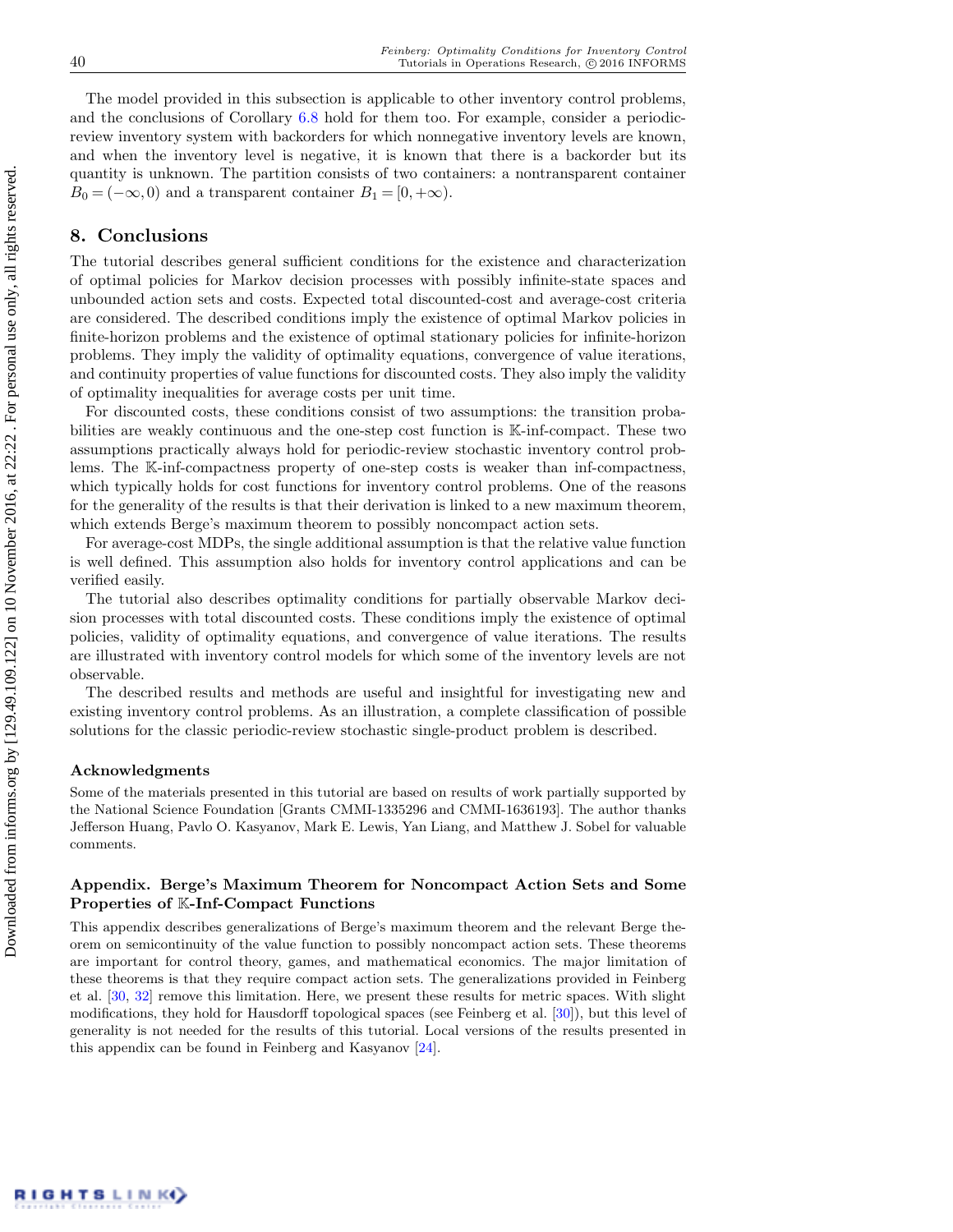Let  $\mathbb{S}^1$  and  $\mathbb{S}^2$  be metric spaces,  $u: \mathbb{S}^1 \times \mathbb{S}^2 \to \bar{\mathbb{R}} = \mathbb{R} \cup {\pm \infty}$ , and  $\Phi: \mathbb{S}^1 \to 2^{\mathbb{S}^2} \setminus {\emptyset}$ . Consider an optimization problem of the form

$$
v(s1) := \inf_{s2 \in \Phi(s1)} u(s1, s2), \quad \text{for each } s1 \in \mathbb{S}^1,
$$
 (54)

which appears, for instance, in optimal control and game theory. Let  $\mathbb{K}(\mathbb{S}^2)$  be the set of nonempty compact subsets of  $\mathbb{S}^2$ . Berge's theorem has the following formulation.

Berge's Theorem (Berge [\[10,](#page-29-17) p. 116]). If  $u: \mathbb{S}^1 \times \mathbb{S}^2 \to \mathbb{R}$  is a lower semicontinuous function and  $\Phi: \mathbb{S}^1 \to \mathbb{K}(\mathbb{S}^2)$  is an upper semicontinuous, set-valued mapping, then the function  $v: \mathbb{S}^1 \to \mathbb{R}$  is lower semicontinuous.

The well-known Berge's maximum theorem has the following formulation.

Berge's Maximum Theorem (Berge [\[10,](#page-29-17) p. 116]). If  $u: \mathbb{S}^1 \times \mathbb{S}^2 \to \mathbb{R}$  is a continuous function and  $\Phi: \mathbb{S}^1 \to \mathbb{K}(\mathbb{S}^2)$  is a continuous set-valued mapping, then the value function  $v: \mathbb{S}^1 \to \mathbb{R}$  is continuous, and the solution multifunction  $\Phi^* \colon \mathbb{S}^1 \to 2^{\mathbb{S}^2} \setminus \{\varnothing\}$ , defined as

$$
\Phi^*(s^1) = \left\{ s^2 \in \Phi(s^1); \ v(s^1) = u(s^1, s^2) \right\}, \quad s^1 \in \mathbb{S}^1,
$$
\n<sup>(55)</sup>

is upper semicontinuous and compact valued.

For an  $\mathbb{R}$ -valued function f, defined on a nonempty subset U of a topological space U, consider the level sets

$$
\mathcal{D}_f(\lambda; U) = \{ y \in U : f(y) \le \lambda \}, \quad \lambda \in \mathbb{R}.
$$

We recall that a function f is called inf-compact (also sometimes called lower semicompact) on  $U$ if all the level sets  $\mathcal{D}_f(\lambda; U)$  are compact. The following definition deals with the space  $\mathbb{U} = \mathbb{S}^1 \times \mathbb{S}^2$ and its subsets  $Gr_{\mathbb{S}^1}(\Phi)$  and  $Gr_K(\Phi)$ .

<span id="page-28-0"></span>**Definition A.1** (Feinberg et al. [\[32,](#page-30-22) Definition 1.1]). A function  $u: \mathbb{S}^1 \times \mathbb{S}^2 \to \mathbb{R}$  is called K-inf-compact on  $Gr_{\mathbb{S}^1}(\Phi)$  if for every compact subset K of  $\mathbb{S}^1$  this function is inf-compact on  $\text{Gr}_K(\Phi)$ .

The following two theorems generalize Berge's theorem and Berge's maximum theorem, respectively, to possibly noncompact action sets.

<span id="page-28-1"></span>Theorem A.2 (Feinberg et al. [\[32,](#page-30-22) Theorem 1.2]). If the function  $u: \mathbb{S}^1 \times \mathbb{S}^2 \to \mathbb{R}$  is K-infcompact on  $\text{Gr}_{\mathbb{S}^1}(\Phi)$ , then the function  $v: \mathbb{S}^1 \to \mathbb{R}$  is lower semicontinuous.

<span id="page-28-2"></span>Theorem A.2 (Feinberg et al.  $[30,$  Theorem 1.2]). Assume that

(i)  $\Phi: \mathbb{S}^1 \to 2^{\mathbb{S}^2} \setminus \{\varnothing\}$  is lower semicontinuous.

(ii)  $u: \mathbb{S}^1 \times \mathbb{S}^2 \to \mathbb{R}$  is K-inf-compact and upper semicontinuous on  $\text{Gr}_{\mathbb{S}^1}(\Phi)$ .

Then the value function  $v: \mathbb{S}^1 \to \mathbb{R}$  is continuous, and the solution multifunction  $\Phi^* \colon \mathbb{S}^1 \to \mathbb{K}(\mathbb{S}^2)$ is upper semicontinuous and compact valued.

The first statement of the following lemma implies that Theorems [A.2](#page-28-1) and [A.3](#page-28-2) are indeed generalizations of Berge's theorem and Berge's maximum theorem, respectively. The second statement indicates that the class of K-inf-compact functions is broader than the class of inf-compact functions.

#### Lemma A.4 (Feinberg et al.  $[32,$  Lemma 2.1]). The following statements hold:

(i) If  $u: \mathbb{S}^1 \times \mathbb{S}^2 \to \mathbb{R}$  is lower semicontinuous on  $\mathring{Gr}_{\mathbb{S}^1}(\Phi)$  and  $\Phi: \mathbb{S}^1 \to \mathbb{K}(\mathbb{S}^2)$  is upper semicontinuous, then the function  $u(\cdot, \cdot)$  is  $\mathbb{K}\text{-}inf\text{-}compact$  on  $\text{Gr}_{\mathbb{S}^1}(\Phi)$ .

(ii) If  $u: \mathbb{S}^1 \times \mathbb{S}^2 \to \mathbb{R}$  is inf-compact on  $\text{Gr}_{\mathbb{S}^1}(\Phi)$ , then the function  $u(\cdot, \cdot)$  is  $\mathbb{K}\text{-}inf\text{-}compact$  on  $\text{Gr}_{\mathbb{S}^1}(\Phi).$ 

Luque-Vásquez and Hernández-Lerma [\[45\]](#page-31-24) provided an example with  $\mathbb{S}^1 = \mathbb{R}, \mathbb{S}^2 = \Phi(s^1) = [0, \infty),$ continuous  $\Phi$ , and continuous  $u(s^1, s^2)$ , which is inf-compact in  $s^2$ , where  $v(s^1)$  is not lower semicontinuous. The following two lemmas indicate that  $\mathbb{K}\text{-}\mathrm{inf}$ -compactness of u is stronger than its lower semicontinuity and inf-compactness in  $s^2$ .

Lemma A.5 (Feinberg et al. [\[32,](#page-30-22) Lemma 2.2]). If  $u(\cdot, \cdot)$  is a K-inf-compact function on  $\text{Gr}_{\mathbb{S}^1}(\Phi)$ , then for every  $s^1 \in \mathbb{S}^1$ , the function  $u(s^1, \cdot)$  is inf-compact on  $\Phi(s^1)$ .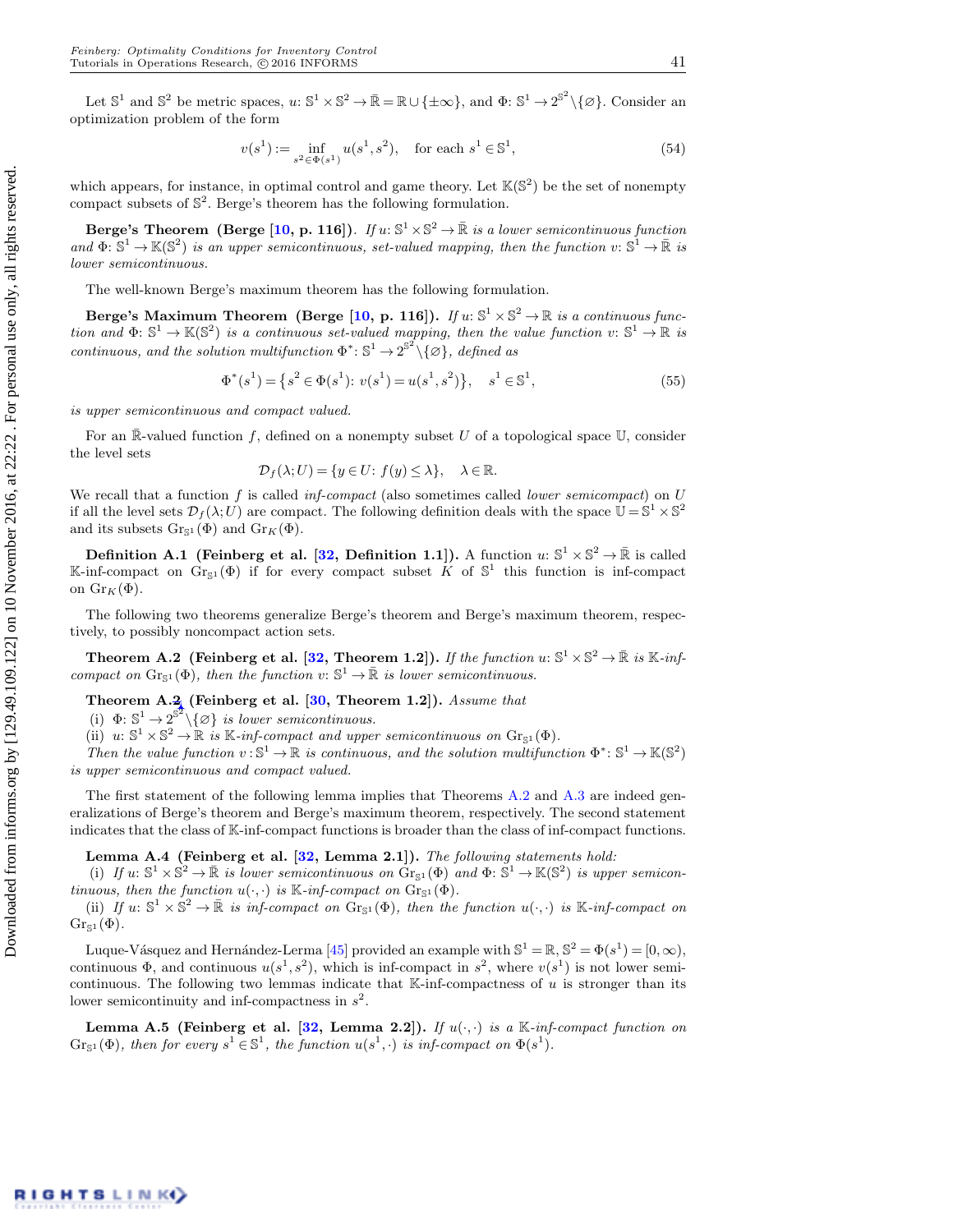Lemma A.6 (Feinberg et al. [\[32,](#page-30-22) Lemma 2.3]). A K-inf-compact function  $u(\cdot, \cdot)$  on  $\text{Gr}_{\mathbb{S}^1}(\Phi)$ is lower semicontinuous on  $\text{Gr}_{\mathbb{S}^1}(\Phi)$ .

The following lemma provides the necessary and sufficient condition for K-inf-compactness. This condition is used in Assumption  $W^*$  $W^*$  in Feinberg et al. [\[31\]](#page-30-7) instead of equivalent Definition [A.1.](#page-28-0)

Lemma A.7 (Feinberg et al. [\[32,](#page-30-22) Lemma 2.5]). The function  $u(\cdot, \cdot)$  is K-inf-compact on  $Gr<sub>S1</sub>(\Phi)$  if and only if the following two conditions hold:

(i)  $u(\cdot, \cdot)$  is lower semicontinuous on  $\text{Gr}_{\mathbb{S}^1}(\Phi)$ .

(ii) If a sequence  $\{s_n^1\}_{n=1,2,...}$  with values in  $\mathbb{S}^1$  converges and its limit  $s^1$  belongs to  $\mathbb{S}^1$ , then any sequence  $\{s_n^2\}_{n=1,2,...}$  with  $s_n^2 \in \Phi(s_n^1)$ ,  $n=1,2,...$ , satisfying the condition that the sequence  $\{u(s_n^1, s_n^2)\}_{n=1,2,\dots}$  is bounded above has a limit point  $s^2 \in \Phi(s^1)$ .

### References

- <span id="page-29-13"></span>[1] M. Aoki. Optimal control of partially observable Markovian systems. Journal of the Franklin Institute 280(5):367–386, 1965.
- <span id="page-29-14"></span>[2] K. J. Åström. Optimal control of Markov decision processes with incomplete state estimation. Journal of Mathematical Analysis and Applications 10(1):174–205, 1965.
- <span id="page-29-0"></span>[3] N. Bäuerle and U. Rieder. Markov Decision Processes with Applications to Finance. Springer, New York, 2011.
- <span id="page-29-16"></span>[4] A. Bensoussan. Stochastic Control of Partially Observable Systems. Cambridge University Press, Cambridge, UK, 1992.
- <span id="page-29-2"></span>[5] A. Bensoussan. Dynamic Programming and Inventory Control. IOS Press, Amsterdam, 2011.
- <span id="page-29-9"></span>[6] A. Bensoussan, M. Çakanyıldırım, and S. P. Sethi. Filtering for discrete-time Markov processes and applications to inventory control with incomplete information. D. Crisan and B. Rozovskii, eds. The Oxford Handbook of Nonlinear Filtering. Oxford University Press, New York, 500-525, 2011.
- <span id="page-29-10"></span>[7] A. Bensoussan, M. Cakanyıldırım, and S. P. Sethi. Partially observed inventory systems: The case of zero-balance walk. SIAM Journal on Control and Optimization 46(1):176–209, 2007.
- <span id="page-29-11"></span>[8] A. Bensoussan, M. Çakanyıldırım, J. A. Minjárez-Sosa, and S. P. Sethi. Partially observed inventory systems: The case of rain checks. SIAM Journal on Control and Optimization 47(5):2490–2519, 2008.
- <span id="page-29-12"></span>[9] A. Bensoussan, M. Çakanyıldırım, S. P. Sethi, and R. Shi. An incomplete information inventory model with presence of inventories or backorders as only observations. Journal of Optimization Theory and Applications 146(3):544–580, 2010.
- <span id="page-29-17"></span>[10] C. Berge. *Topological Spaces*. Macmillan, New York, 1963.
- <span id="page-29-15"></span>[11] D. P. Bertsekas. Dynamic Programming and Optimal Control, 2nd ed. Vol. 1. Athena Scientific, Belmont, MA, 2000.
- <span id="page-29-1"></span>[12] D. P. Bertsekas and S. E. Shreve. Stochastic Optimal Control: The Discrete-Time Case. Athena Scientific, Belmont, MA, 1996.
- <span id="page-29-3"></span>[13] D. Beyer and S. P. Sethi. The classical average-cost inventory models of Iglehart and Veinott-Wagner revisited. Journal of Optimization Theory and Applications 101(3):523–555, 1999.
- <span id="page-29-7"></span>[14] D. Blackwell. Discrete dynamic programming. Annals of Mathematical Statistics 33(2): 719–726, 1962.
- <span id="page-29-6"></span>[15] D. Blackwell. Discounted dynamic programming. Annals of Mathematical Statistics 36(1): 226–235, 1965.
- <span id="page-29-8"></span>[16] R. Cavazos-Cadena. A counterexample on the optimality equation in Markov decision chains with the average cost criterion. Systems and Control Letters 16(5):387–392, 1991.
- <span id="page-29-4"></span>[17] X. Chen and D. Simchi-Levi. Coordinating inventory control and pricing strategies with random demand and fixed ordering cost: The finite horizon case. Operations Research 52(6): 387–392, 2004.
- <span id="page-29-5"></span>[18] X. Chen and D. Simchi-Levi. Coordinating inventory control and pricing strategies with random demand and fixed ordering cost: The infinite horizon case. Mathematics of Operations Research 29(3):698–723, 2004.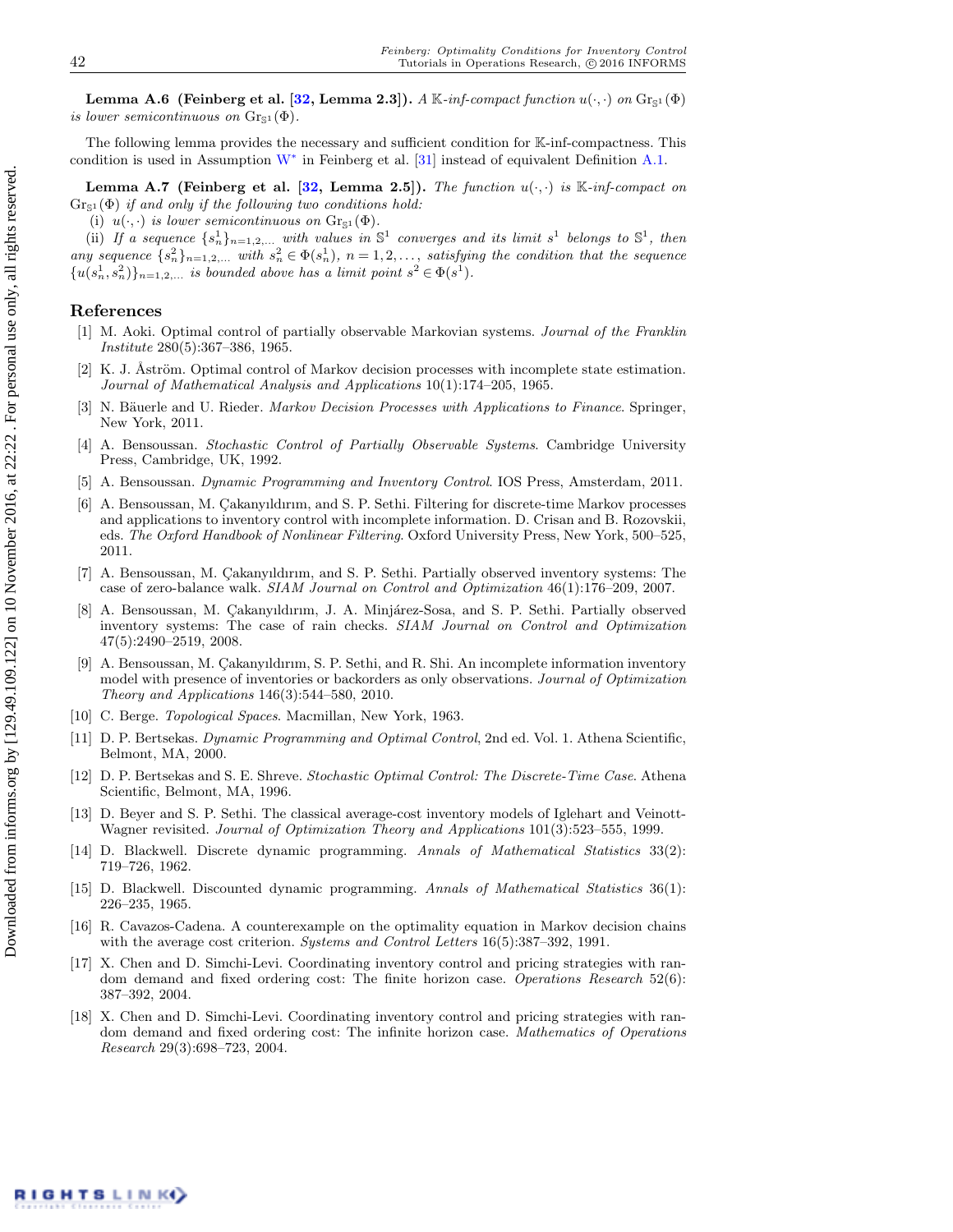- <span id="page-30-13"></span>[19] C. Derman. On sequential decisions and Markov chains. Management Science 9(1):16–24, 1962.
- <span id="page-30-14"></span>[20] C. Derman. Denumerable state Markovian decision processes. Annals of Mathematical Statistics  $37(6)$ :1545–1553, 1966.
- <span id="page-30-16"></span>[21] E. B. Dynkin. Controlled random sequences. Theory of Probability and Its Applications 10(1): 1–14, 1965.
- <span id="page-30-1"></span>[22] E. B. Dynkin and A. A. Yushkevich. Controlled Markov Processes. Springer, New York, 1979.
- <span id="page-30-12"></span>[23] A. Federgruen and P. Zipkin. An inventory model with limited production capacity and uncertain demands I. The average-cost criterion. Mathematics of Operations Research 11(2):193-207, 1986.
- <span id="page-30-23"></span>[24] E. A. Feinberg and P. O. Kasyanov. Continuity of minima: Local results. Set-Valued and Variational Analysis 23(3):485–499, 2015.
- <span id="page-30-11"></span>[25] E. A. Feinberg and M. E. Lewis. Optimality inequalities for average cost Markov decision processes and the stochastic cash balance problem. Mathematics of Operations Research 32(4): 769–783, 2007.
- <span id="page-30-8"></span>[26] E. A. Feinberg and M. E. Lewis. On the convergence of optimal actions for Markov decision processes and the optimality of  $(s, S)$  policies for inventory control. Preprint arXiv:1507.05125, [http://arxiv.org/pdf/1507.05125.pdf,](http://arxiv.org/pdf/1507.05125.pdf) 2015.
- <span id="page-30-10"></span>[27] E. A. Feinberg and Y. Liang. On the optimality equation for average cost Markov decision processes and its validity for inventory control. Preprint arXiv:1609.03984, [http://arxiv.org/pdf/1609.08252.pdf,](http://arxiv.org/pdf/1609.08252.pdf) 2016.
- <span id="page-30-9"></span>[28] E. A. Feinberg and Y. Liang. Structure of optimal solutions to periodic-review total-cost inventory control problems. Preprint arXiv:1609.03984, [http://arxiv.org/pdf/1609.03984.pdf,](http://arxiv.org/pdf/1609.03984.pdf) 2016.
- <span id="page-30-2"></span>[29] E. A. Feinberg and A. Shwartz, eds. Handbook of Markov Decision Processes: Methods and Applications. Kluwer, Boston, 2002.
- <span id="page-30-21"></span>[30] E. A. Feinberg, P. O. Kasyanov, and M. Voorneveld. Berge's maximum theorem for noncompact image sets. Journal of Mathematical Analysis and Applications 413(2):1040–1046, 2014.
- <span id="page-30-7"></span>[31] E. A. Feinberg, P. O. Kasyanov, and N. V. Zadoianchuk. Average cost Markov decision processes with weakly continuous transition probabilities. Mathematics of Operations Research 37(4):591–607, 2012.
- <span id="page-30-22"></span>[32] E. A. Feinberg, P. O. Kasyanov, and N. V. Zadoianchuk. Berge's theorem for noncompact image sets. Journal of Mathematical Analysis and Applications 37(1):255–259, 2013.
- <span id="page-30-18"></span>[33] E. A. Feinberg, P. O. Kasyanov, and N. V. Zadoianchuk. Fatou's lemma for weakly converging probabilities. Theory of Probability and Its Applications 58(4):683–689, 2014.
- <span id="page-30-20"></span>[34] E. A. Feinberg, P. O. Kasyanov, and M. Z. Zgurovsky. Convergence of probability measures and Markov decision models with incomplete information. Proceedings of the Steklov Institute of Mathematics 287(1):96–117, 2014.
- <span id="page-30-19"></span>[35] E. A. Feinberg, P. O. Kasyanov, and M. Z. Zgurovsky. Uniform Fatou's lemma. Journal of Mathematical Analysis and Applications 444(1):550–567, 2016.
- <span id="page-30-17"></span>[36] E. A. Feinberg, P. O. Kasyanov, and M. Z. Zgurovsky. Partially observable total-cost Markov decision processes with weakly continuous transition probabilities. Mathematics of Operations Research 41(2):656–681, 2016.
- <span id="page-30-0"></span>[37] H.-J. Girlich and A. Chikán. The origins of dynamic inventory modelling under uncertainty: (The men, their work and connection with the Stanford Studies). International Journal of Production Economics 71(1–3):351–363, 2001.
- <span id="page-30-4"></span>[38] O. Hernández-Lerma. Adaptive Markov Control Processes. Springer, New York, 1989.
- <span id="page-30-15"></span>[39] O. Hernández-Lerma. Average optimality in dynamic programming on Borel spaces—Unbounded costs and controls. Systems and Control Letters 17(5):237–242, 1991.
- <span id="page-30-5"></span>[40] O. Hernández-Lerma and J. B. Lasserre. Discrete-Time Markov Control Processes: Basic Optimality Criteria. Springer, New York, 1996.
- <span id="page-30-6"></span>[41] O. Hernández-Lerma and J. B. Lasserre. Further Topics on Discrete-Time Markov Control Processes. Springer, New York, 1999.
- <span id="page-30-3"></span>[42] D. P. Heyman and M. J. Sobel. Stochastic Models in Operations Research, Vol. II. McGraw-Hill, New York, 1984.